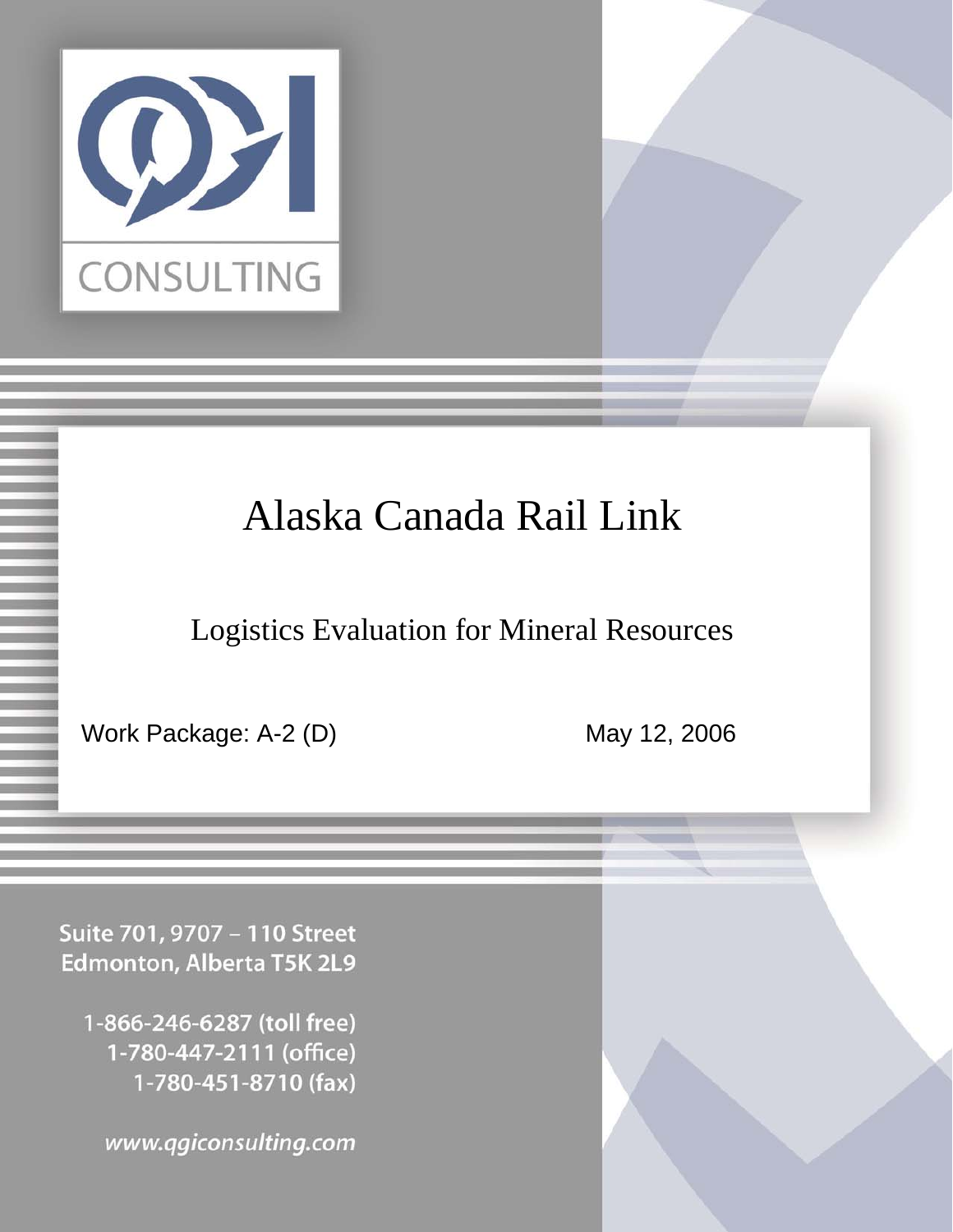# **Table of Contents**

| 1.0                  |    |
|----------------------|----|
| 1.1                  |    |
| 2.0                  |    |
| 2.1                  |    |
|                      |    |
|                      |    |
|                      |    |
|                      |    |
|                      |    |
|                      |    |
|                      |    |
|                      |    |
|                      |    |
|                      |    |
|                      |    |
|                      |    |
|                      |    |
|                      |    |
| 3.0                  |    |
|                      |    |
|                      |    |
|                      |    |
|                      |    |
|                      |    |
|                      |    |
|                      |    |
|                      |    |
| 3.3.2 Terminal Costs | 33 |
|                      |    |
|                      |    |
|                      |    |
| 4.0                  |    |
| 4.1                  |    |
| 4.2                  |    |
| 4.3                  |    |
| 4.4                  |    |
|                      |    |
|                      |    |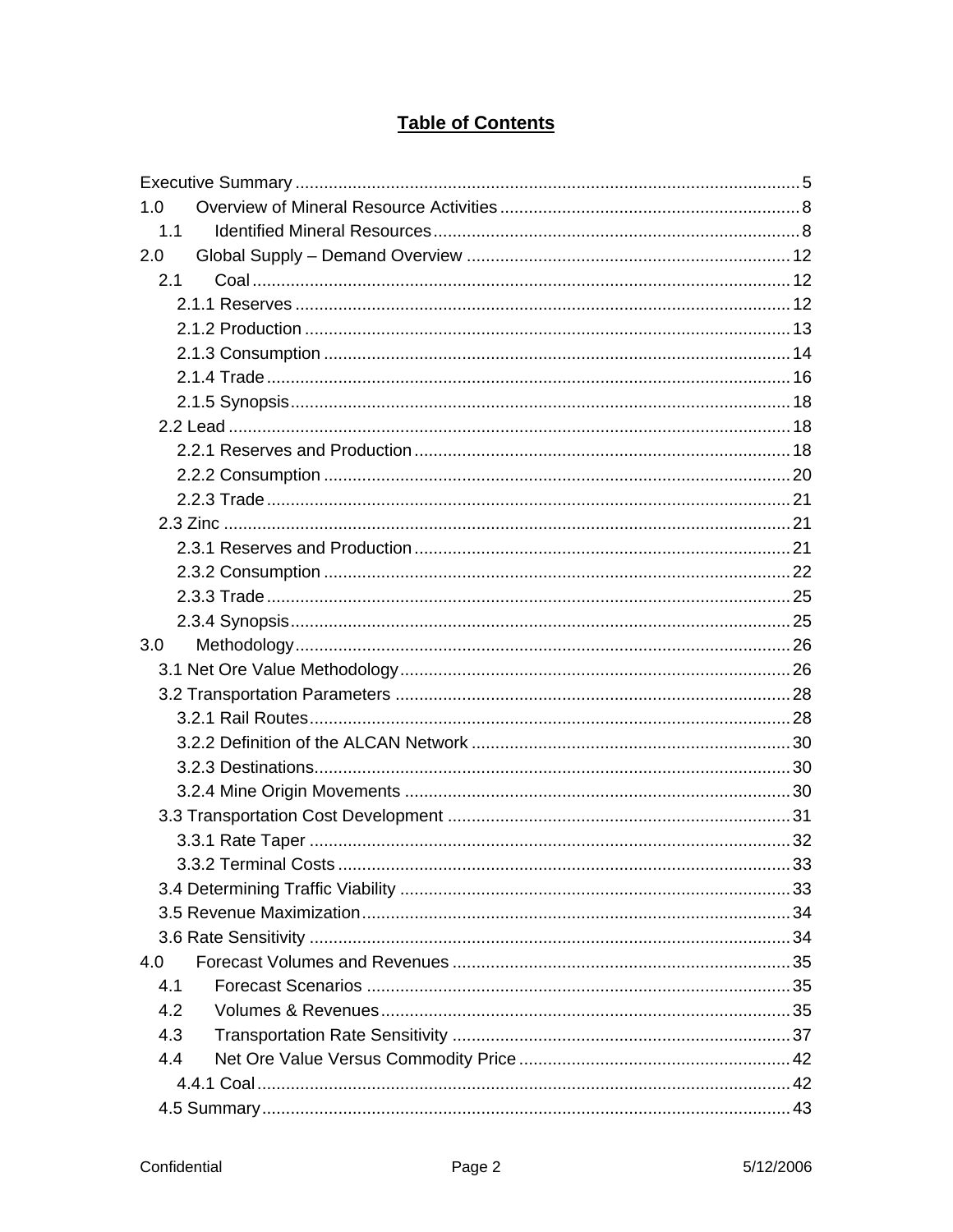# **List of Figures and Tables**

| Figure 1.  | Deposits by Commodity Type (Estimated Shippable Quantities) 9        |  |
|------------|----------------------------------------------------------------------|--|
| Figure 2.  |                                                                      |  |
| Figure 3.  | Shippable Quantities by Commodity and Region (Million Tons)  10      |  |
| Figure 4.  |                                                                      |  |
| Figure 5.  |                                                                      |  |
| Figure 6.  |                                                                      |  |
| Figure 7.  |                                                                      |  |
| Figure 8.  | Principal World Coal Trade Flows (Ocean Transport) 17                |  |
| Figure 9.  |                                                                      |  |
| Figure 10. |                                                                      |  |
| Figure 11. |                                                                      |  |
| Figure 12. |                                                                      |  |
| Figure 13. |                                                                      |  |
| Figure 14. |                                                                      |  |
| Figure 15. |                                                                      |  |
| Figure 16. | London Metal Exchange Cash Buyer Price History - Zinc 24             |  |
| Figure 17. |                                                                      |  |
| Figure 18. |                                                                      |  |
| Figure 19. |                                                                      |  |
| Figure 20. | Summary Base Case Revenue and Tonnage Forecasts 35                   |  |
| Figure 21. | Tonnage Allocation by Destination for Maximum Revenue36              |  |
| Figure 22. |                                                                      |  |
| Figure 23. |                                                                      |  |
| Figure 24. | Volume Sensitivity to Incremental Rate Increases - Prince Rupert  39 |  |
| Figure 25. | Volume Sensitivity to Incremental Rate Decreases - Prince Rupert 40  |  |
| Figure 26. | Volume Sensitivity to Incremental Rate Increases - Skagway 40        |  |
| Figure 27. | Volume Sensitivity to Incremental Rate Decreases - Skagway 41        |  |
| Figure 28. |                                                                      |  |
| Figure 29. |                                                                      |  |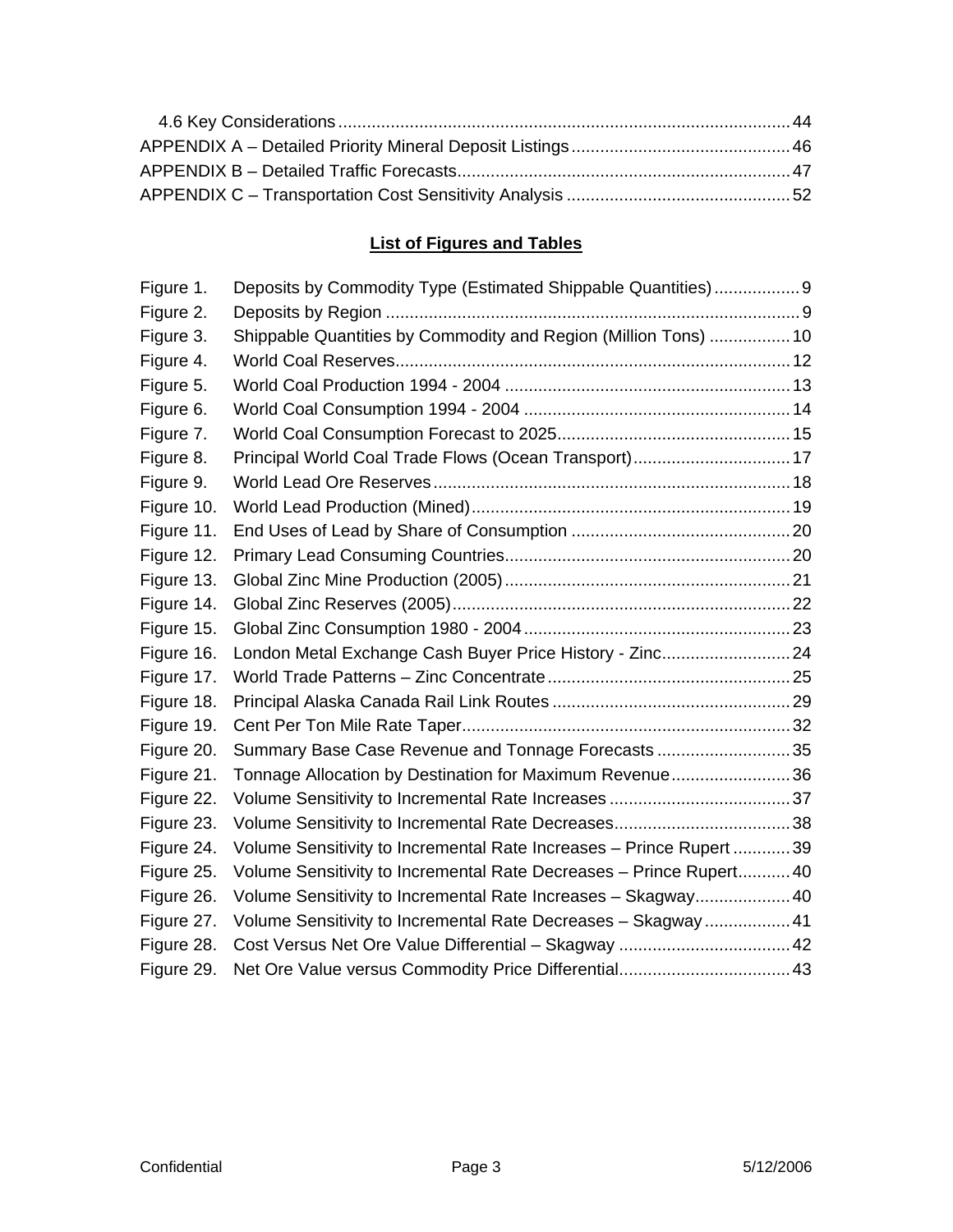

Suite 701  $9707 - 110^{th}$  Street Edmonton, AB T5K 2L9 Phone: (780) 447-2111 Fax: (780) 451-8710

# **To: Kells Boland – Project Manager - Alaska-Canada Rail Link**

## **Subject: Work Package A2 (d) – Logistics Evaluation for Mineral Resources**

Attached is the report of QGI Consulting for the above noted work package within the market analysis phase of the ongoing feasibility study for the proposed Alaska-Canada Rail Link.

The principal objectives of this work assignment were to:

- Develop long range production forecasts in the context of world markets
- Assess the level of rail rates required for competitive positioning relative to existing transportation capability;
- Compare current bulk transport routes and rates to determine which potential mineral export traffic is susceptible to rail movement;
- Estimate bulk rail traffic and revenue streams

The analysis and forecast traffic flows and revenue streams contained in this submission have been developed using the data tables and analysis developed by Gartner Lee and the University of Alaska in the completion of work package A2 (a). These analyses resulted in the development of baseline mineral export traffic data related to potential future mine development in northern British Columbia, Yukon Territory, and Alaska. This data has been supplemented with publicly available data for North American railway rates, forecasts for commodity pricing and supply-demand estimates, and discussions with industry stakeholders where possible.

The specific methodologies utilized in developing the forecast volume and revenue scenarios are documented in the attached report.

Sincerely,

Milt Poirier **Partner** QGI Consulting Ltd.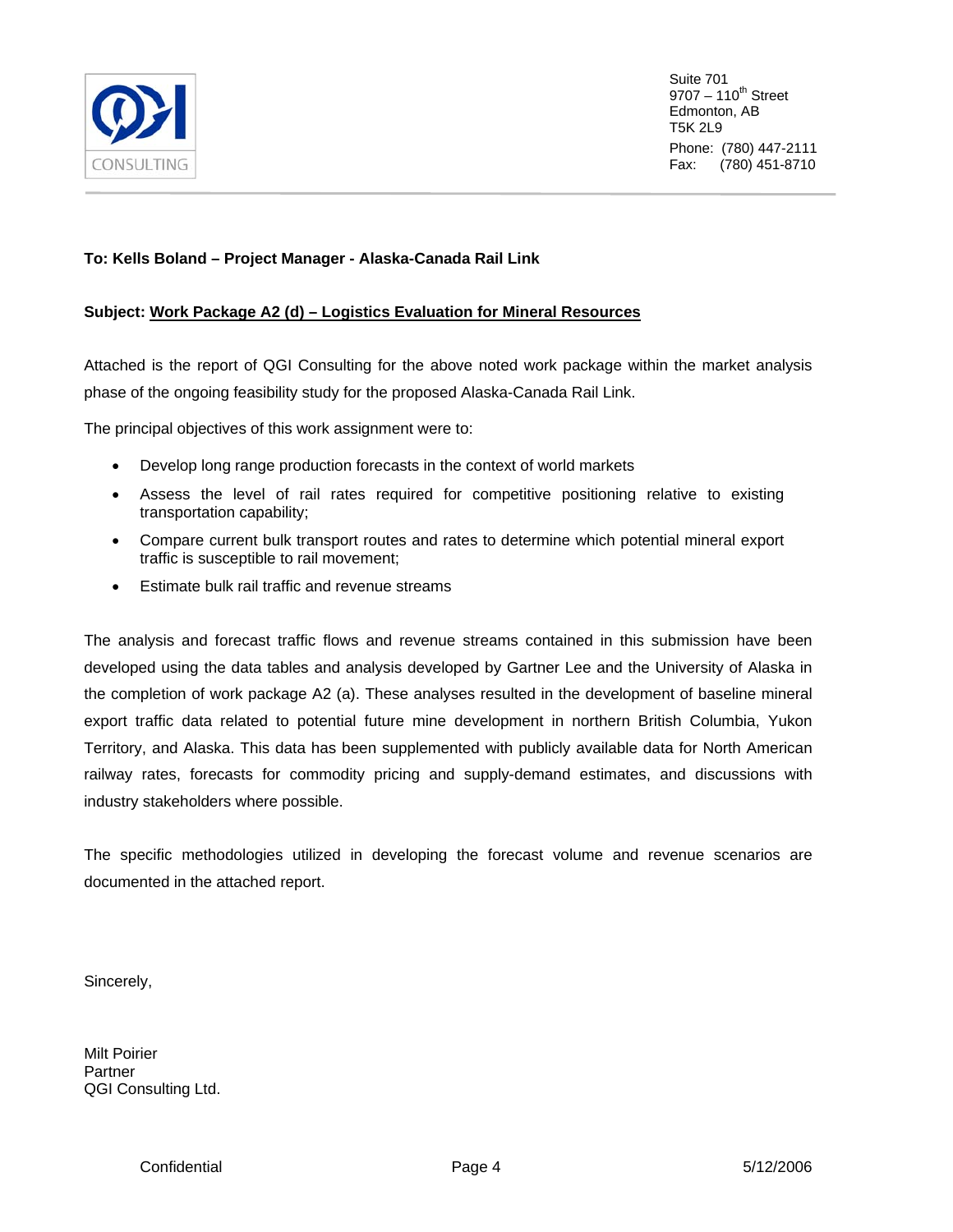# <span id="page-4-0"></span>**Executive Summary**

Mineral deposits within the three study regions consist principally of coal, base metals (iron, lead, zinc, copper), and polymetallics with limited volumes of tungsten (Yukon) and asbestos (Alaska). Primary research has identified a total of fifty-five (55) deposits within these three regions with total identified reserves of some 7.7 billion tons and estimated shippable quantities of 1.9 billion tons. The Yukon is home to 56% of total reserves and an estimated 80% of total shippable quantities from the identified priority deposits. Its prominence is driven by the Crest iron ore deposit that accounts for an estimated 68% of all shippable quantities.

This report examines the viability of individual mineral deposits for movement given estimated ore valuations and transportation costs. The lack of available cost effective transportation infrastructure has historically been a constraint on development of the mineral resource sectors in the north. It has however, not been the sole constraint. Other issues including commodity prices, global supply-demand balances, and access to cost effective sources of power have also served to constrain development activities in the past.

Recent improvements in commodity pricing and global supply-demand balances have sparked renewed interest in resource development in these regions. Current market pricing for zinc, copper, lead, and coal – the principal commodities found within the study region, have in the past two years reached record levels driven largely by the rapid pace of economic and industrial growth in the emerging Asia – Pacific economies, particularly China. Forecasts for all major commodities are positive in the short to medium term with demand seen to be increasing and pricing to be stable. Current and projected market conditions are positive factors that may contribute to the development of some of the mineral deposits located in Alaska, Yukon, and northern British Columbia.

The objective of this logistics analysis is to identify reasonable volume and revenue projections for mineral resource traffic originating within the study regions that may be shipped by rail using the proposed Alaska-Canada Rail Link. This analysis uses the results of primary research conducted by Gartner Lee and the University of Alaska at Fairbanks (UAF) who identified and assessed known mineral deposits and provided the subset of deposits deemed initially viable for subsequent analysis of transportation costs.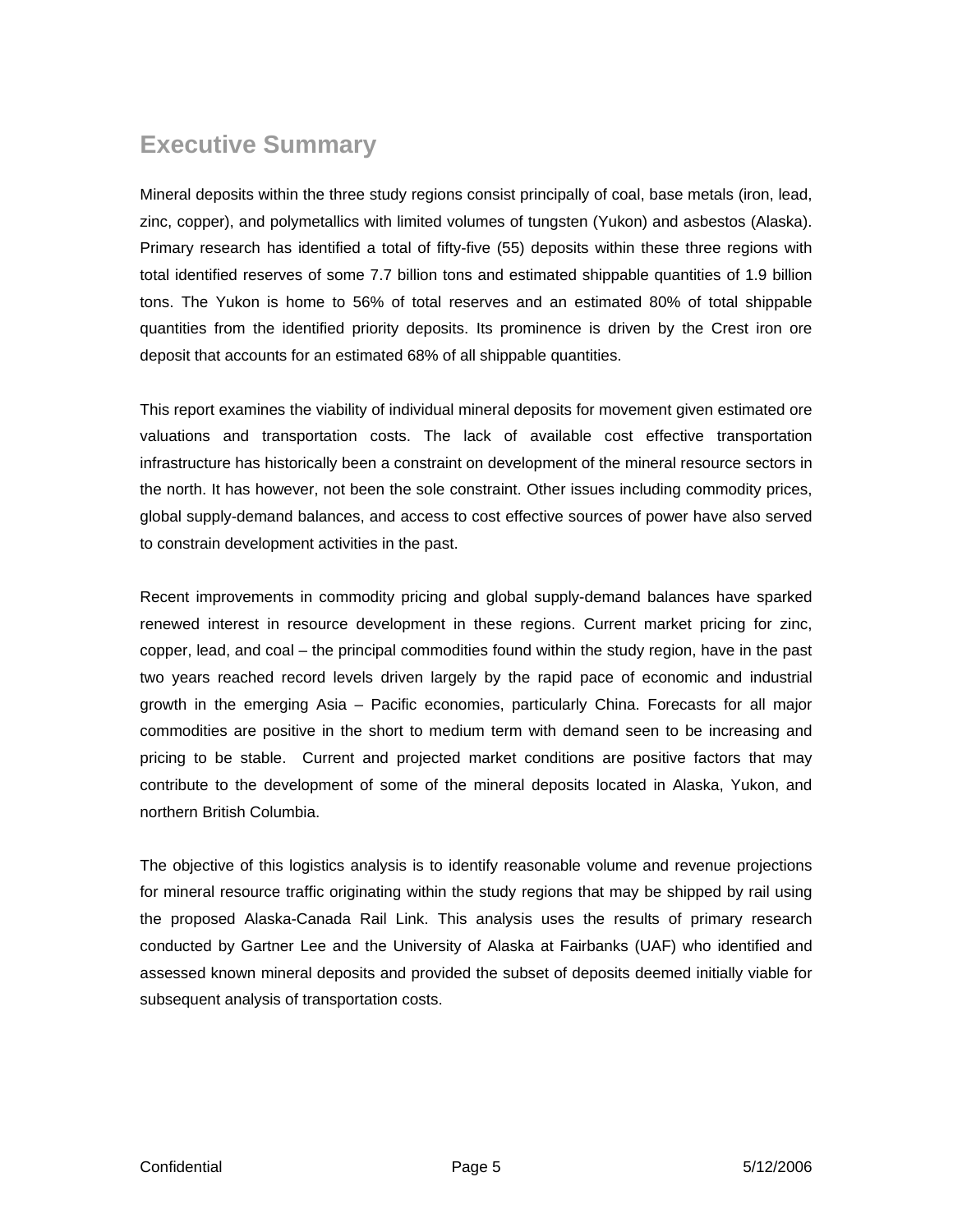The methodology employed to develop the tonnage and revenue forecasts contained in this report is fully documented in the body of the report. The methodology consists of two main elements including net ore valuation and transportation cost development. Key elements of the transportation cost assessment include:

- examination of six potential rail routes;
- assumption that all resource traffic will move to export via the nearest most economical port;
- assumption of inland logistics, specifically mine site origins for connection to railway alignments;
- calculation of estimated costs using average cent per ton-mile earnings of Class 1 railways as a proxy for Alaska Canada Rail Link revenues for all potential rail routes.

Traffic and revenue forecasts assume that the Alaska Canada Rail Link will seek to maximize total revenues through the movement of traffic to the port location(s) that yield the highest revenue.

We conclude that the route option that connects with CN Rail at New Hazelton in the south and extends northward through Watson Lake and Carmacks to the connection with the Alaska Railroad at Delta Junction yields the highest volumes and revenues for the Alaska Canada Rail Link. It is estimated this route could yield 3.5 million tons and revenues of USD \$ 61.9 million annually. These forecasts assume, based on the criterion of maximum revenues for the railway, that 95% of traffic would move to the Port of Skagway for export. It is assumed that both Prince Rupert and Skagway are viable port destinations possessing the rail and terminal infrastructure and capacity necessary to accommodate the projected volumes. No constraints have been placed on the forecast based on limitations in these areas or based on the capabilities of the White Pass &Yukon railroad that serves the Port of Skagway.

The evaluation of mineral deposits for transportation has some inherent limitations based on the availability of information regarding actual transportation costs, mine operating costs, capital investment requirements, probability of resource development, timing, production rates, and life of individual deposits. Key issues for considerations include:

1. Network Density and Operating Costs

Forecast volumes and revenues do not consider the Alaska Canada Rail Link's network density and operating costs, each of which will influence rate development. The rates used and revenues identified while competitive may or may not be profitable.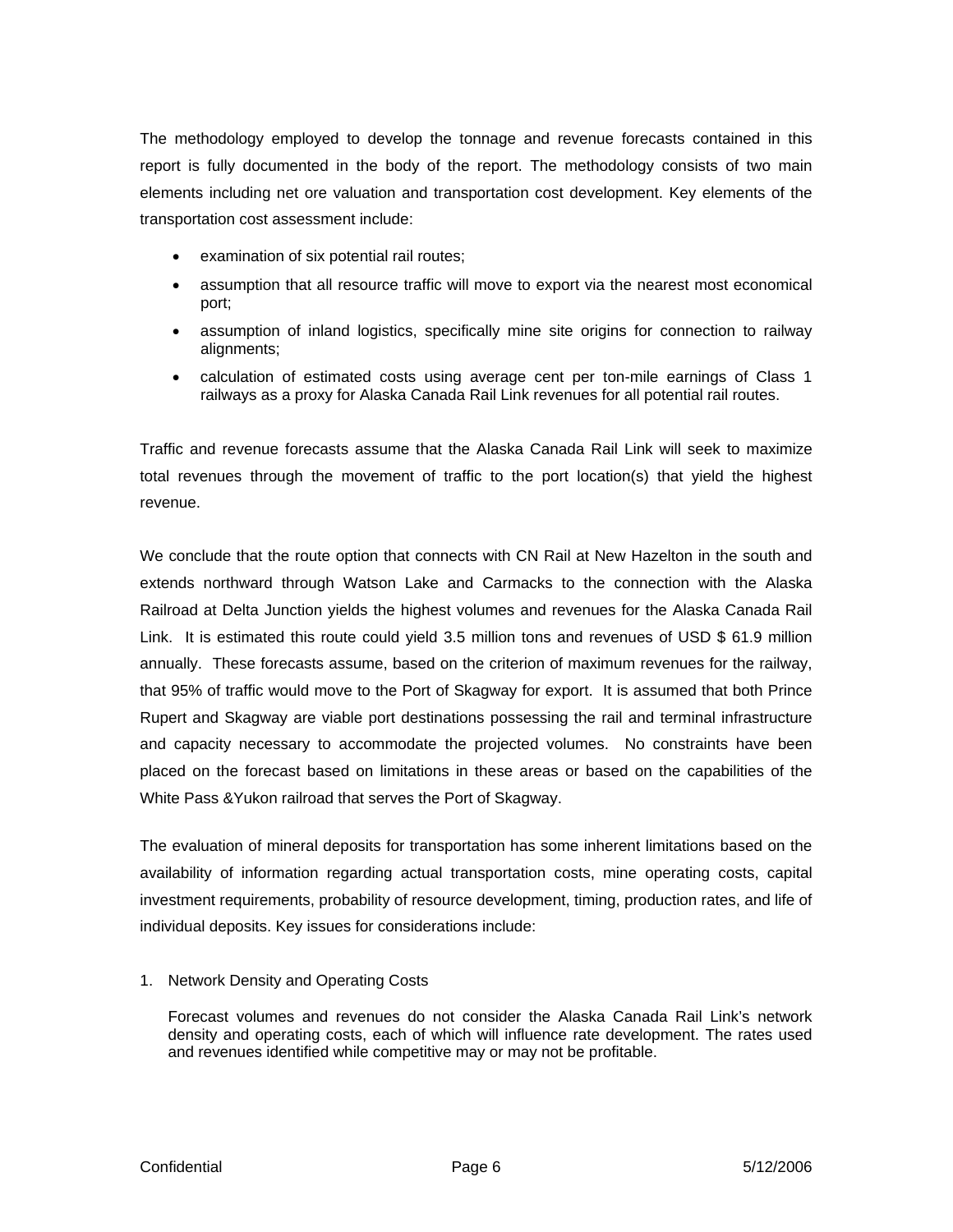#### 2. Revenue Estimation Methodology

This methodology relies principally on publicly available information published for CN Rail and reflects average earnings for similar traffic on its network. No assumptions have been made regarding competitive and commercial issues that may influence the development of transportation rates for connecting carriers and no attempt made to estimate the potential impact of such factors on subsequent movements and revenues.

#### 3. Return on Investment Criteria

Railway revenue estimates have not been developed in consideration of any return on investment criteria that takes into account the capital costs associated with the construction and long-term maintenance of any of the route options.

#### 4. Non Transportation Issues

No assumptions have been made regarding the impact of non-transportation factors on the viability of individual movements or overall volume and revenue forecasts. Such factors include: long term commodity prices, behaviour of mineral resource development companies as it pertains to opportunity costs associated with development of these versus other deposits in their portfolios, and availability and cost of required power for mine development and operation.

Finally, no temporal analysis has been undertaken to project estimated timing and sequencing of traffic. All forecasts reflect an annualized level of activity assuming an average 30-year mine life for all viable deposits. This approach provides for a reasonable estimation of annual volumes over the long term but does not account for peaks and valleys in traffic volumes that would inevitably result from variations in timing for deposit development.

This analysis examines only the potential for movement of ores and concentrates by rail for export to secondary processing markets. Long term potential is thought to exist for the shipment of refined base metals and processed iron ore directly from Yukon and Alaska origins. The production and movement of these commodities, if feasible, would be linked to the development of sufficient low cost sources of power to facilitate construction and operation of such processing facilities. These potential volumes are excluded from this analysis but will be addressed in the broader integrated traffic forecasts to be developed in subsequent work packages.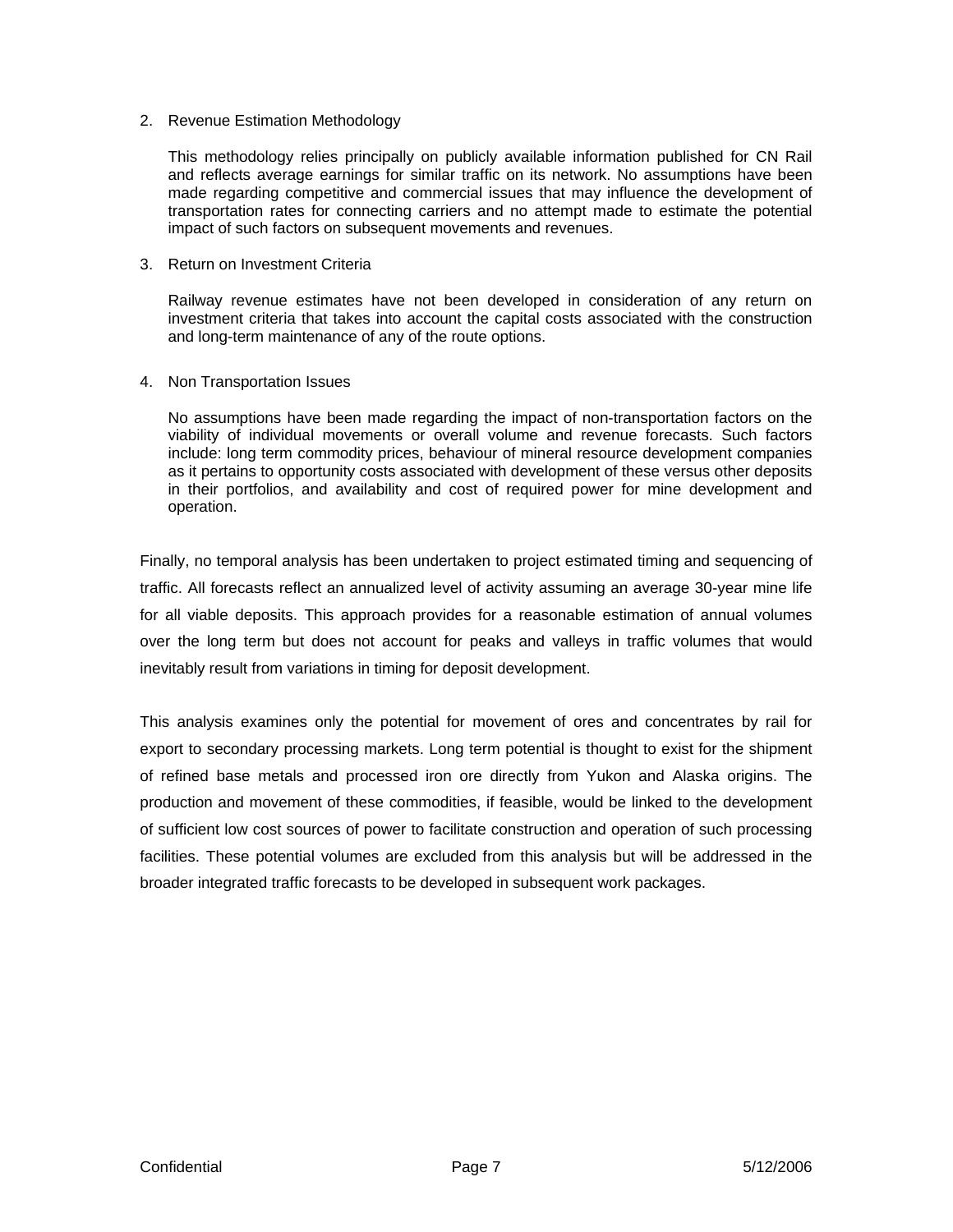# <span id="page-7-0"></span>**1.0 Overview of Mineral Resource Activities**

The mineral resource sectors of Northern British Columbia, Alaska, and the Yukon can best be described as possessing significant potential with relatively little existing production<sup>[1](#page-7-1)</sup>. Consistent with the objective of developing reasonable traffic and revenue forecasts for rail shipments using the proposed Alaska-Canada Rail Link this analysis is limited to examination of those commodities deemed to be viable candidates for rail transportation based on their product characteristics and potential market destinations. These commodities include coal and a variety of base metals including iron ore, copper, lead, zinc, and others such as asbestos, tungsten, and polymetallics. Other resource commodities, most notably precious metals such a gold, have been excluded from the analysis as they do not lend themselves to rail transportation.

This section will provide a brief overview of the mineral resource deposits that form the basis of the logistics analysis used to develop forecast volumes and revenues presented in Section 4.0 of this report. Gartner Lee Ltd. and the University of Alaska at Fairbanks (UAF) completed the primary research and preliminary assessment of the mineral deposits used in this analysis. Their respective findings are documented in greater detail in their reports and memorandums as they pertain to the completion of Work Package A2 (a) – Traffic Data Development – Mineral Resources.

## **1.1 Identified Mineral Resources**

Mineral deposits within the three study regions consist of three principal types: coal, base metals (iron, lead, zinc, copper), and polymetallics. There are also limited deposits of tungsten (Yukon), and asbestos (Alaska). Primary research has identified a total of fifty-five (55) deposits within these three regions with total identified reserves of some 7.7 billion tons and estimated shippable quantities of 1.9 billion tons.<sup>[2](#page-7-2)</sup> The Yukon holds the largest identified mineral deposits representing 56% of total reserves followed by Northern British Columbia with 36% and Alaska accounting for 8% of total reserves. When examining potential shippable quantities<sup>[3](#page-7-3)</sup> the importance of Yukon is magnified as deposits in this region may represent as much as eighty percent of total shippable quantities from the identified priority deposits.

 $\overline{a}$ 

<span id="page-7-1"></span><sup>&</sup>lt;sup>1</sup> The Red Dog Mine (Teck Cominco) is the major producing mine in Alaska which is excluded from this analysis.

<span id="page-7-2"></span> $2^{2}$  Represents cumulative estimated shippable quantities from all priority mineral deposits as identified by Gartner Lee for the life of the various deposits.

<span id="page-7-3"></span><sup>&</sup>lt;sup>3</sup> Shippable quantity represents the estimated volume of a commodity that could be shipped by rail accounting for estimated mine life, mine production rates, mineral recoveries and concentrate grades.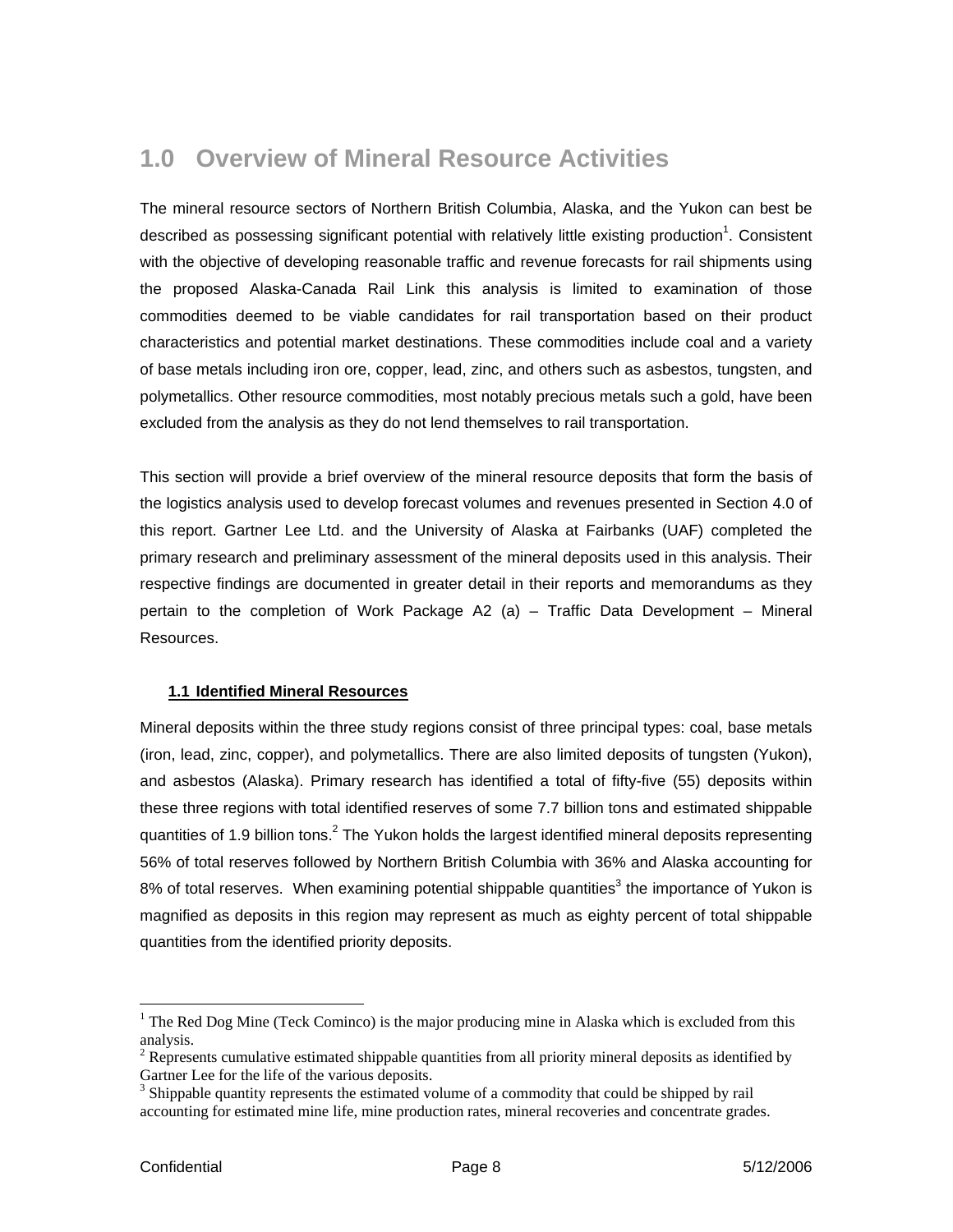<span id="page-8-0"></span>Figures 1 –3 below provide a high level overview of the types of mineral resources, estimated volumes, and geographic location.





**Breakdown of All Other Category**

As Figure 1 above shows coal and iron ore represent 96% of priority deposits with iron ore being the single largest commodity at 68% of estimated shippable quantities or an estimated 1.3 billion tons. The iron ore is made up of a single deposit, the Crest deposit, located in the northeastern region of the Yukon. Coal is the second largest commodity at approximately 540 million tons representing 28% of total shippable quantities. The remaining volumes, while small by comparison, total 74 million tons consisting principally of base metal deposits including lead, zinc, and copper.

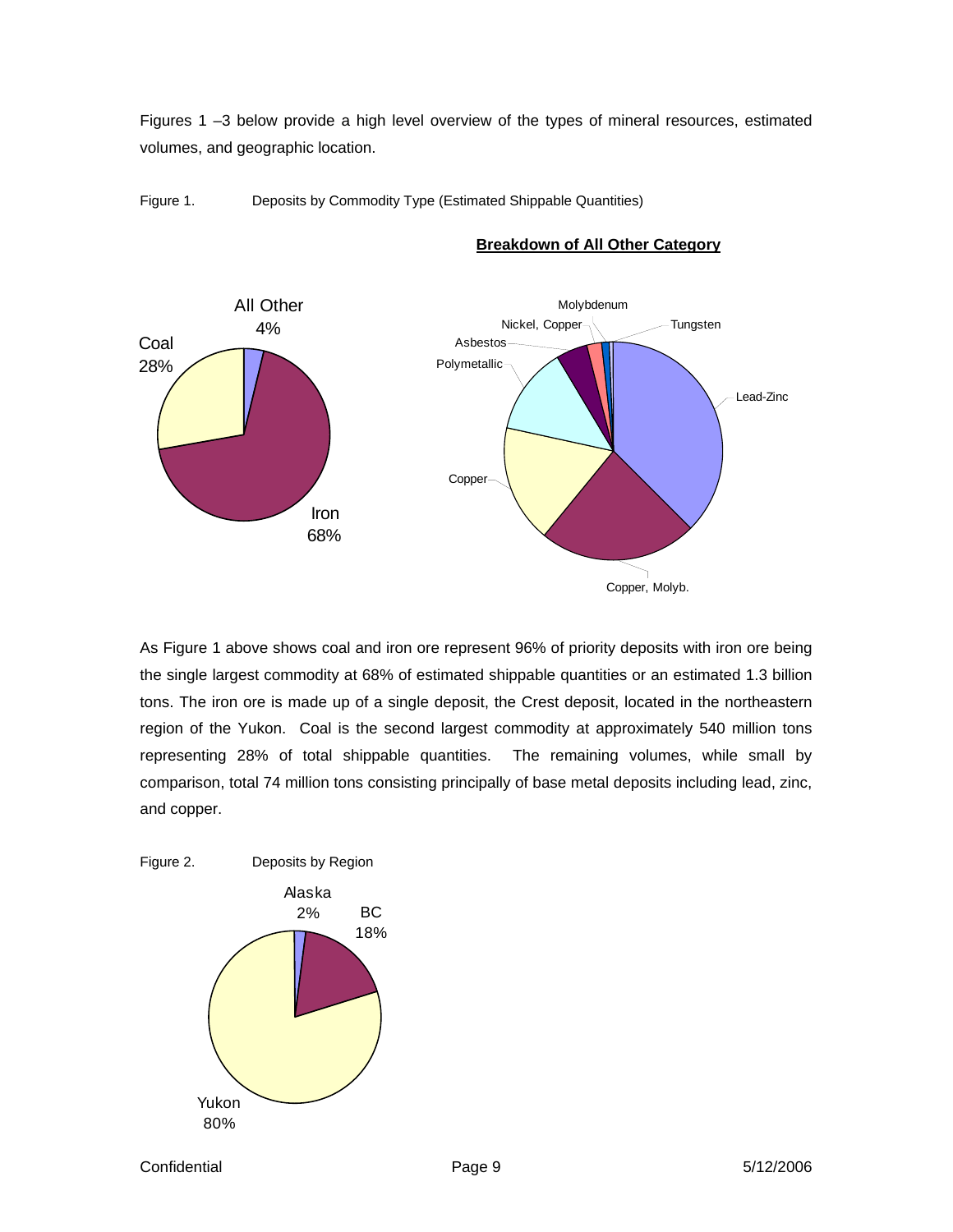|                    |               | <b>Region</b> |          |                    |
|--------------------|---------------|---------------|----------|--------------------|
| Commodity          | <b>Alaska</b> | BC            | Yukon    | <b>Grand Total</b> |
| Asbestos           | 3.51          |               |          | 3.51               |
| Coal               | 33.00         | 321.87        | 186.01   | 540.89             |
| Copper             |               | 12.40         | 0.52     | 12.92              |
| Lead-Zinc          | 0.23          | 3.34          | 24.15    | 27.72              |
| Molybdenum         |               | 0.55          | 0.11     | 0.67               |
| Polymetallic       | 2.92          | 2.77          | 3.96     | 9.66               |
| Tungsten           | ۰             |               | 0.48     | 0.48               |
| Iron               |               |               | 1,341.45 | 1,341.45           |
| Nickel, Copper     |               |               | 1.71     | 1.71               |
| Copper, Molyb.     | 4.40          | 10.18         | 2.89     | 17.47              |
| <b>Grand Total</b> | 44.05         | 351.13        | 1,561.29 | 1,956.47           |

<span id="page-9-0"></span>Figure 3. Shippable Quantities by Commodity and Region (Million Tons)

As shown in Figures 2 and 3 above the Yukon holds the largest mineral reserves of which 85% are accounted for by the Crest iron ore deposit. British Columbia and Yukon both hold substantial coal deposits estimated at 322 and 186 million tons respectively. Base metals and other commodities represent only 4% of total potential shippable quantities consisting principally of lead, zinc, and copper. Alaska coal reserves, while representing 75% of total potential shipment volumes, are small as compared to the coal deposits in the other two regions.

Appendix A of this report provides a detailed listing of the subset priority mineral deposits examined during the course of this analysis.

#### **Constraints on Development**

There have been historically, and continue to be, significant challenges to the economically viable development of mineral resources located in Alaska, Yukon, and northern British Columbia. In addition to the issues of commodity pricing and favorable market supply-demand ratios these northern deposits must overcome a number of somewhat unique regional constraints including transportation infrastructure and power generation.

#### **Commodity Prices**

resource production in North America. Growing international consumption of base metals and coal are today being driven by the rapid economic growth of the emerging and transitional economies of the Asia Pacific region – more specifically China and India. International markets have always been, and continue to be, important outlets for mineral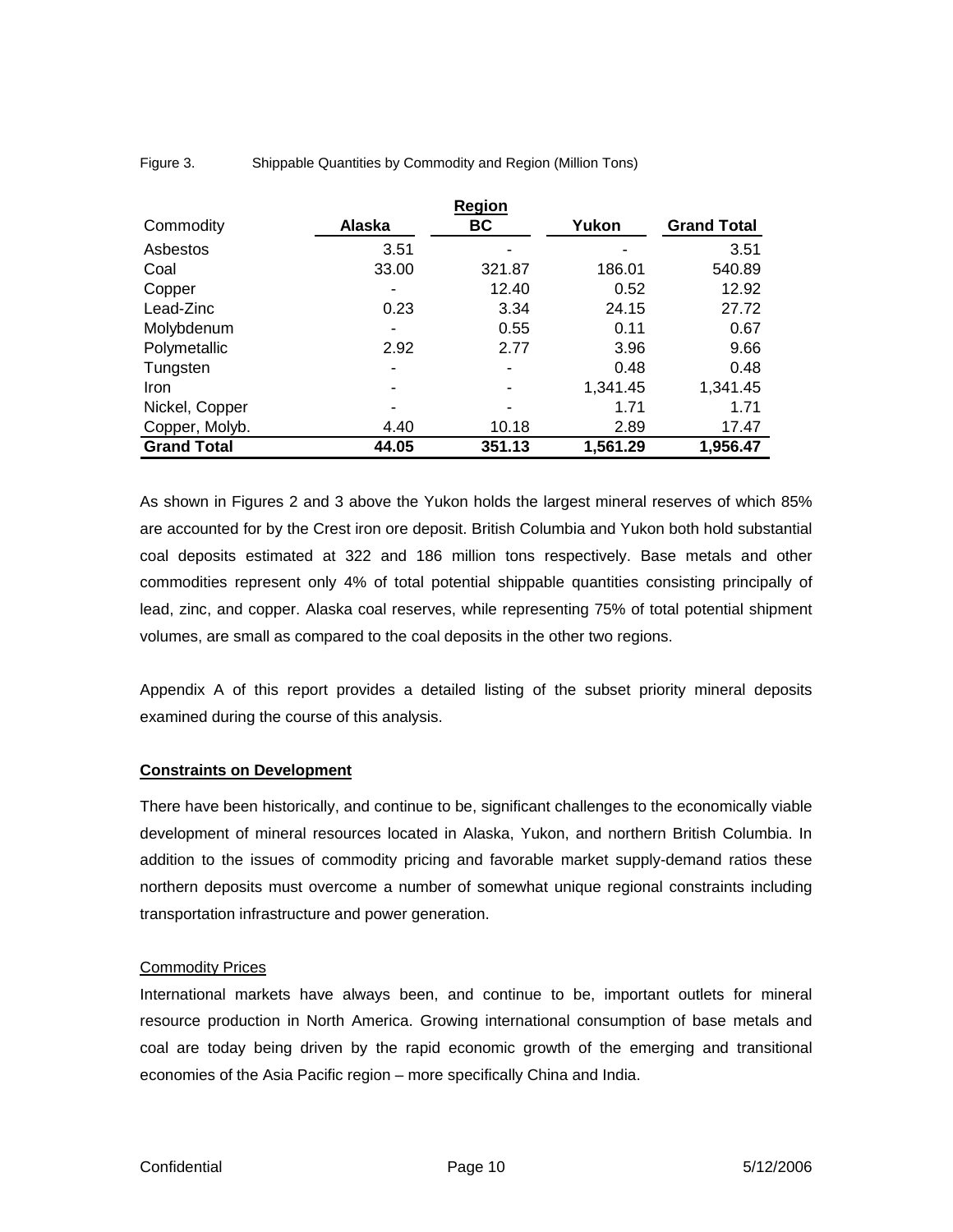Metals and mineral commodity prices are cyclical in nature and until recently had been depressed for an extended period of time. Over the last two years prices for most base metals and coal have rebounded significantly as a result of increased demand in international markets with the growth of the Chinese and Indian economies being principal drivers. This most recent resurgence in mineral resource commodity prices has ignited renewed interest in the development of a number of mineral deposits in these regions.

#### **Power Generation**

Mineral resource operations are energy intensive and require a consistent, reliable, and cost effective source of power. In the absence of fixed power generation facilities such as coal or gas fired power plants and suitable transmission infrastructure, northern mining operations have historically relied on site based power generation using diesel fuel powered generators. The shipment of diesel fuel from southern supply points in the quantities required to support large scale mining operations is expensive, in many cases logistically difficult, and can have a significant impact on the economic viability of such developments.

#### Transportation Infrastructure

Access to cost effective and efficient transportation is a critical enabler of resource development. Transportation infrastructure plays a dual role in supporting the economic viability of resource development by enhancing the logistics capabilities and reducing the costs associated with the long distance movement of highly dense commodities such as mineral resources. The positive economies of scale achievable through rail transportation make it the preferred and dominant transportation mode for such commodities throughout North America, whether for domestic movement of both outbound resource commodities and inbound goods required to develop and maintain operations. The mineral deposits located within these regions are by their nature and location most likely to move to export markets as opposed to domestic markets. Accessing export markets means accessing tidewater as quickly and cost effectively as possible – a task best suited to rail transportation. While truck movement of resources to port is logistically feasible it is not the most efficient or cost effective means of doing so. Rail transportation is best suited to the consumption or international export.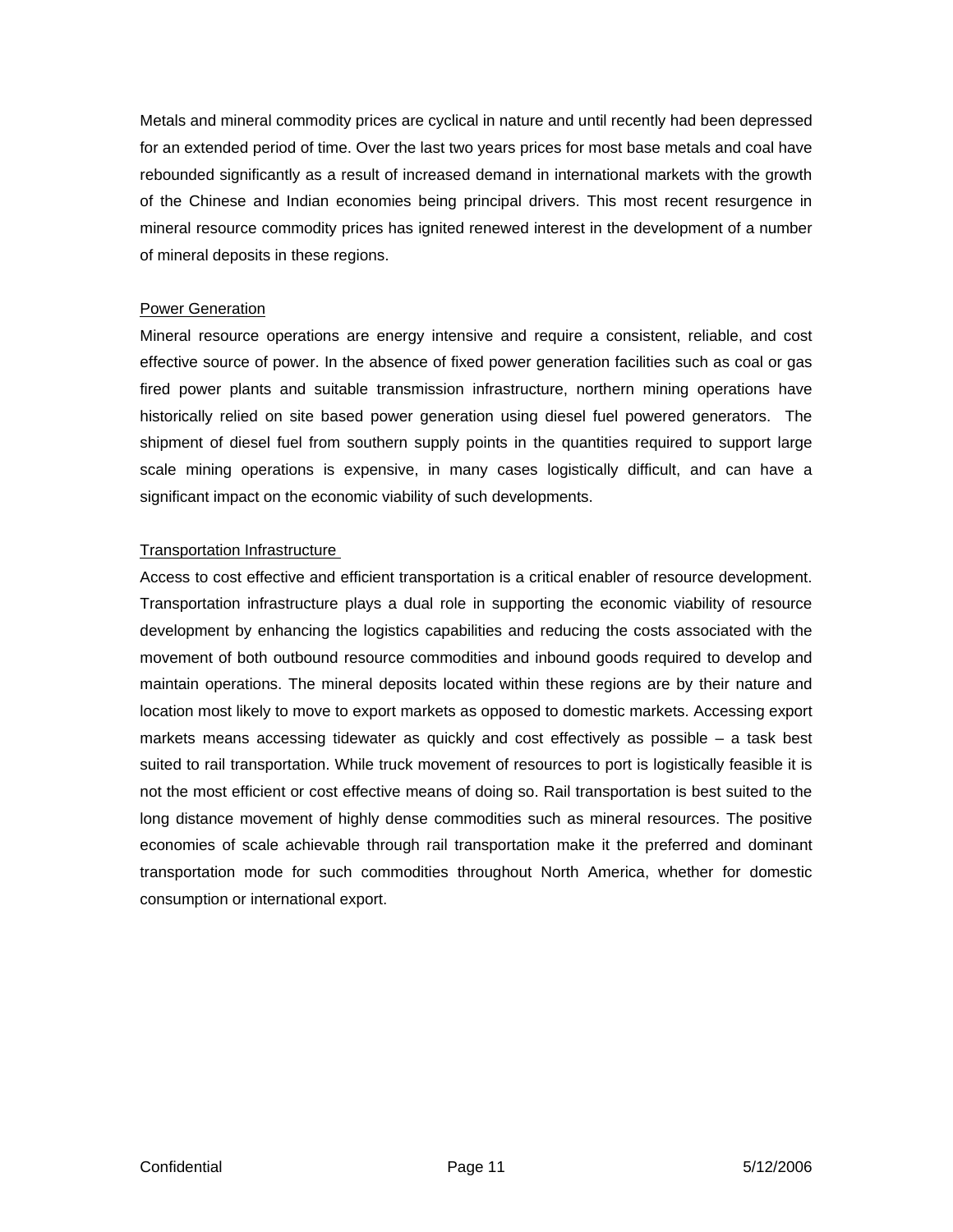# <span id="page-11-0"></span>**2.0 Global Supply – Demand Overview**

The identification of reasonable volume and revenue forecasts for rail movement of export mineral resources using the proposed Alaska Canada Rail Link (ALCAN) requires an examination of broader global supply – demand balances. The following sections will provide a brief overview of existing and forecast market conditions for the primary commodities being examined. Our examination of resource markets focuses on coal, lead, and zinc as these three commodity groups represent the majority of the volumes identified as being potentially viable for movement via the Alaska Canada Rail Link in the future.

The analysis of markets for these resources has been completed using information garnered from various sources including the United States Geological Survey reports, London Metals Exchange, BP Statistical Review of World Energy (2005), united States Energy Information Administration (EIA), and the International Lead and Zinc Study Group.

# **2.1 Coal**

#### 2.1.1 Reserves

Proven global coal reserves as of December 2004 total nearly one trillion tons. The Asia Pacific region, Europe, and North America represent 92% of these reserves with the balance residing in South/Central America, Africa, and the Middle East.



#### Figure 4. World Coal Reserves

The United States holds 97% of all North American proven reserves and approximately 27% of global reserves. The United States, along with the Russian Federation (17%), and China (13%)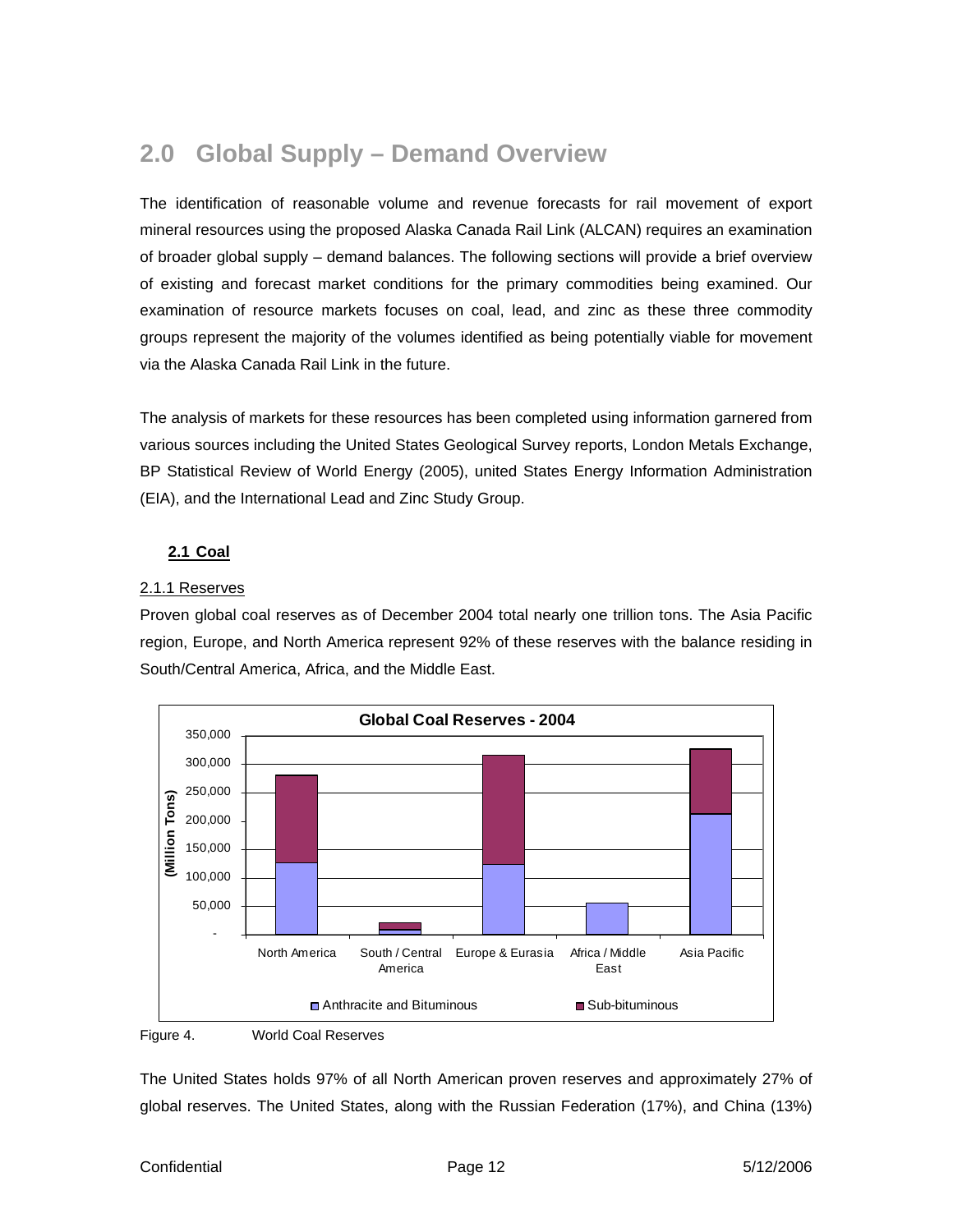<span id="page-12-0"></span>account for 57% of total global reserves and when combined with Australia (9%), South Africa (5%), Ukraine (4%), Kazakhstan (4%), and India (11%) represent 90% of the world's total proven reserves and nearly 80% of global coal production. Canada is a relatively minor player on the world stage with an estimated 7.2 billion tons of proven reserves, less than 1% of world resources.

#### 2.1.2 Production

While coal reserves are split somewhat evenly among the three principal regions of North America, Europe, and Asia Pacific the production of coal, and more importantly recent trends in production, reveal a different picture.

The Asia Pacific Region is currently the world's leading producer of coal with its share of world production rising from 43% to 55% from 2000 to 2004, a net growth of 655 million tons. Growth during this period has been concentrated in three countries namely Australia (19%), India (20%), and China (97%). By comparison North American coal production has remained essentially flat with Canadian production declining 6% or approximately 2.3 million tons during this period. The Asia Pacific Region now accounts for 55% of global production with China representing two-thirds of regional production and 37% of world production.

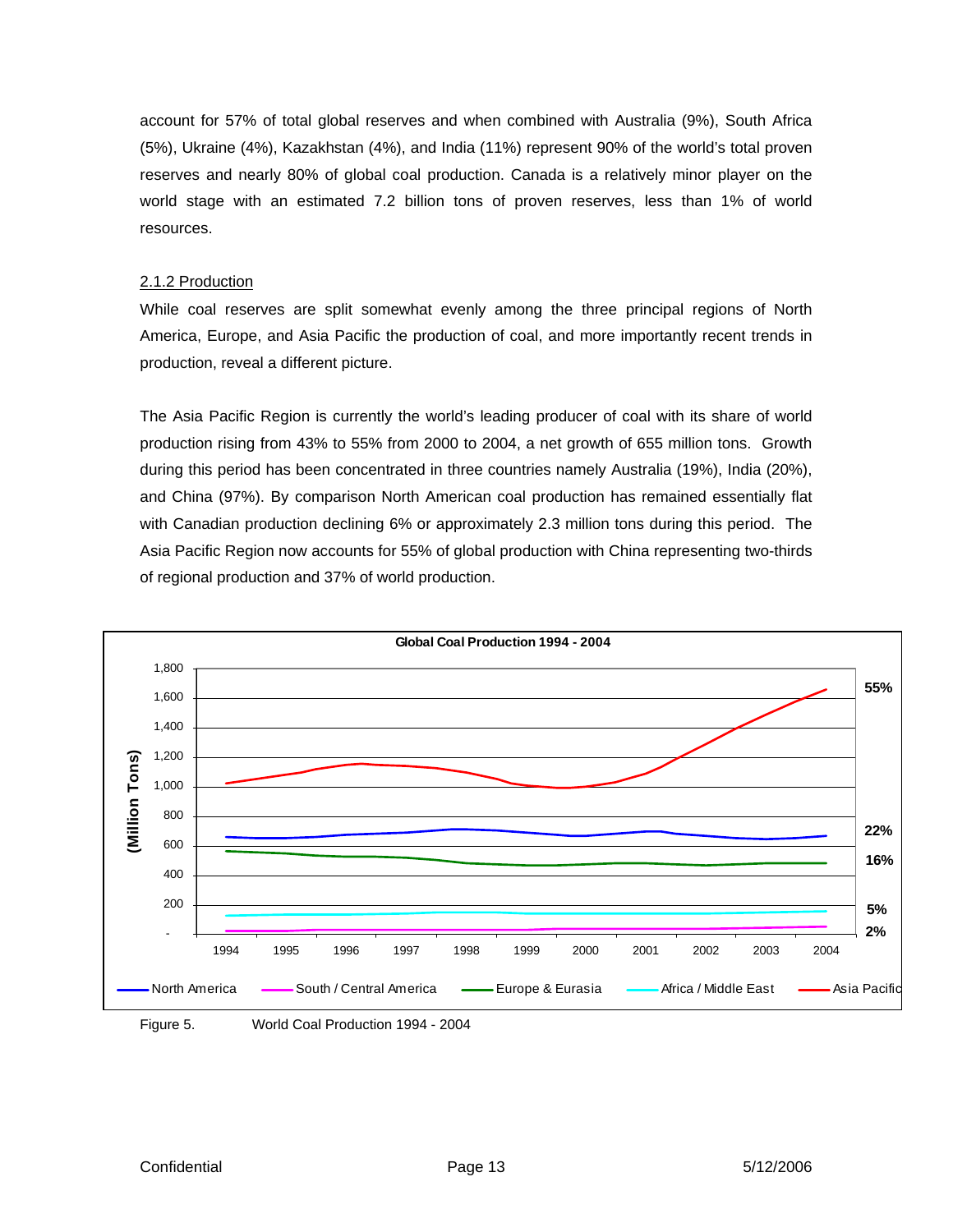## <span id="page-13-0"></span>2.1.3 Consumption

Consistent with recent trends in coal production, the Asia Pacific region also dominates global coal consumption accounting for 54% of total consumption. Once again China is the principal force within this consuming region accounting for 80% and 34% of regional and global consumption respectively.

This level of consumption, and more specifically the rate of growth experienced since 2000, is a direct reflection of the robust economic development occurring in this region, led principally by the rapidly developing economies of China and India and to a lesser extent those of Japan, Indonesia, and Malaysia.



Figure 6. World Coal Consumption 1994 - 2004

Coal consumption is driven mainly by demand to support coal fired electricity generation. For the majority of countries, with the exception of China, India, and Japan, power generation is the dominant use of coal and is forecast to remain the principal driver of demand in the future. China, Japan, and India while heavy consumers of coal for power generation, with 50-60% of coal consumed for this purpose, also consume significant volumes of coal to support their respective industrial sectors. For Japan and China demand for coal in the industrial sector is related to steel production with these two countries being the world's two leading steel producing nations.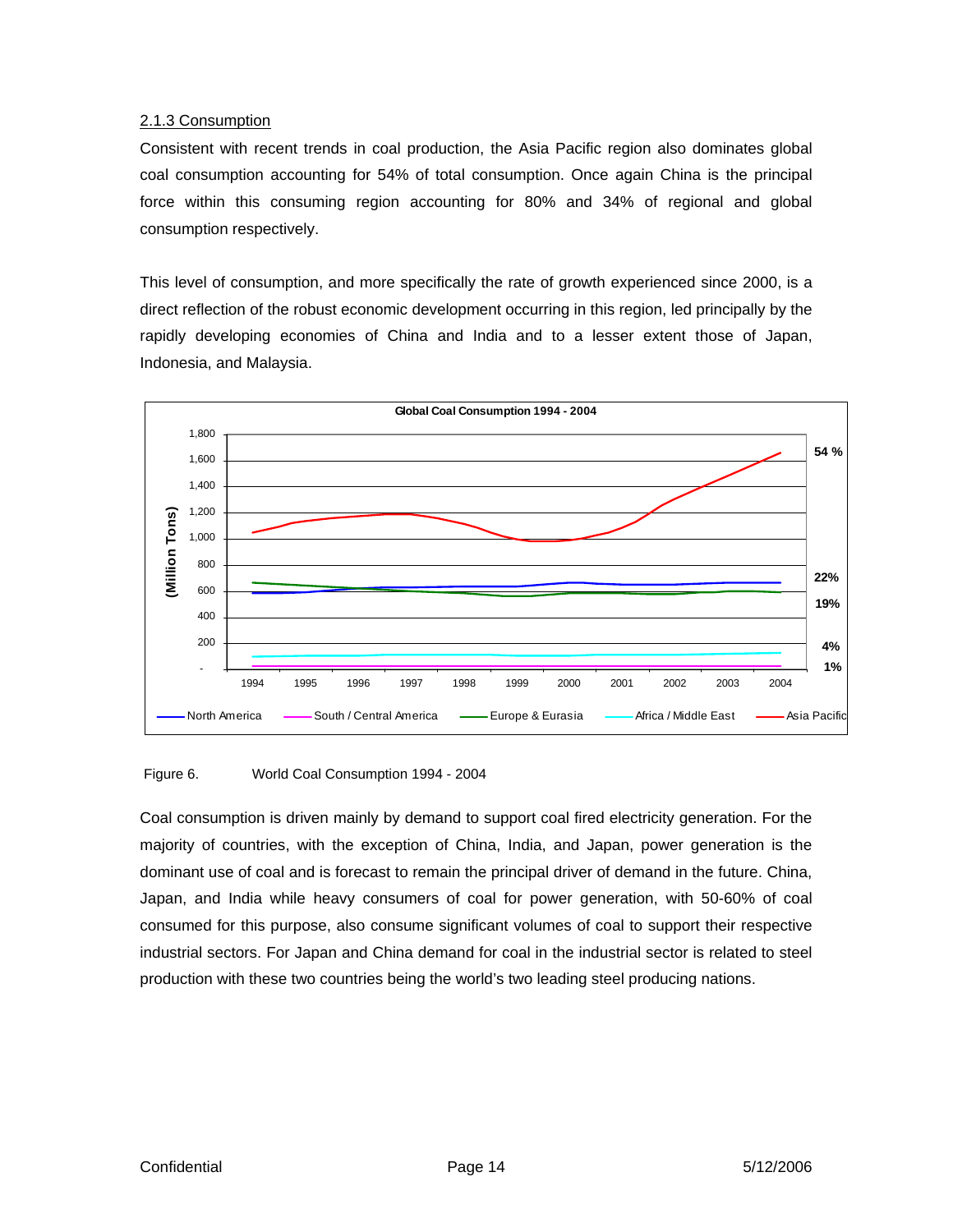# <span id="page-14-0"></span>**Forecast Demand**

Forecast demand for coal is anticipated to vary significantly across the globe with the majority of demand continuing to be driven by the rapid economic expansion of the emerging Asia Pacific region.

Mature economies including North America, Western Europe, and the Asia Pacific countries of coal fired power-generating capacity. Western Europe is an anomaly in this respect with total demand anticipated to decline by 20% between 2004-2025 continuing a trend that has seen coal consumption decline 36% since 1990. These declines are driven by a number of factors including: Australia, New Zealand, and Japan are forecast to experience relatively moderate growth over the next 20 years. With the exception of Western Europe coal demand within these economies will be driven by the continued prominence of coal in power generation and forecast increases in

- Increased use of natural gas and renewable fuels in power generation driven principally by environmental concerns associated with the use of coal;
- Continued European Union pressure on member countries to reduce subsidies that promote the domestic production of coal; and
- Reduced growth in overall energy consumption.



Figure 7. World Coal Consumption Forecast to 2025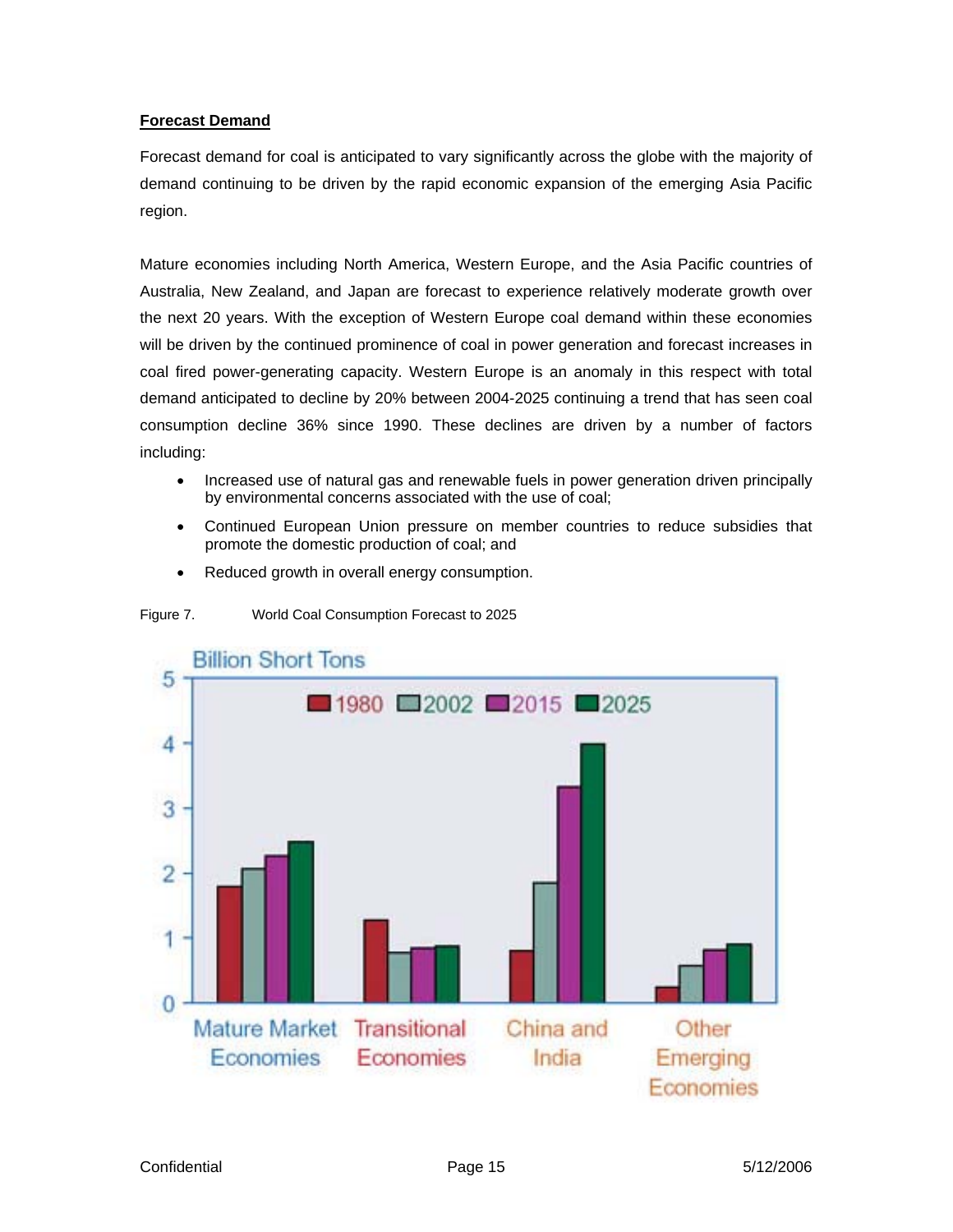<span id="page-15-0"></span>The transitional economies of Eastern Europe and the former Soviet Union are forecast to have requirements with Russia, Ukraine, Kazakhstan, and Poland being the leading consumers. Coal fired power generation is expected to remain a significant element of the national strategies of moderate growth over the next 20 years with total consumption increasing 13% during this period or approximately 0.5% per year. Coal consumption in this region is driven by power generation these nations as all have identified plans for renewal of existing and construction of new generating capacity in the coming years.

countries. Coal will support existing and expanded coal fired power generation capacity and the rapidly g rowing industrial sectors of both these economies. Also fuelling the demand for coal in China is a move by the government to reduce its dependence on imported oil and natural gas through the development of coal liquefaction capacity. An initial plant is under construction and is currently forecast to be converting approximately 80-100 million tons of coal per year, approximately 10% of China's current consumption, by the year 2020. Consumption in the emerging Asian economies, once again led by China and India, is anticipated to more than double over the next twenty years accounting for nearly 80% of the projected worldwide growth during this period. The projected increase in consumption for these two countries is based on strong economic growth projections exceeding 5% per year for both

#### 2.1.4 Trade

World trade in coal is, as compared to production and consumption, relatively small. World trade in coal in 2004 is estimated to have been in the order of 760 million tons. The international coal trading market consists of two distinct markets – steam coal and coking coal. The international steam coal market is driven by three specific areas of demand:

- (1) electricity generation
- (2) steam and heat production for industrial applications, and
- (3) steel making blast furnaces.

The coking coal market on the other hand consists solely of coal coke used as a fuel and reducing agent for smelting iron ore in blast furnaces.

Steam coal accounts for an estimated 500 million tons or 70% of the total trade market with coking coal accounting for the balance. Both markets are anticipated to grow in the coming decades although it is expected that steam coal will grow at a rate 15% higher than coking coal. Growth in the steam coal market will be driven principally by increased exports to Asia to supply new coal fired generating capacity planned to be brought on line.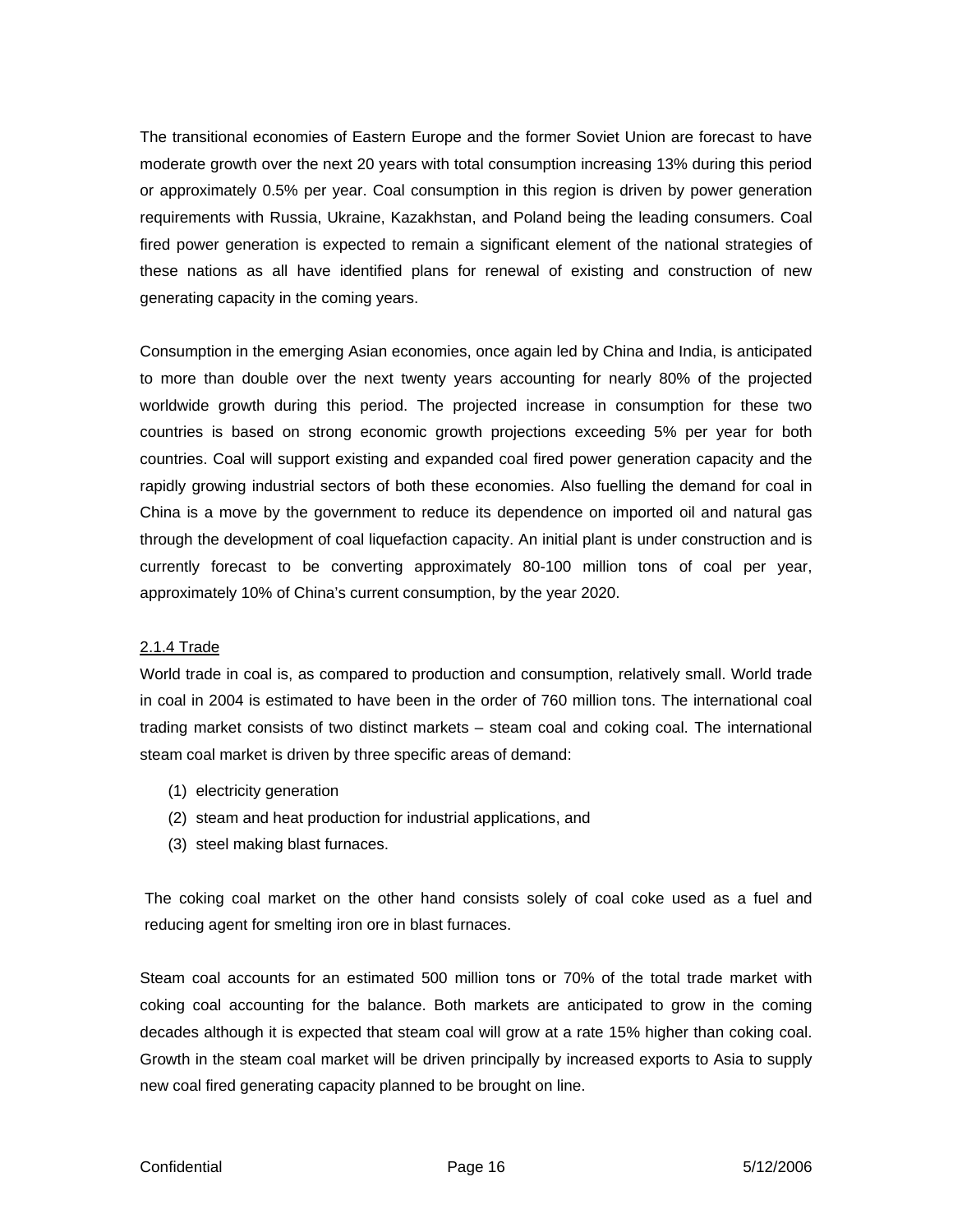#### <span id="page-16-0"></span>**Exports**

Australia is the world's largest exporter of coal accounting for 33% of global exports with 75% of all its exports destined to the Asian market. Indonesia and China rank second and third respectively in the global export trade with annual volumes in the order of 210 million tons or 30% of total world trade although roughly 85% of these countries' exports are destined to neighboring Asia Pacific countries with only nominal amounts shipped to Europe and the Americas. Canada is a relatively small player on the world stage with annual exports in the order of 27.7 million tons representing less than 4% of total world trade. Asia is the principal destination for Canadian coal accounting for half of exports with the balance moving to Europe and the Americas.

Current forecasts anticipate Australia retaining its position as world export leader with anticipated growth of 50% by 2025 with nearly all growth projected to supply the Asia Pacific market. Indonesia and South America are also forecast to grow their exports substantially over the next twenty years with their individual exports anticipated to surpass those of China. This shift represents the combined effects of projected export growth for these countries and the forecast decline of exports from China as it turns more of its domestic production to its own internal use.

#### **lmports**

Asia is the dominant importer of coal accounting for 55% of global coal imports. Of this, two thirds is steam coal used for electricity generation and steel production. Europe is also a large importer of coal accounting for a third of world trade although as noted earlier it is anticipated that European imports will decline in the coming decades by some 7% reflecting an overall anticipated decline in demand of up to 20%.



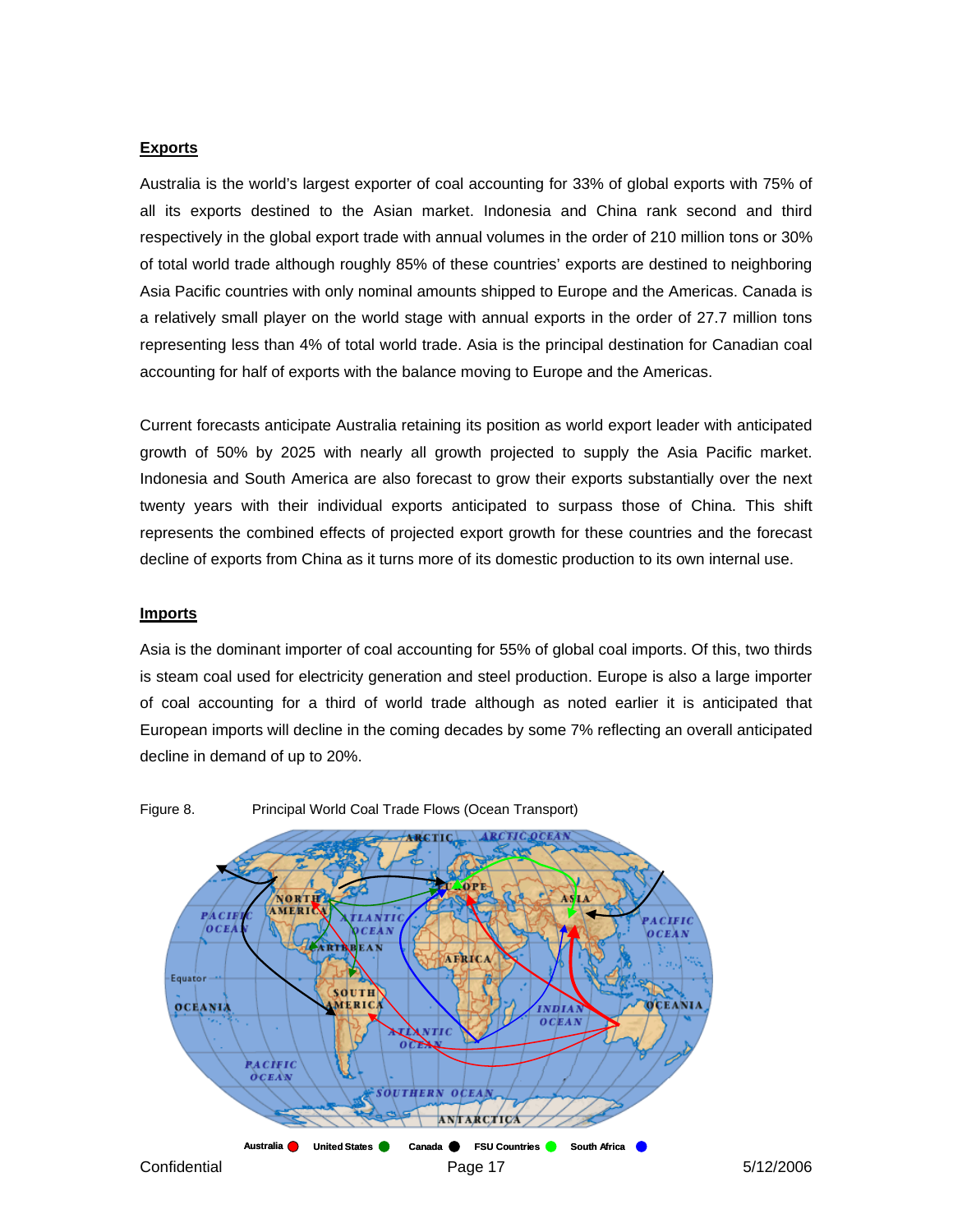#### <span id="page-17-0"></span>2.1.5 Synopsis

Deposits located in Northern British Columbia and the Yukon are anthracite (Mt. Klappan), bituminous and sub-bituminous (Division Mountain, Bonnet Plume) coal deposits. Anthracite coal is the hardest form of coal and is used principally as a smokeless fuel and for high-grade steel production. Bituminous and sub-bituminous coal such as that found in the Division Mountain and Bonnet Plume deposits lends itself to a variety of uses including power generation, industrial, cement, and iron and steel manufacturing.

Pacific region as additional coal fired power generation capacity is brought on stream and steel production continues to grow in China, Japan, and South Korea three of the world's largest steel Demand for these coal types, as noted earlier, is anticipated to continue to grow in the Asia producers. It is estimated the principal coal deposits within the study region could yield annual shipments of 6.9 million tons<sup>4</sup>, equivalent to 25% of Canada's current exports. With growing demand anticipated in China and other Asia Pacific countries and with Canada already a significant supplier to these markets these deposits, if able to be economically extracted and shipped to tidewater, are well positioned to serve these markets.

## **2.2 Lead**

## 2.2.1 Reserves and Production

Global lead reserves are estimated to be in the order of 67 million tons. While lead ore is mined in many countries around the world nearly 75% of world output originates in six countries: China, Australia, United States, Peru, Canada and Mexico.





<span id="page-17-1"></span><sup>4</sup> Estimate of 6.9 million tons represents annual shippable quantities for the priority deposits as identified by Gartner Lee including Mount Klappan (3.3), Groundhog (1.3), Division Mountain (1.4) and Bonnet Plume (0.9).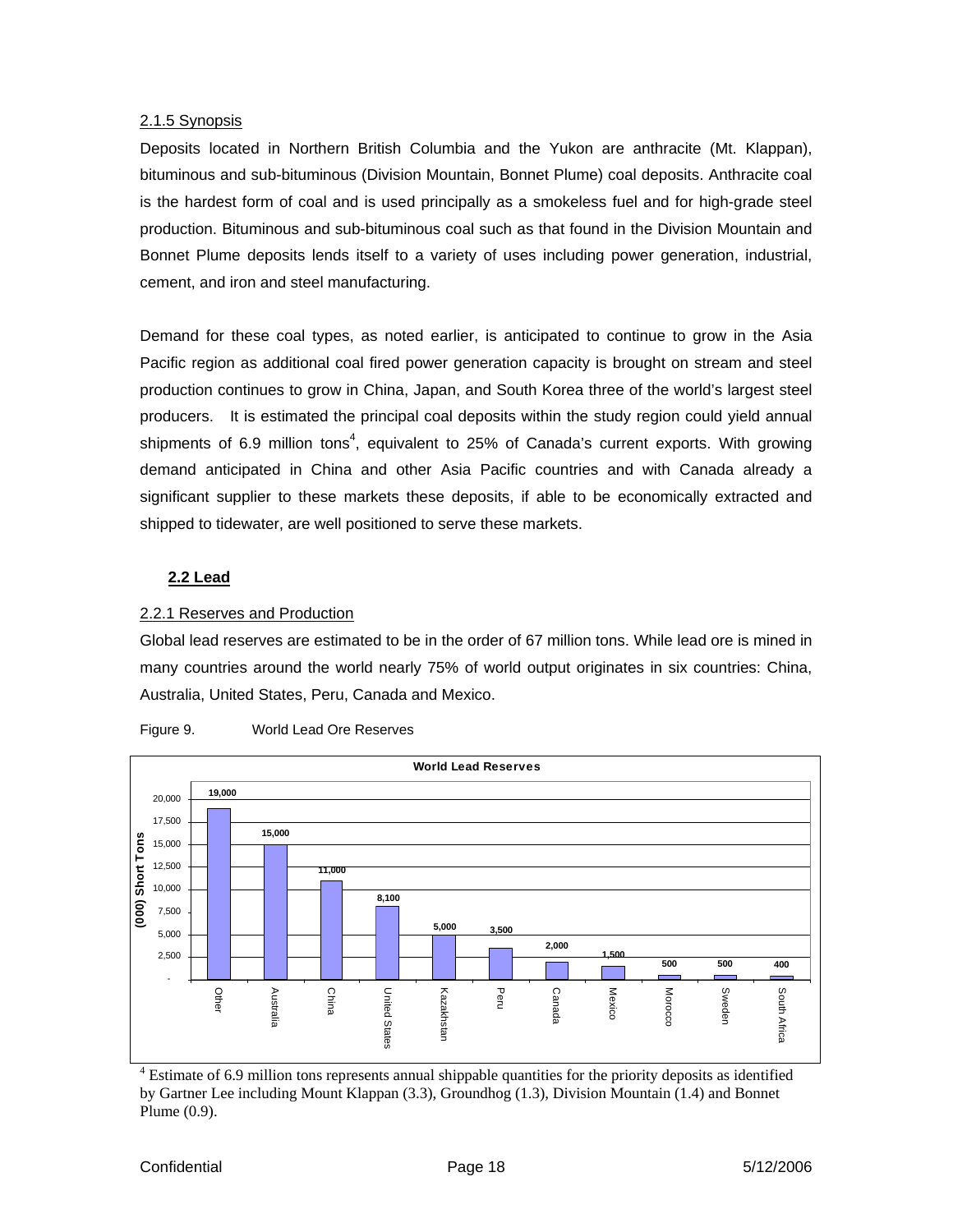<span id="page-18-0"></span>Total lead production is estimated to be some 6 million tons per year with roughly 50% of production from primary and secondary sources<sup>[5](#page-18-1)</sup>. Consistent with the location of reserves the principal producing countries are China, Australia, and the United States that account for more than 50% of global primary production.



Figure 10. World Lead Production (Mined)

Global production has remained at fairly constant levels since the 1970s with new production brought on stream to replace older depleted properties. North America and Western Europe produce 50% of the world's refined lead (from all sources) much of which is achieved through production from secondary sources (i.e. scrap metal). North America produces 70% of its lead from secondary sources, and Western Europe 60%. In contrast, Chinese production is almost entirely from ore, which is consistent with the level of ore mining as shown in Figure 10 above.

In recent years, significant lead resources have been discovered in conjunction with other minerals most notably zinc, silver, and/or copper deposits in Australia, Canada, China, Ireland, Mexico,Peru, Portugal, and the United States. Identified global resources<sup>6</sup> are estimated to be in the order of 1.5 billion tons. Lead is often mined in conjunction with other minerals within the same deposit region.

 $\overline{a}$ 

<span id="page-18-1"></span> $<sup>5</sup>$  Primary production of lead involves the production of metallic lead from lead ore concentrates by</sup> processing the ore through smelting and refining processes. Secondary lead production involves the production of refined metal by processing lead scrap.<br><sup>6</sup> Identified resources are those whose location, grade, quality and quantity are known or estimated from

<span id="page-18-2"></span>components. To reflect varying degrees of geologic certainty, these economic divisions can be subdivided into measured, indicated, and inferred. specific geologic evidence. Identified resources include economic, marginally economic, and uneconomic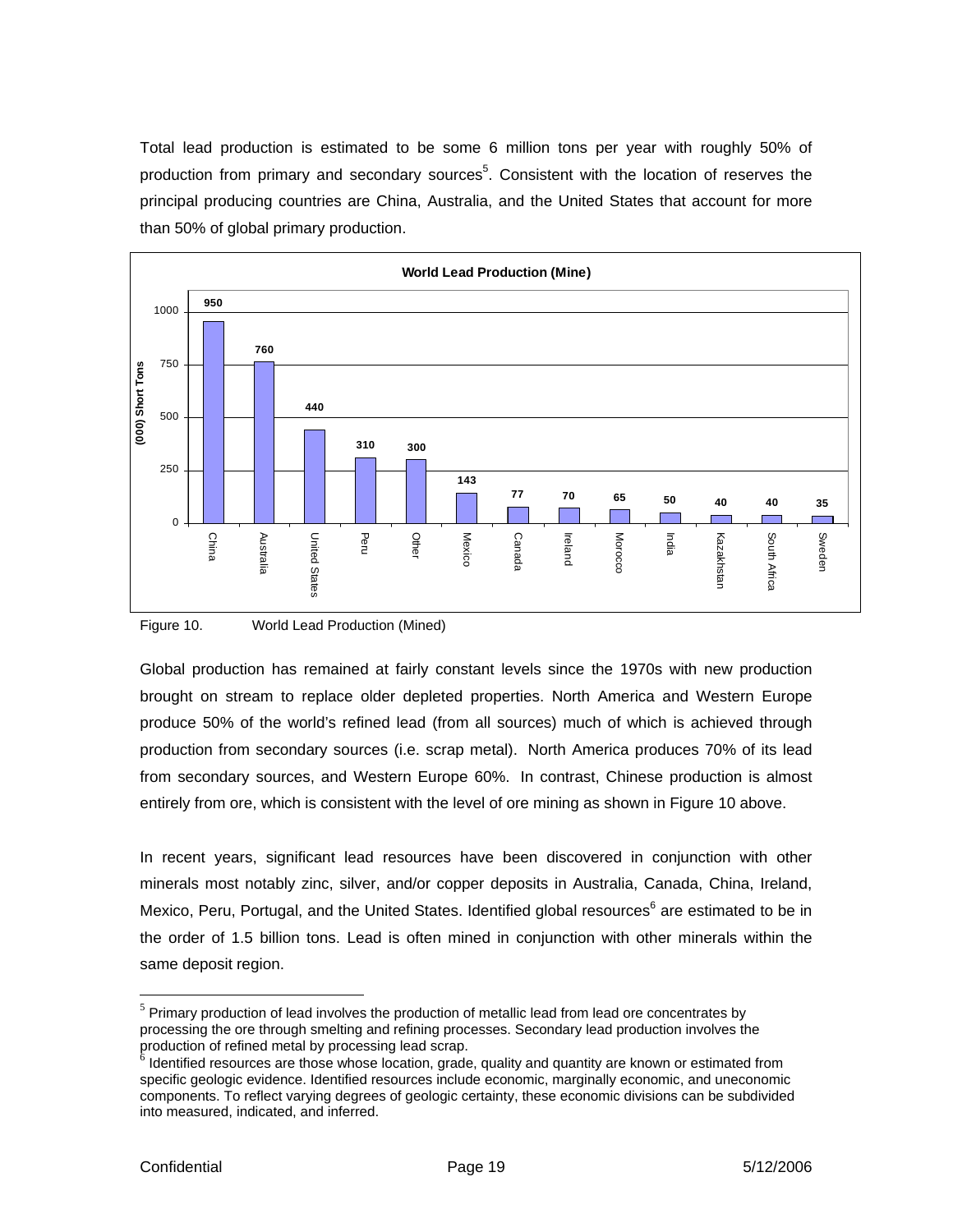#### <span id="page-19-0"></span>2.2.2 Consumption

Lead is consumed by all industrialized countries around the world. The United States is the largest consumer of lead with other leading consuming nations including China, Japan, Korea and a number of European countries including the United Kingdom, Germany, France, and Italy.

The main use of lead worldwide is for lead-acid batteries, used principally in vehicle ignition systems, accounting for 85% of lead consumption in the United States in 2005. Other end uses include PVC plastics used in cable sheathing, lead sheet used in the building industry, industrial paints, and manufacturing of chemicals.



Figure 11. End Uses of Lead by Share of Consumption



Figure 12. Primary Lead Consuming Countries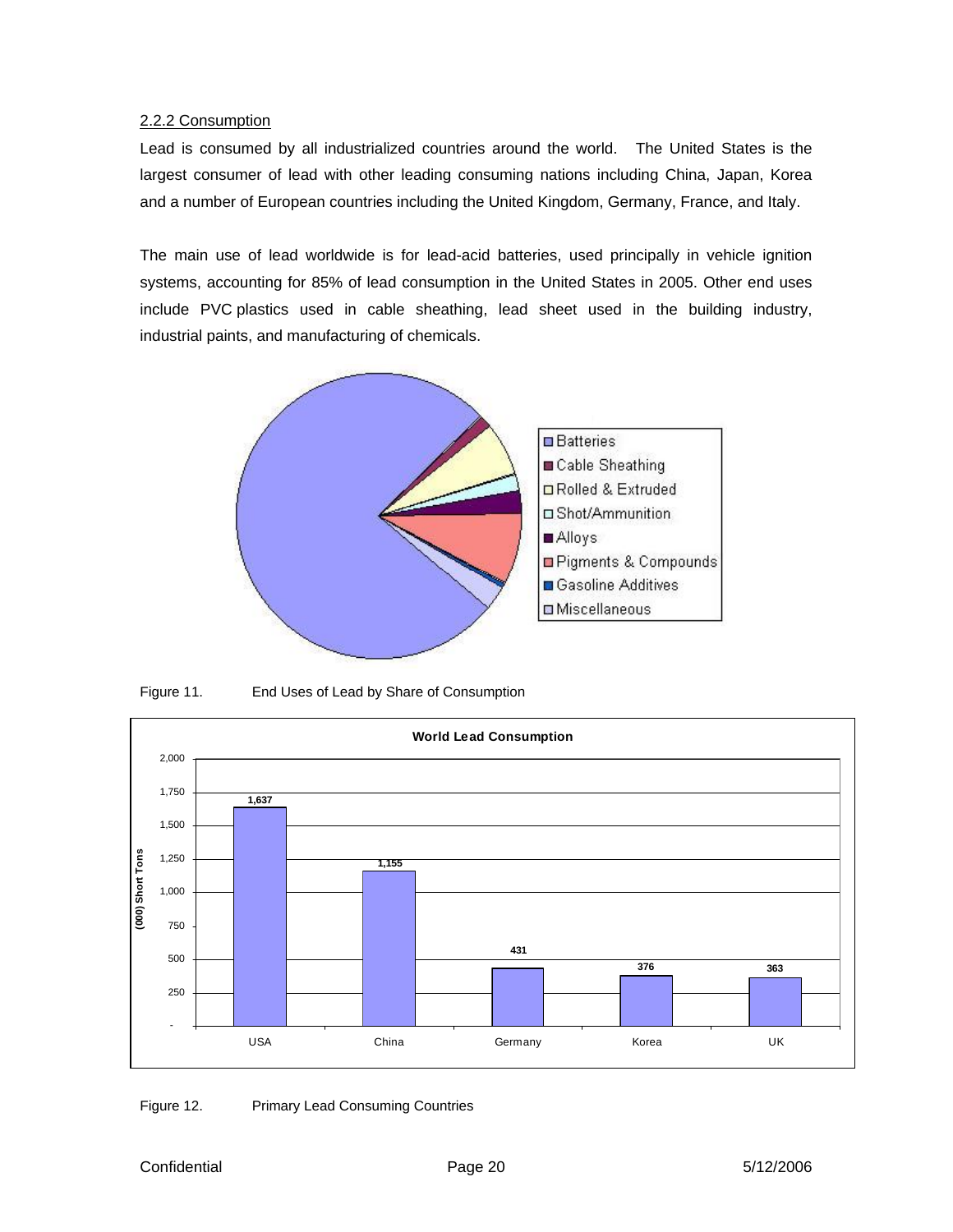## <span id="page-20-0"></span>2.2.3 Trade

Lead is bought and sold by many countries on the world market, in the forms of ore, impure metal and refined metal, as well as final products. The USA, South East Asia, and Western Europe are the largest importers of lead in its various forms, though many of these countries also export refined metal. The main exporters of lead are the countries that mine large amounts of lead ore namely China, Australia, and Peru.

## **2.3 Zinc**

#### 2.3.1 Reserves and Production

Global zinc reserves are estimated to be approximately 220 million tons. China, Australia, and Peru are the leading zinc producing regions of the world with 2005 production of some 5 million tons or roughly 50% of world production. The United States is also a major player on the world stage producing an estimated 760,000 tons in 2005. Teck Cominco's Red Dog mine in northern Alaska accounts for approximately 96% of total United States zinc production.



#### Figure 13. Global Zinc Mine Production (2005)

Identified global zinc reserves are, as might be expected, aligned closely with existing producing regions. While China, Australia, and Peru currently produce 2-3 times the output of the United States each country holds approximately the same level of reserves.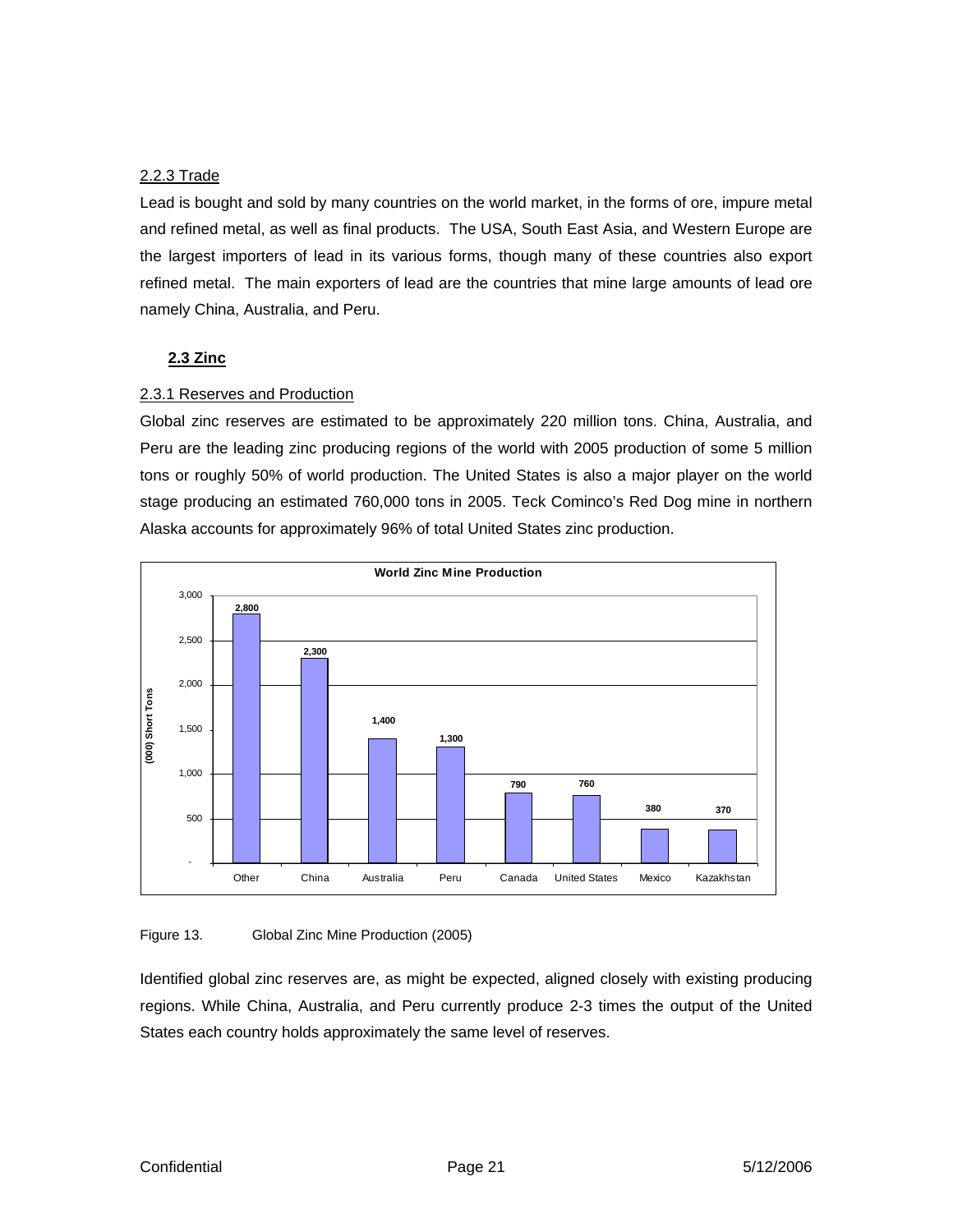<span id="page-21-0"></span>



#### 2.3.2 Consumption

Zinc ranks fourth in world metal consumption behind iron, aluminum and copper. Its primar y use is for corrosion protection of galvanized steel. This application in the automotive and construc tion sectors accounts for approximately 50% of global consumption. Other uses include a lloy manufacture for use in the construction and manufacturing industries (20%), die casting for the automotive, appliance and electronics industries (15%), and various other industrial and pharmaceutical uses(15%).

Global consumption is currently estimated to be 10.[7](#page-21-1) million tonnes<sup>7</sup> (11.8 million short tons) per year. Consumption has grown steadily over the last twenty five years with significant growth being experienced during the last decade. As with other resource commodities China has and continues to play a major role. In recent years China has moved from being a net exporter to a net importer of zinc as more of its own production is turned to internal use. (See Figure 15)

<span id="page-21-1"></span><sup>&</sup>lt;sup>7</sup> Source: International Lead and Zinc Study Group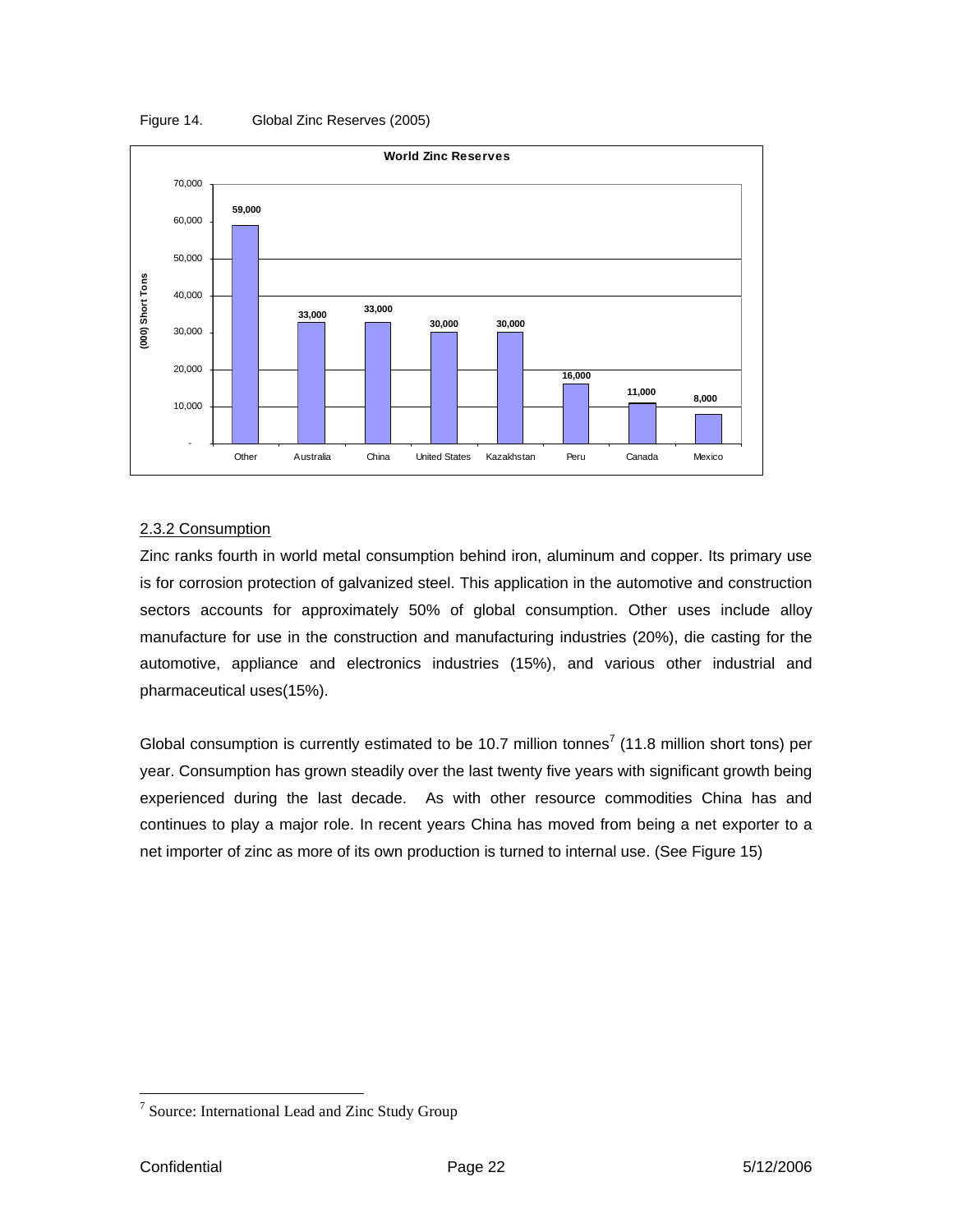#### <span id="page-22-0"></span>Figure 15. Global Zinc Consumption 1980 - 2004



## **Zinc Supply**

Since mid 2004 demand for zinc metal has outstripped supply resulting in an estimated reduction of 850,000 tons of inventory at the London Metals Exchange (LME) during 2004 - 2005. The shift in the global zinc supply-demand balance can be attributed to a number of factors including:

- o persistent low commodity pricing resulting in the constrained new mine development;
- o depletion of zinc metal reserves due to lack of sufficient concentrate to supply smelter capacity;
- o reduction in available global smelter capacity and reduced profitability of smelter operations stemming from reduced concentrate supplies resulting in the reduction of smelter treatment charges and reduced operating rates;
- o rapid increase in consumption by China for industrial applications specifically steel manufacturing.

only 1.5 million tons of annual concentrate production coming on stream since 2001 from three mines: Century (Australia), Antamina (Peru) and Lanping (China). Few new zinc developments It is estimated that some 2.7 million tons of new mine concentrate production annually is required to meet forecast demand in 2007. New mine development has been limited in recent years with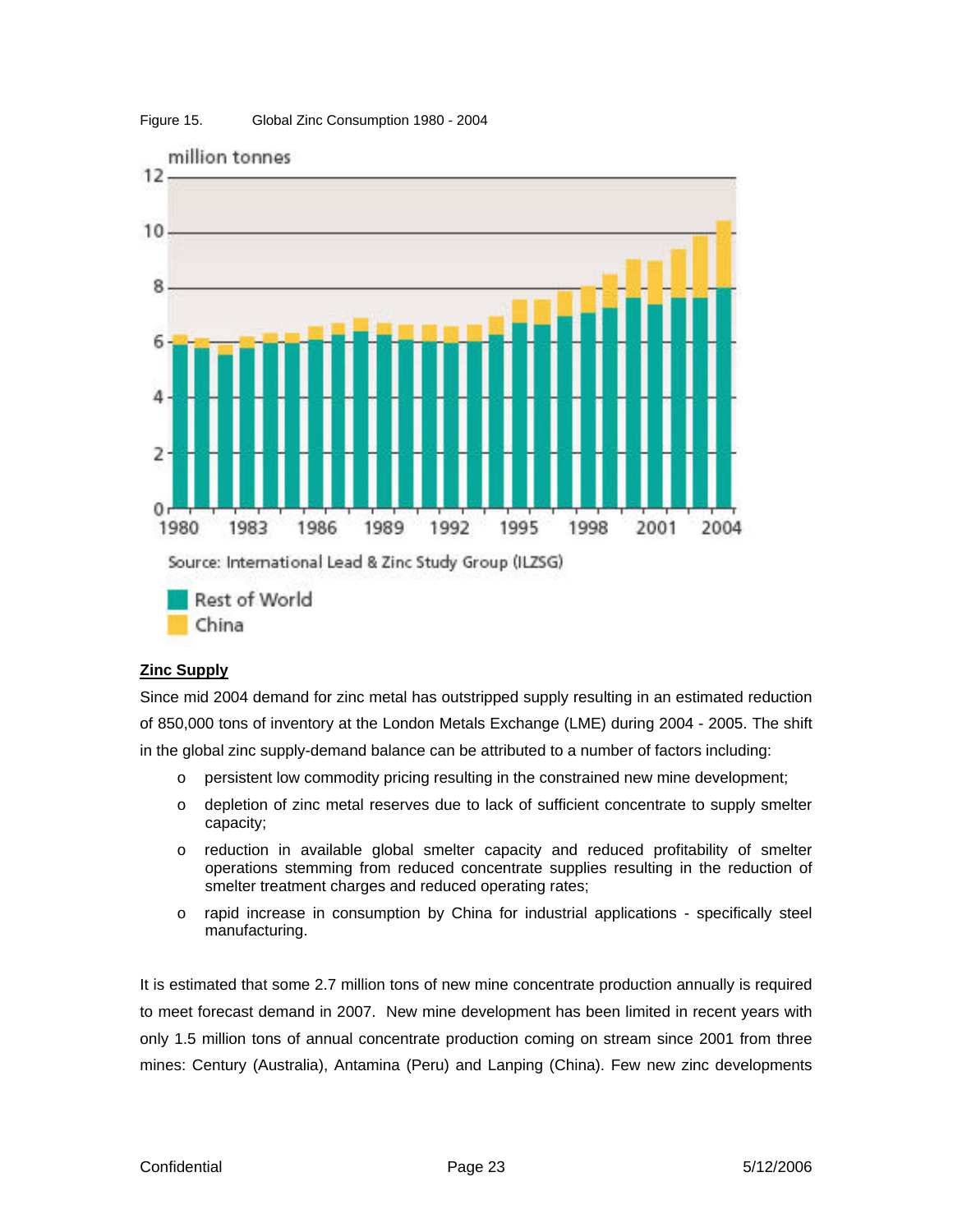<span id="page-23-0"></span>are positioned to come into production in the near term and as such the existing supply-demand imbalance and high prices are forecast to continue for a number of years.

Concurrent with the slow pace of new zinc mine development has been the rapid increase in global zinc consumption lead by China. China's consumption has grown significantly in recent years. It is estimated that China currently accounts for 25% of global zinc consumption and that in 2004 it experienced a 28% year over year growth in consumption.

Zinc prices, along with most base metals prices, have risen dramatically in the last 24 months in response to increasing global demand combined with supply shortfalls. After a prolonged period of stagnant pricing (2001  $-$  2004) hovering around \$0.40  $-$  0.50 USD per pound zinc prices have now reached \$1.55 USD per pound.



Figure 16. London Metal Exchange Cash Buyer Price History - Zinc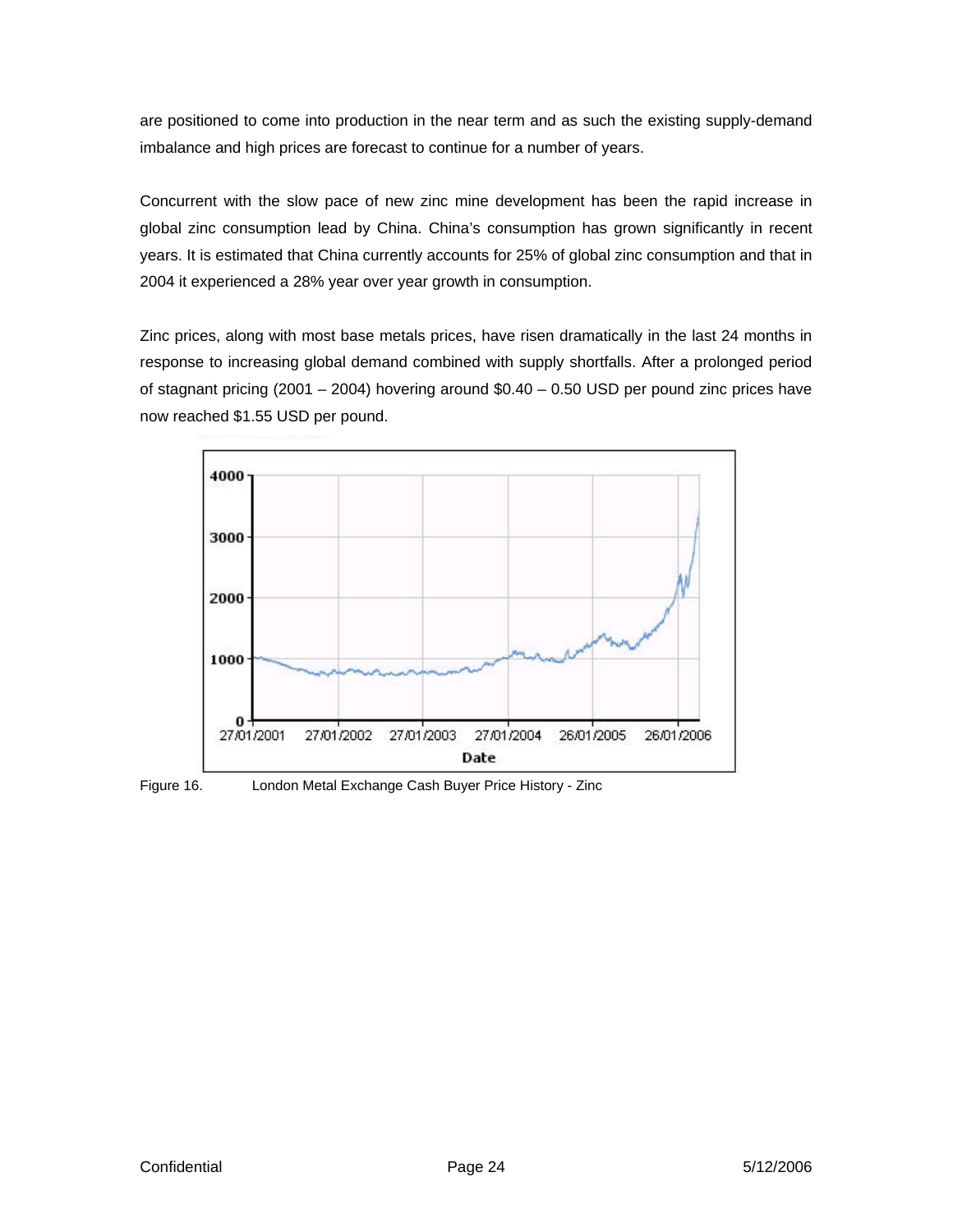# <span id="page-24-0"></span>2.3.3 Trade

Asia, principally China and Korea, is the leading import region for zinc from sources around the world. The United States, despite being a significant exporter of zinc ore and concentrate is a significant importer of both concentrate and refined zinc. The principal sources for US imports are Canada (60%) and Mexico (17%).



Figure 17. World Trade Patterns – Zinc Concentrate

## 2.3.4 Synopsis

The Yukon is home to a number of world-class lead-zinc deposits including Howard's Pass, Faro, and the Yukon Zinc Wolverine deposits. These deposits are estimated to hold approximately 177 million tons of mineable resources that could, at estimated recovery and concentration rates, yield approximately 1.05 million tons of rail based shipments per year ${}^{8}$ . The continued buoyancy of zinc prices and the expected global supply shortage present favorable conditions for development of these resources and positions them well for effectively supplying the Asia Pacific region.

<span id="page-24-1"></span><sup>&</sup>lt;sup>8</sup> Howard's Pass represents 50% of estimated mineable resources and potential annual shippable quantities.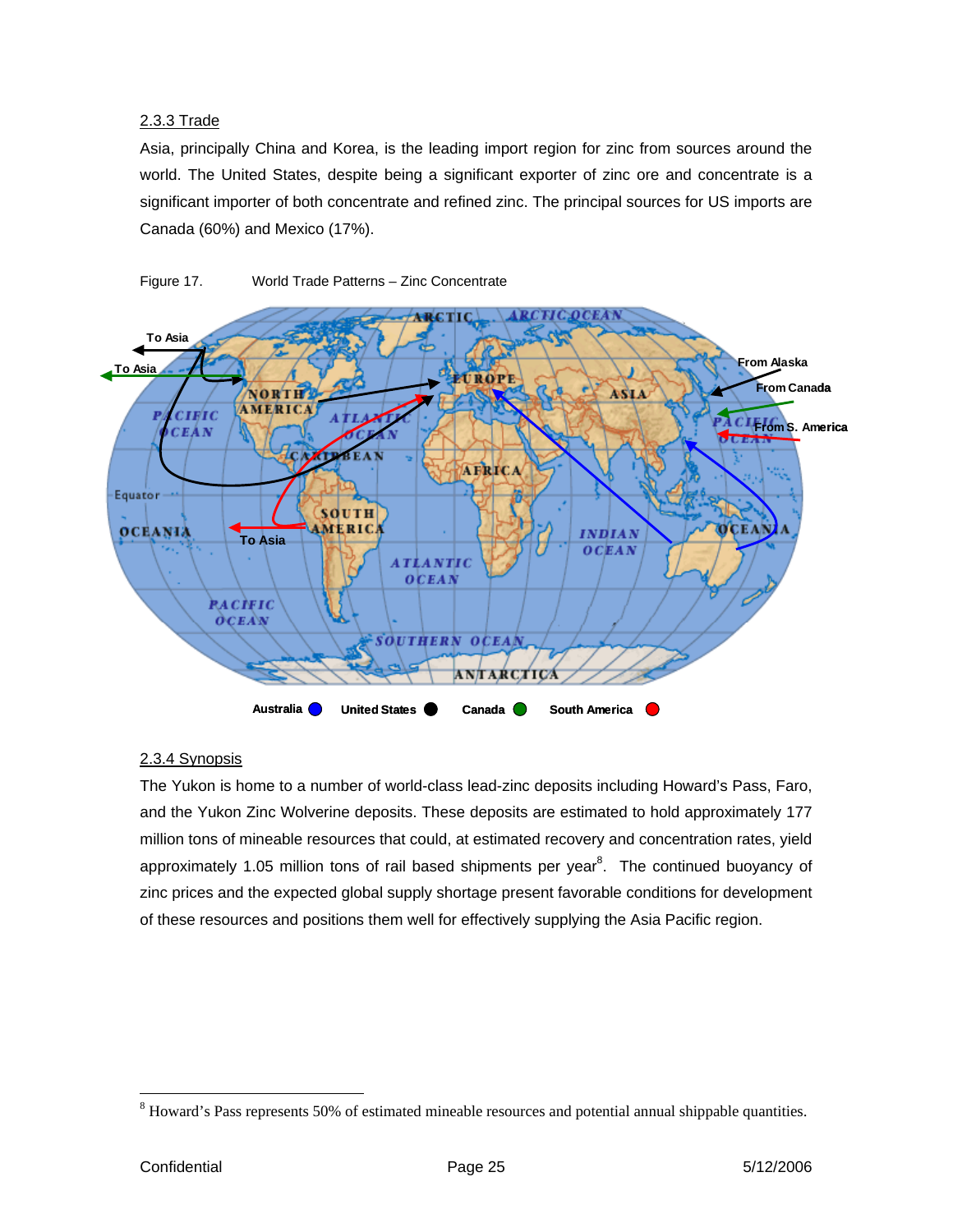# <span id="page-25-0"></span>**3.0 Methodology**

The objective of this logistics analysis is to identify reasonable volume and revenue projections for mineral resource traffic originating in Alaska, Yukon, and northern British Columbia that may in the future move via the Alaska-Canada Rail Link. This analysis leverages earlier work completed by Gartner Lee and the University of Alaska at Fairbanks (UAF) wherein the known mineral deposits within these regions were researched to identify the "maximum potential volume" of resource materials that could be made available for future rail movement.

# **3.1 Net Ore Value Methodology**

A core assumption of the analysis is that the railway would not be in operation until the year 2015 at the earliest. Recognizing the extended lag time for railway construction and the current state of resource development activity in these regions the determination of potential traffic viability must necessarily project forward an assumed level of resource valuation that can be compared against the estimated costs for resource extraction and transportation.

activities including dumping of rail cars and loading to ocean vessel. Total cost thus reflects all costs for sale on an FOB vessel basis – typical commercial terms for movements of this nature<sup>[9](#page-25-1)</sup>. This logistics analysis assumes that a net positive margin between estimated ore value and the sum of extraction and transportation costs signals viability of a mineral deposit. Transportation costs are assumed to include costs associated with road haul, rail movement, and port terminal

To develop the preliminary assessment and identification of high potential deposits Gartner Lee employed a methodology that calculated the net ore value (NOV) of each deposit. This calculation provides for a valuation of each deposit based on the metal price, commodity grade, assumed recovery rate, and smelting charges<sup>10</sup>. Gartner Lee's analysis has provided for three (3) net ore value calculations based on different metal valuation assumptions.

Specifically the calculation is:

**Net Ore Value = Metal Price (\$ / tonne) x commodity grade (%) x recovery (%) x (1 – smelter charge (%)) [11](#page-25-3)**

 $\overline{a}$ 

<span id="page-25-1"></span><sup>&</sup>lt;sup>9</sup> Costs do not include any assumed contribution for return on investment purposes.

<span id="page-25-2"></span><sup>&</sup>lt;sup>10</sup> Net ore value reflects the estimated value of ore value mined as opposed to the value of the ore concentrate shipped.

<span id="page-25-3"></span><sup>&</sup>lt;sup>11</sup> Priority Deposit Mine Operating Costs and Net Ore Value, Gartner Lee Limited, January 31, 2006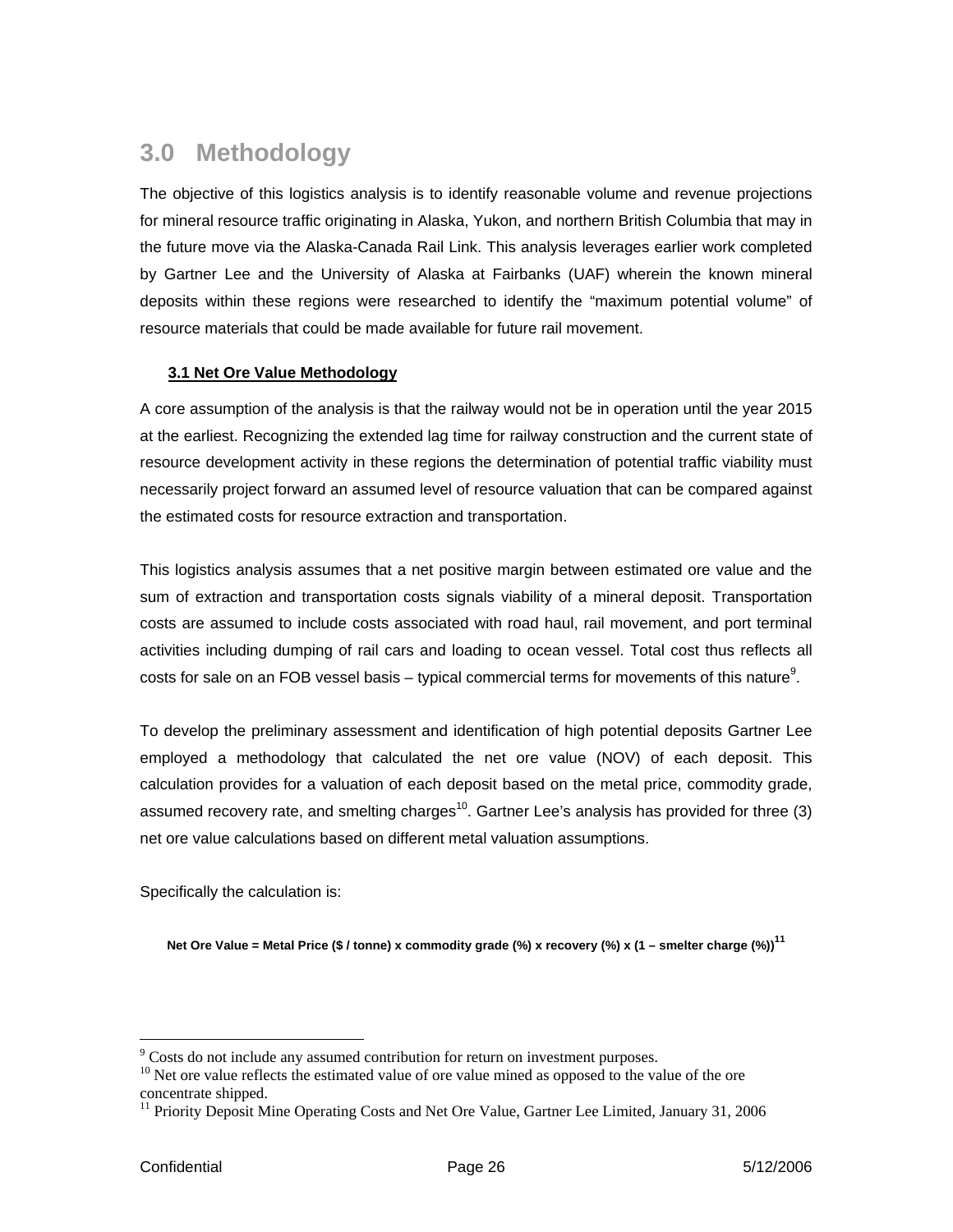To identify the initial list of priority deposits for subsequent logistics analysis Gartner Lee applied rule of thumb criterion that the calculated net ore value of a deposit must be a minimum of two times the estimated operating cost. The principal assumption in this regard is that the difference between the operating cost and the net ore value must be sufficient to absorb transportation and recuperation of capital and profits. Using this methodology and criteria Gartner Lee identified a list of twenty-seven (27) priority deposits for logistics assessment. (See Figure 18 below)

|             |                                                                              |    |        |    |                                        |     |         |             |            | NOV > OPEX |            |
|-------------|------------------------------------------------------------------------------|----|--------|----|----------------------------------------|-----|---------|-------------|------------|------------|------------|
| Group       | <b>Property</b>                                                              |    | NOV(L) |    | NOV (M)                                |     | NOV (H) | <b>OPEX</b> | NOV (L)    | NOV (M)    | NOV (H)    |
| Coal        | Bonnet Plume Field (Illtyd)                                                  | \$ | 6.75   | \$ | 22.83                                  | \$  | 38.90   | 17.62       | <b>No</b>  | Yes        | Yes        |
| Lead-Zinc   | Cirque                                                                       | \$ | 31.17  | \$ | 52.79                                  | \$  | 78.73   | 24.61       | Yes        | Yes        | Yes        |
| Copper      | Copper Canyon                                                                | \$ | 4.89   | \$ | 8.59                                   | \$  | 14.21   | 6.17        | <b>No</b>  | Yes        | Yes        |
| Iron        | Crest                                                                        | \$ | 9.04   | \$ | 10.76                                  | \$  | 12.79   | 6.41        | Yes        | Yes        | Yes        |
| Polymetalic | Delta District (DW)                                                          | \$ | 28.56  | \$ | 49.41                                  | \$  | 80.25   | 52.55       | <b>No</b>  | <b>No</b>  | Yes        |
| Polymetalic | Delta District (MID)                                                         | \$ | 28.36  | \$ | 49.14                                  | \$  | 80.86   | 52.55       | <b>No</b>  | <b>No</b>  | Yes        |
| Polymetalic | Delta District (Val)                                                         | \$ | 22.55  | \$ | 37.56                                  | \$  | 58.60   | 52.55       | <b>No</b>  | <b>No</b>  | Yes        |
| Coal        | Division Mt.                                                                 | \$ | 5.86   | \$ | 19.81                                  | \$  | 33.77   | 8.04        | <b>No</b>  | Yes        | Yes        |
| Lead-Zinc   | Faro Camp (Grizzly / Dy)                                                     | \$ | 28.64  | \$ | 52.21                                  | \$. | 82.07   | 45.88       | <b>No</b>  | Yes        | Yes        |
| Lead-Zinc   | Faro Camp (Grum)                                                             | \$ | 17.53  | \$ | 31.29                                  | \$  | 48.74   | 14.14       | Yes        | Yes        | Yes        |
| Lead-Zinc   | Faro Camp (Swim)                                                             | \$ | 20.48  | \$ | 37.37                                  | \$  | 57.77   | 23.18       | <b>No</b>  | Yes        | Yes        |
| Polymetalic | Finlayson L.D. (Fyre (Kona))                                                 | \$ | 25.98  | \$ | 38.25                                  | \$  | 51.79   | 20.95       | Yes        | Yes        | Yes        |
| Polymetalic | Finlayson L.D. (Kudz Ze Kayah)                                               | \$ | 38.28  | \$ | 65.84                                  | \$  | 108.42  | 29.36       | Yes        | Yes        | Yes        |
| Copper      | Finlayson L.D. (Minto)                                                       | \$ | 17.26  | \$ | 30.51                                  | \$  | 45.17   | 19.95       | <b>No</b>  | Yes        | Yes        |
| Polymetalic | Finlayson L.D. (Wolverine)                                                   | \$ | 73.87  | \$ | 126.15                                 | \$  | 216.87  | 47.34       | Yes        | Yes        | Yes        |
| Copper      | Galore Creek                                                                 | \$ | 6.40   | \$ | 11.34                                  | \$  | 17.44   | 6.17        | Yes        | Yes        | Yes        |
| Coal        | <b>Groundhog Coalfield</b>                                                   | \$ | 7.05   | \$ | 23.86                                  | \$  | 40.66   | 22.02       | <b>No</b>  | Yes        | Yes        |
| Lead-Zinc   | Howard's Pass                                                                | \$ | 22.36  | \$ | 38.09                                  | \$  | 55.11   | 10.77       | Yes        | Yes        | Yes        |
| Copper      | Kemess North & South                                                         | \$ | 2.34   | \$ | 4.05                                   | \$  | 6.51    | 3.71        | <b>No</b>  | Yes        | Yes        |
| Polymetalic | Kutcho Creek                                                                 | \$ | 20.24  | \$ | 34.45                                  | \$  | 50.77   | 22.72       | <b>No</b>  | Yes        | Yes        |
| Tungsten    | Logtung                                                                      | \$ | 4.33   | \$ | 8.66                                   | \$  | 21.78   | 10.86       | <b>No</b>  | <b>No</b>  | Yes        |
| Tungsten    | Mactung                                                                      | \$ | 29.09  | \$ | 58.18                                  | \$  | 142.69  | 61.74       | <b>No</b>  | <b>No</b>  | Yes        |
| Coal        | Mount Klappan (Lost Fox)                                                     | \$ | 5.39   | \$ | 18.24                                  | \$  | 31.09   | 28.71       | <b>No</b>  | <b>No</b>  | Yes        |
| Molyb       | <b>Red Mountain</b>                                                          | \$ | 2.95   | \$ | 5.91                                   | \$  | 17.18   | 7.96        | <b>No</b>  | <b>No</b>  | Yes        |
| Copper      | <b>Shaft Creek</b>                                                           | \$ | 3.66   | \$ | 6.51                                   | \$  | 10.78   | 4.79        | <b>No</b>  | Yes        | Yes        |
| Asbestos    | <b>Slate Creek</b>                                                           | \$ | 40.29  | \$ | 48.35                                  | \$  | 56.47   | 23.57       | Yes        | Yes        | Yes        |
| Polymetalic | <b>Tulsequah Chief</b>                                                       | \$ | 45.43  | \$ | 76.89                                  | \$  | 122.71  | 45.9        | <b>No</b>  | Yes        | Yes        |
|             |                                                                              |    |        |    | <b>Estimated Annual Shippable Tons</b> |     |         |             | 19,055,284 | 23,957,585 | 27,323,536 |
|             | <b>Net of Crest Iron Ore Deposit</b><br>2,525,284<br>7,427,585<br>10,793,536 |    |        |    |                                        |     |         |             |            |            |            |

Figure 18. Mineral Deposit Net Ore Values and Rankings

Examining the relationship between net ore value and the estimated operating cost provides an initial filtering mechanism for deposit viability. As Figure 18 above reveals the low net ore value scenario yields few viable deposits based on net ore value exceeding operating cost while the high net ore value scenario identifies all deposit values as exceeding the estimated operating cost. The estimates of total annual shippable quantities shown above for each NOV scenario are somewhat deceptive because of the size of the Crest Iron Ore deposit included in each scenario. At an estimated 16.53 million tons this single deposit represents from 60% to 87% of estimated available tonnages across the various NOV scenarios.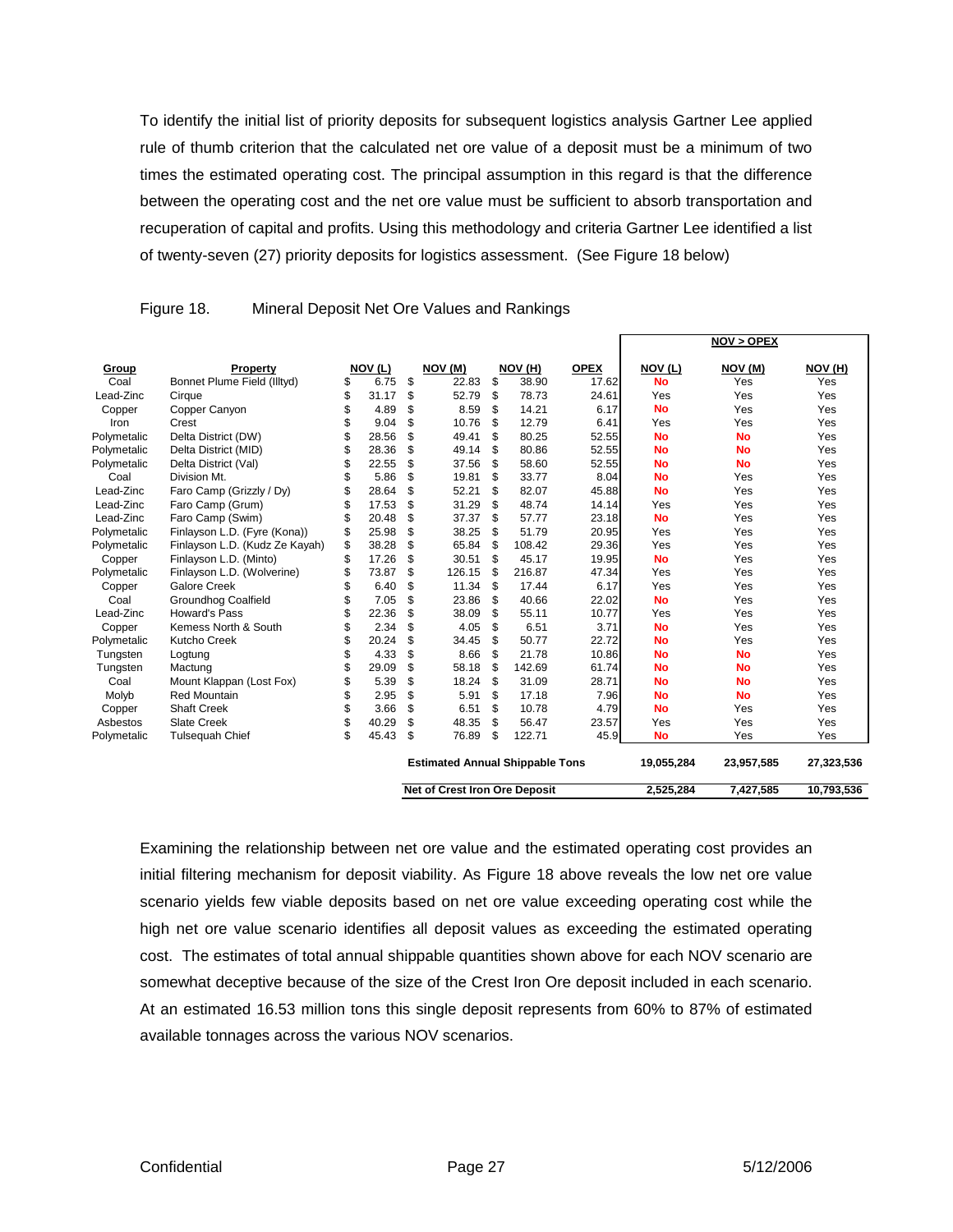<span id="page-27-0"></span>This logistics analysis examines the viability of these deposits when transportation costs are applied for movement from mine site to on board vessel. In this instance the Gartner Lee criterion has been modified somewhat to employ a criterion of net ore value exceeding the sum of operating and transportation costs. This criterion can be expressed as:

#### **Net Ore Value > Operating Cost + Transportation Cost**

This assessment has been done for each of the three net ore values for each of the 27 deposits outlined above for each of the six rail route alignments included in the terms of reference.

# **3.2 Transportation Parameters**

Key assumptions and analytical criteria considered in the development of estimated transportation costs include:

- rail routings and associated rail miles by route segment
- network definition for the Alaska Canada Rail Link including interchange points with connecting railways
- assumed railway destinations
- transportation mode(s) from mine site origins

# 3.2.1 Rail Routes

The Terms of Reference established for the rail route engineering analysis and capital cost assessments identified four principal routings as shown on the schematic below.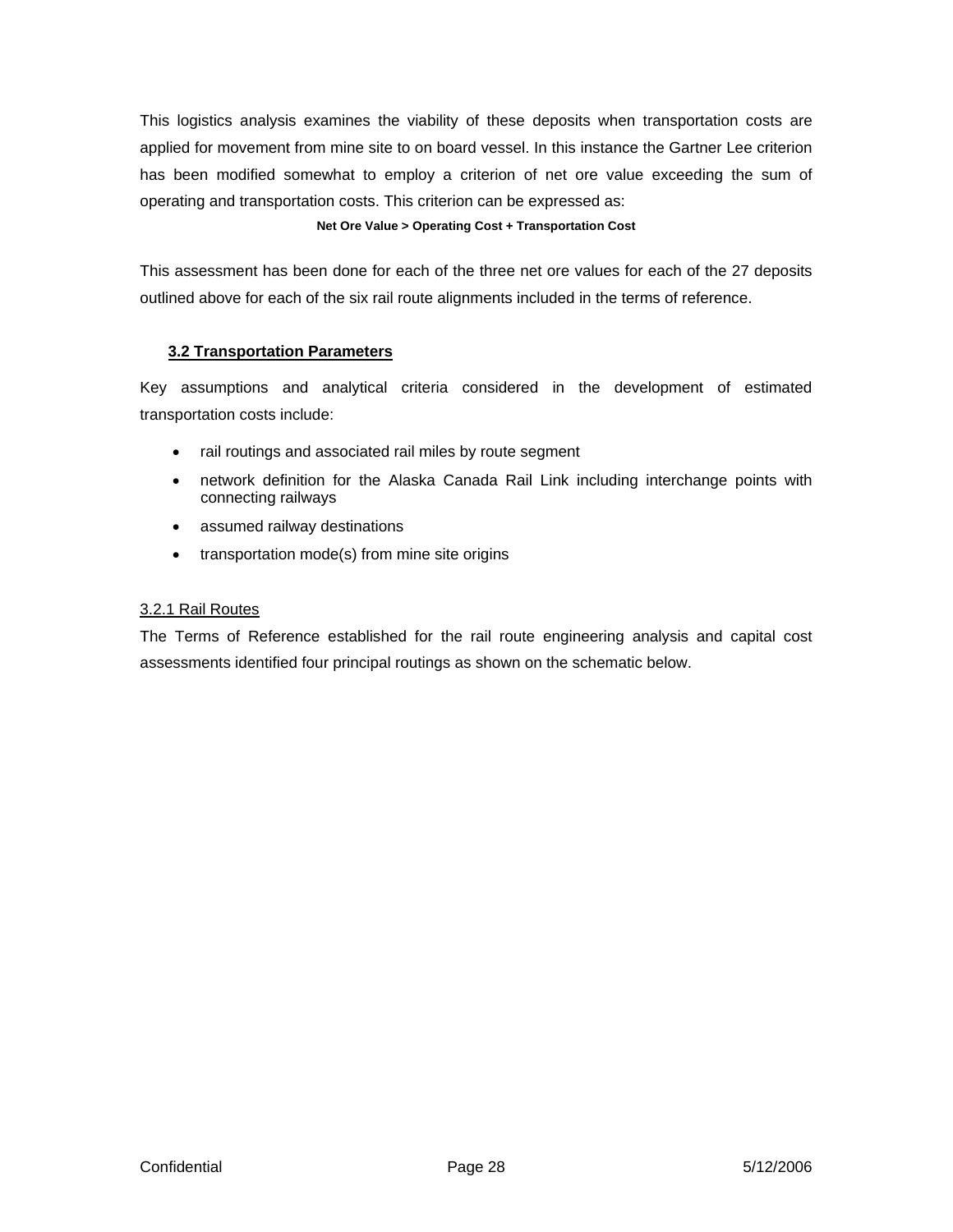<span id="page-28-0"></span>

#### Figure 18. Principal Alaska Canada Rail Link Routes

Two additional routes from New Hazelton, B.C. via either Carmacks or Whitehorse were identified by industry stakeholders as potentially important particularly for the movement of mineral resources to Prince Rupert. The New Hazelton route for southbound [m](#page-22-0)ovements to Prince<br>Rupert, when measured from the common junction of Watson Lake, offers a distance savings of<br>541 miles and 622 miles respectively as comp Rupert, when measured from the common junction of Watson Lake, offers a distance savings of 541 miles and 622 miles respectively as compared to the Minaret and Fort Nelson routes to Prince Rupert. This routing can provide the ALCAN railway with two benefits as compared to other route options – longer hauls on southbound traffic and higher revenues based on longer length of haul.

The New Hazelton route has been evaluated for the movement of export minerals along with the other four routes. The route segments considered within this analysis are thus:

- Route 1 Minaret Watson Lake Carmacks Delta Junction
- Route 2 Minaret Watson Lake Whitehorse Beaver Creek Delta Junction
- Route 3 Fort Nelson Watson Lake Carmacks Delta Junction
- Route 4 Fort Nelson Watson Lake Whitehorse Delta Junction
- Route 5 New Hazelton Watson Lake Carmacks Delta Junction
- Route 6 New Hazelton Watson Lake Whitehorse Delta Junction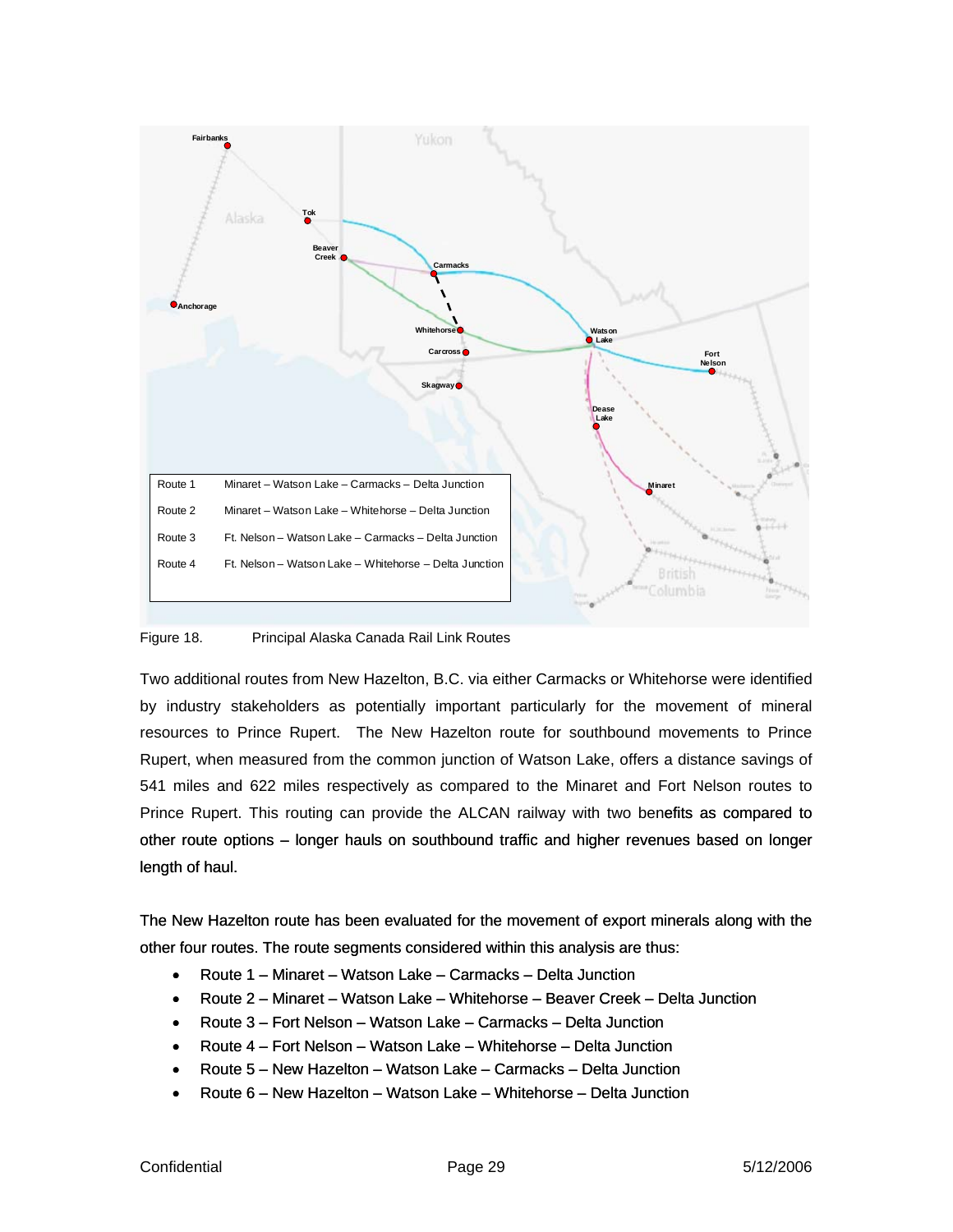#### <span id="page-29-0"></span>3.2.2 Definition of the ALCAN Network

It is important for the financial and investment analyses that estimated revenues be aligned with operating and capital costs. This analysis assumes the physical assets of the ALCAN railway are defined by the following b oundaries and interchange locations.

- (1) Canadian National Railway Connection: Fort Nelson or Minaret or New Hazelton
- (2) Alaska Railroad Connection: Delta Junction, AK

The White Pass and Yukon Railroad (WP&Y) is assumed to form part of the Alaska Canada Rail Link network for revenue estimation, investment, and operating purposes. The WP&Y runs a length of 110 miles from Whitehorse through to the Port of Skagway.

#### 3.2.3 De stinations

Our analysis assumes that mineral resources traffic will be destined to off shore markets, principally the Asia Pacific Region, and as such will be transported by rail to the nearest most economical port location. Our analysis examines the logistics costs associated with the movement by rail to the ports of Skagway, AK and Prince Rupert, B.C. Movement to each of these port destinations is examined using each of the previously identified six routing options.

#### 3.2.4 Mine Origin Movements

Generally speaking these mineral deposits are located in remote areas of each of these three regions. They do not they have direct access to existing rail services, are not located immediately adjacent to any of the proposed ALCAN rail alignments, and in many instances do not have access to existing road infrastructure.

The development of estimated transportation assumes the following:

- Mineral resources are transported from mine site to railhead by truck. Trucks are assumed to be B-Train configurations with an average payload capability of 46 short tons.
- Distance from mine site to railhead (rail connection point) assumes a straight-line distance from the deposit to the point of nearest connection for each of the proposed rail alignments. Where appropriate, distances are measured incorporating the use of existing road infrastructure and where necessary assumptions of new access road construction have been made. Highway distances and rail connection points have been calculated and supplied by Gartner Lee.
- Road transportation costs are estimated to be \$0.105 cents per ton-mile (USD). This cost estimate is based on direct discussions with Fortune Minerals personnel and reflects the estimated cost of trucking used in their recently completed feasibility study.
- No consideration has been given to the capital investment requirements for creating access to the mines for either road or rail infrastructure.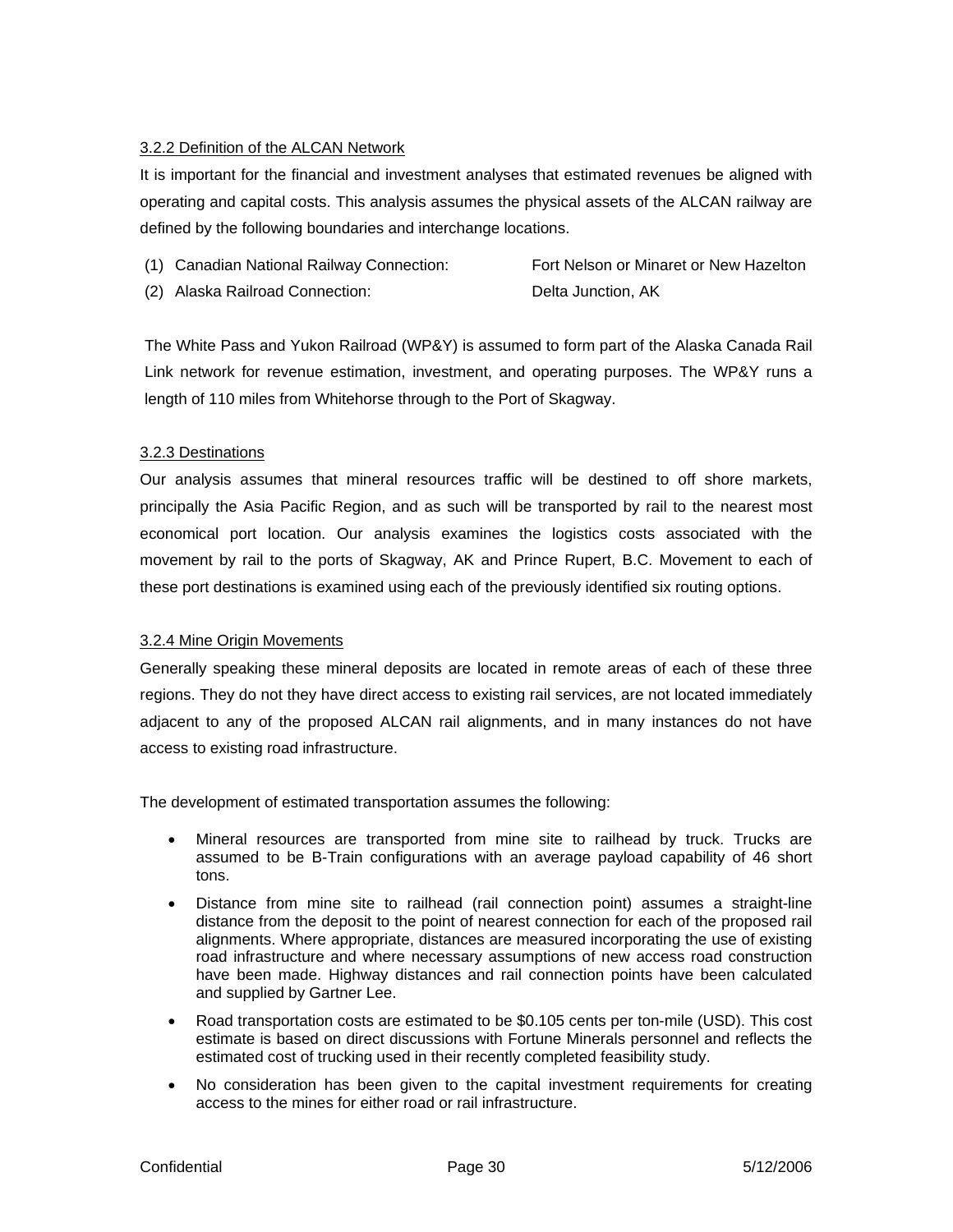<span id="page-30-0"></span>The feasibility of moving these commodities directly from the mine site by rail should not be discounted as such operations are typically served by rail at the mine site. Direct movement by rail should provide for lower overall transportation costs due to the elimination of higher cost trucking from mine to rail head and the avoidance of truck to rail transfer costs at railhead. This analysis has not examined the transportation costs related to direct rail movement from mine origins nor has it assumed any direct cost for transfer of product from truck to rail car.

#### **3.3 Transportation Cost Development**

As noted above it is assumed that traffic will use a combination of road and railway transportation to one of two potential port locations – Skagway or Prince Rupert. These ports are rail served by the White Pass and Yukon Railroad and Canadian National Railway respectively. As such each rail movement involves a minimum of two railways with ALCAN serving as an originating carrier. All traffic destined to Prince Rupert is interchanged from ALCAN to CN Rail at either Minaret, B.C., Fort Nelson, B.C., or New Hazelton, B.C. depending on the route selected<sup>12</sup>. For traffic destined to the Port of Skagway all traffic is interchanged from ALCAN to the White Pass and Yukon Railroad at Whitehorse, YT<sup>13</sup>.

Transportation costs have been estimated using a railway pricing model that incorporates each of the proposed six rail routes from origin to destination, length of haul for each carrier, average cent per ton mile revenues as published by CN Rail for coal movements, and cent per ton mile values provided by Pacific Coast Consultants for the portion of the movement between Whitehorse and Skagway.

The analytical steps completed in calculating estimated transportation costs for each identified priority deposit to each port destination for each of the proposed six rail routes are:

- 1. Calculation of length of highway haul from mineral deposit site to nearest point of connection to each proposed rail alignment.
- 2. Calculation of length of rail haul from point of railway connection to final port destination for each railway involved in the route.
- 3. Calculation of revenue ton-miles for each transportation provider in the route.
- 4. Calculation of per car transportation costs through application of cent per ton-mile factors to revenue ton-miles for each carrier in each movement.

<span id="page-30-1"></span> $12$  There are limited cases where the location of a deposit makes it logical for it to access rail directly at the proposed location of interchange with CN or the White Pass and Yukon. In these specific instances no tonnages or revenues are attributed to the ALCAN railway.<br><sup>13</sup> For operational purposes the WPY is considered a distinct carrier although its revenue earnings are tonnages or revenues are attributed to the ALCAN railway.

<span id="page-30-2"></span>included in total ALCAN railway revenues.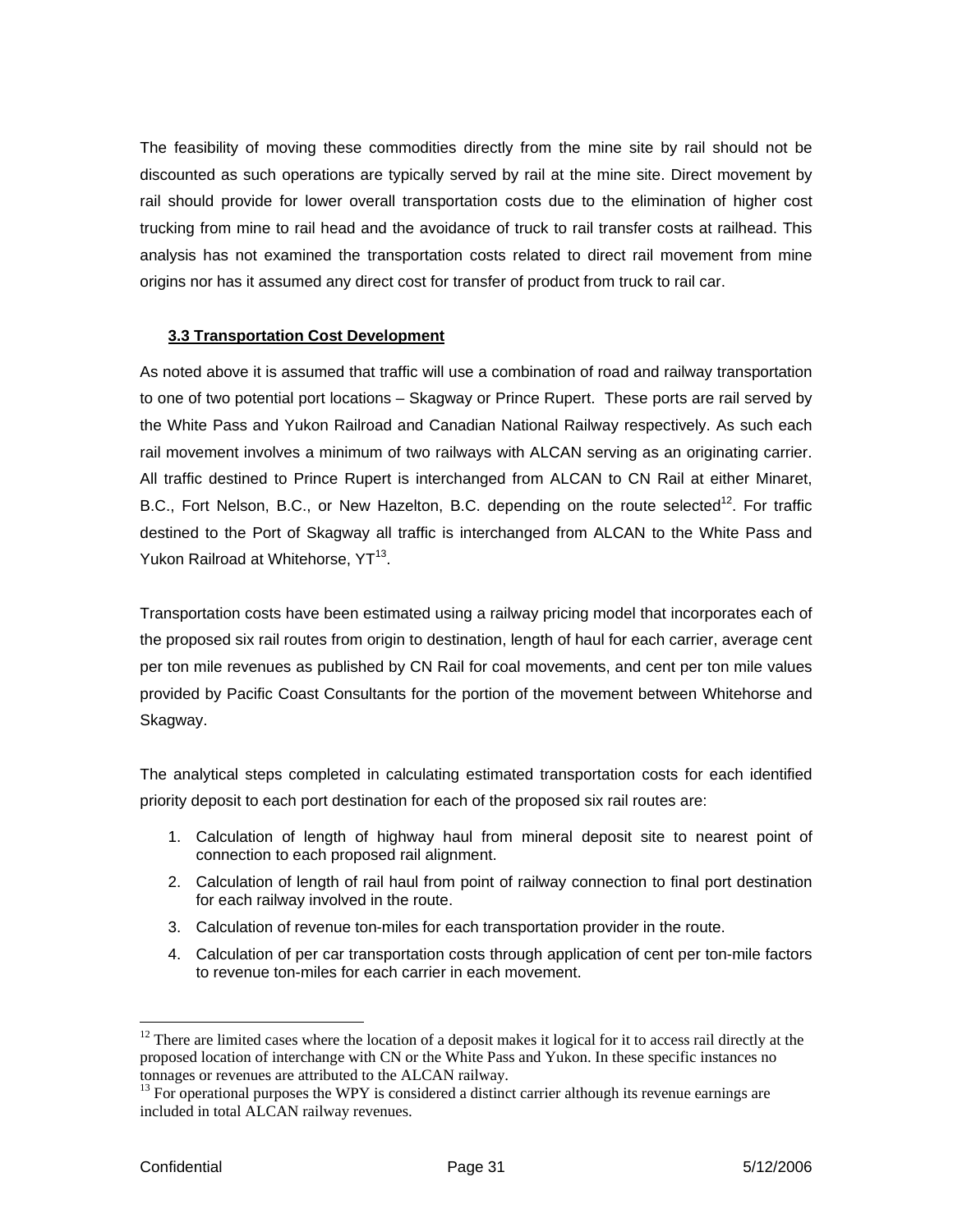<span id="page-31-0"></span>5. Conversion of per carload transportation cost to per ton transportation cost using assumed railway payloads of 110 tons per car for coal and 90 tons per car for all other mineral commodities.

#### 3.3.1 Rate Taper

The base rail cost analysis uses average cents per ton-mile earned by Canadian National Railways for its coal movements as a proxy for revenue earnings for each carrier involved in the rail movement. Recognizing that CN's average coal haul is 500-600 miles in length and that the published cent per ton mile value represents the **average** earnings of CN for all coal movements o f all distances this "unit cost" is not necessarily appropriate for shorter rail hauls as it may u nderestimate a railway's revenue requirements or costs for such movements.

Given the location of the mineral deposits in the Yukon and Northern British Columbia, and their assumed on-junction point for rail movement, there are a number of rail routings significantly shorter than 500 miles – in some instances as short as ninety (90) miles. Most notable are the movements from northern British Columbia origins to rail interchange with CN on Prince Rupert routings. The shorter than average haul scenario also comes into play for selected Yukon originated movements destined to Skagway.

To more reasonably reflect the cost of these shorter route segments a graduated cent per ton mile scale has been developed in one hundred mile increments for movements less than 500 miles. The scale used is reflected in the chart below.



Figure 19. Cent Per Ton Mile Rate Taper

This slid ing scale has been applied to both originating and terminating movements regardless of carrier. Provision of a higher revenue factor for shorter rail routings provides for recognition of the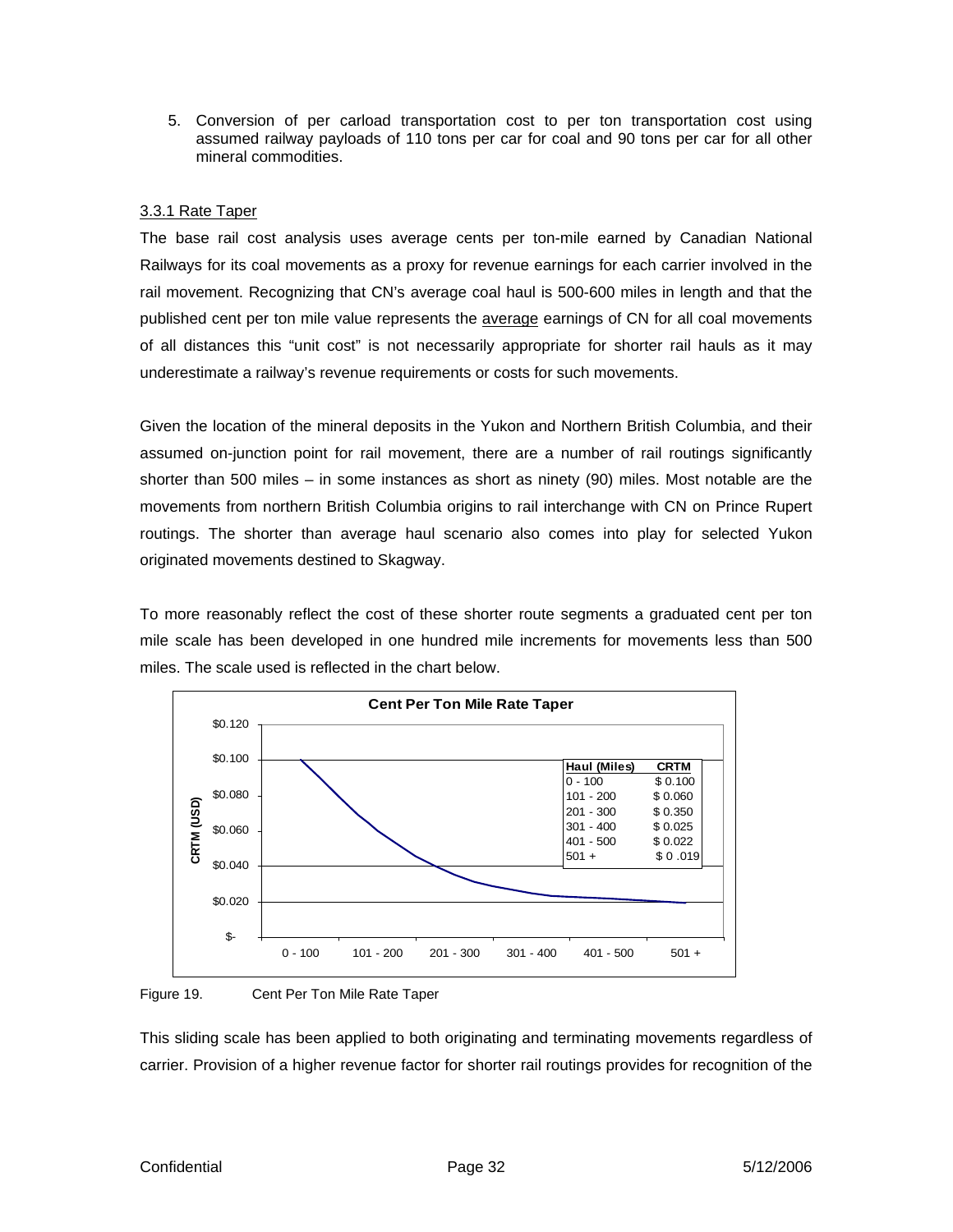<span id="page-32-0"></span>higher than average transportation costs associated with origin and destination terminal activities whether at mine site (origin) or port (destination).

such premium has been allocated to any carrier as each route involves only two carriers – one serving the origin and one serving the destination. While it could be argued that ALCAN as the originating carrier holds the market leverage of influencing traffic to move to one port or another It is not uncommon in the railway industry for an originating or terminating carrier to command a share of total revenue larger than its share of the total rail haul reflecting the market leverage it may possess by virtue of its control to rail access at the origin or destination. In this analysis no this competitive element has not been recognized in the revenue allocation model. Instead the analysis has been designed to identify all traffic viable to each port location and then to determine which combination of routings provide for the highest earnings for the ALCAN railway.

# 3.3.2 Terminal Costs

The analysis looks at the potential movement of export resources to two potential port locations, Skagway and Prince Rupert, assuming products are destined to Asia. Port terminal costs for the receipt of rail shipments, dumping and stockpiling, and transfer to ocean vessel are estimated to be USD \$6.00 per short ton for Prince Rupert and USD \$7.50 per short ton for Skagway<sup>[14](#page-32-1)</sup>.

## **3.4 Determining Traffic Viability**

As noted earlier this logistics evaluation uses a modified version of the net ore value criterion developed by Gartner Lee to determine what traffic is and is not viable for movement. Having calculated total transportation costs to port these costs are then added to the estimated mine operating costs to arrive at total cost per ton from mine to port. Viable traffic is defined as that traffic where net ore value is greater than the sum of all transportation and mine operating costs.

## *Net Ore Value > Operating Cost + Transportation Cost*

The Gartner Lee analysis identified a range of potential net ore values for each deposit classified into thre e groups: high, median, and low. Recognizing that the cost of transportation is fixed as net ore value declines transportation cost becomes a more significant cost element and in the majority of instances negatively impacts the viability of the traffic when viewed against this crite rion. In order to determine the variability in the potential traffic volumes based on varying net ore values the analysis was conducted for each of the three net ore values provided.

 $\overline{a}$ 

<span id="page-32-1"></span> $14$  Terminal cost estimates are based on discussions with coal industry representatives and for Skagway with Pacific Contract Company reflecting the assumed costs used in the examination of the Port of Skagway Redevelopment business case.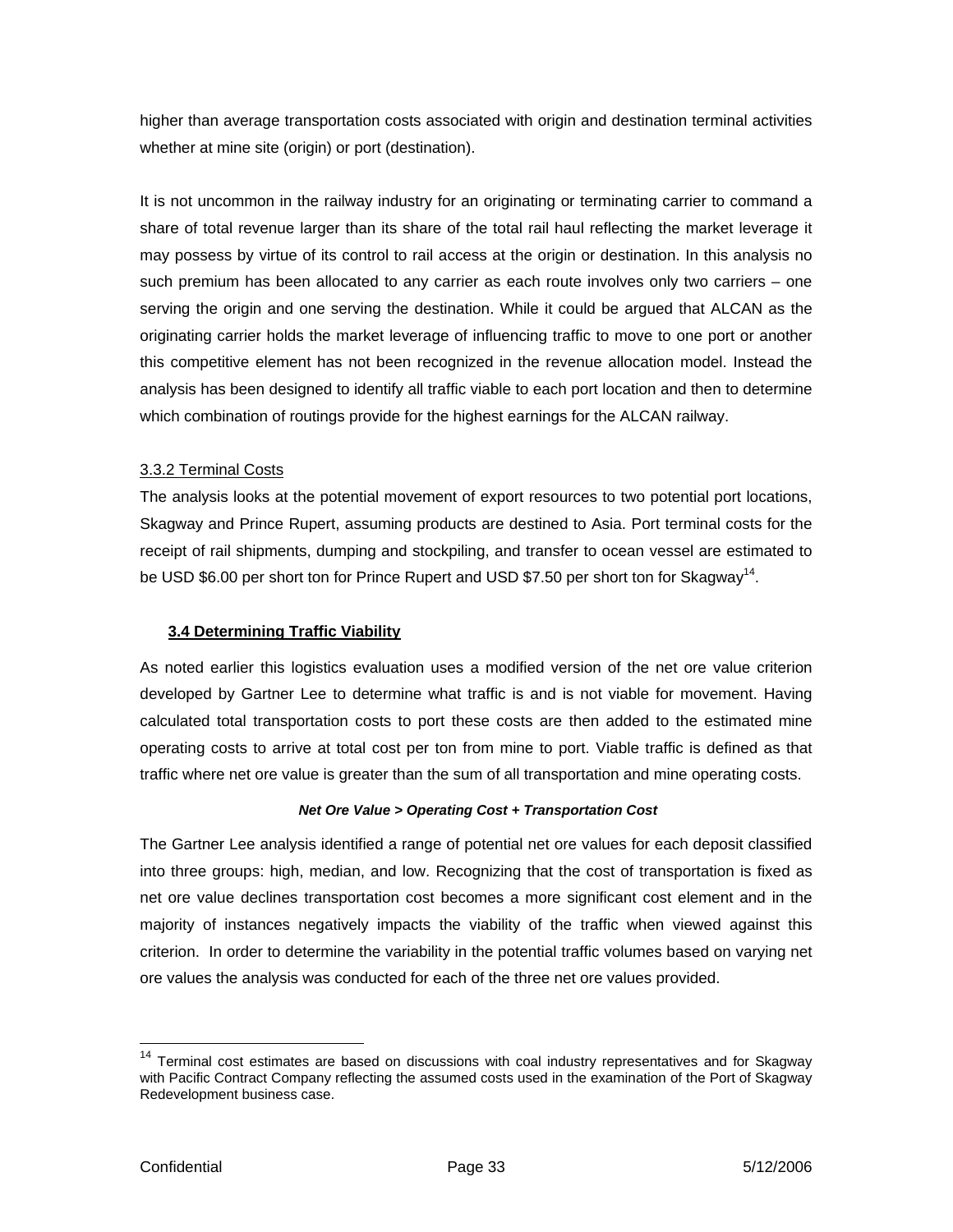#### <span id="page-33-0"></span>**3.5 Revenue Maximization**

In many instances the analysis indicates that traffic from a given deposit location is viable for movement to both port destinations. Without the benefit of railway operating costs to calculate traffic profitability it is assumed that the ALCAN railway is indifferent as to actual destination and that its objective is to maximize total revenues. Maximum revenues have been calculated, for each route alternative, by allocating traffic to a routing (Rupert versus Skagway) that yields the highest revenue for the ALCAN railway.

## **3.6 Rate Sensitivity**

The three net ore value scenarios allow us to sensitize traffic volumes based on changing levels of commodity valuations. This sensitivity analysis assumes that transportation costs remain static across all scenarios. To gauge the sensitivity of forecast traffic volumes to changes in transportation rates each of the base case net ore value scenarios (high, median, low) was analyzed assuming a graduated change in transportation costs.

revenues resulting from both higher and lower estimated transportation costs. Eight (8) sensitivity scenarios were developed reflecting 5, 10, 15, and 20 percent increases and decreases in total The transportation cost sensitivity analysis examines the effect on forecast volumes and transportation costs. Each of these scenarios was then applied to the NOV criterion to identify what traffic remained viable or became viable for each port and route option.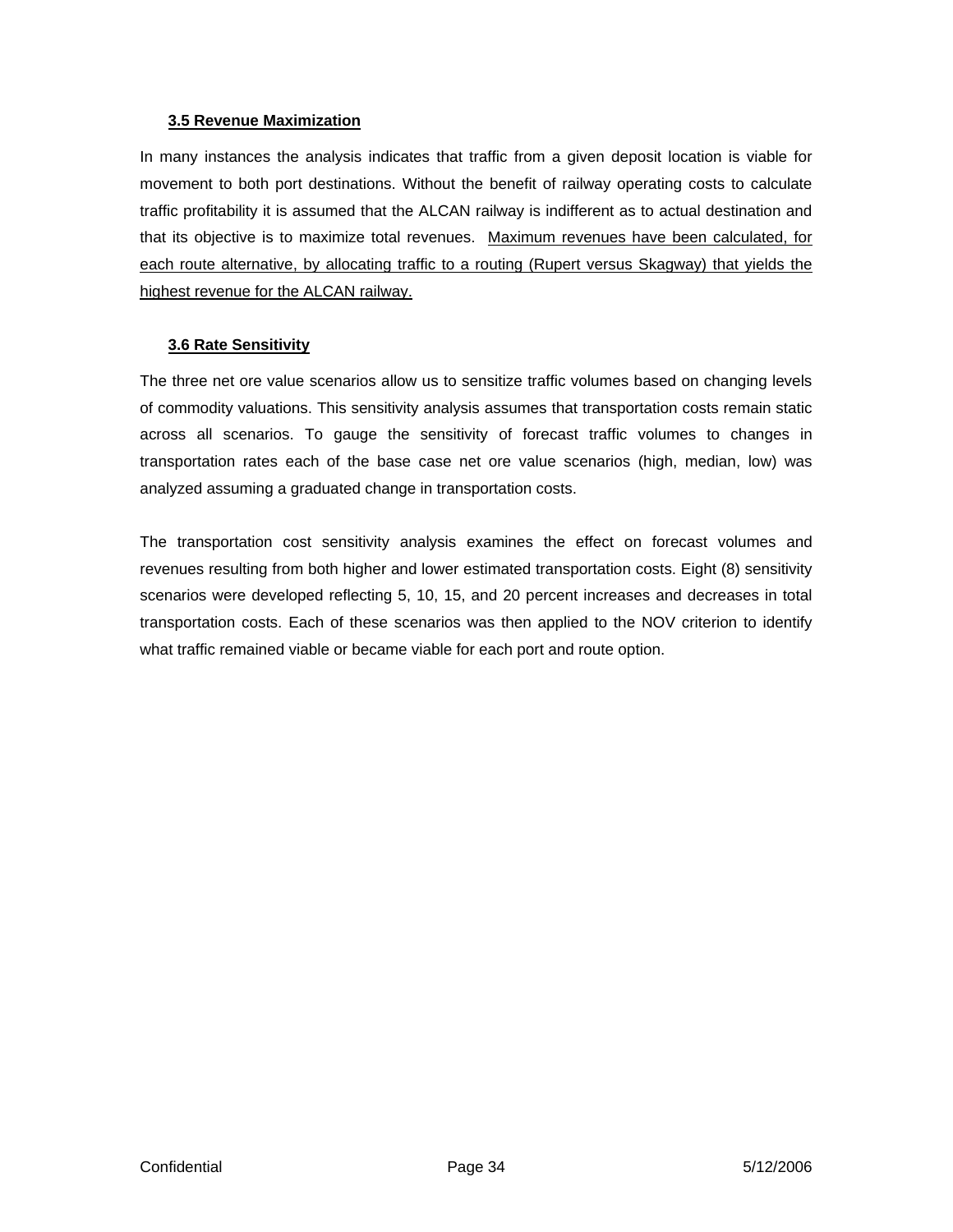# <span id="page-34-0"></span>**4.0 Forecast Volumes and Revenues**

# **4.1 Forecast Scenarios**

however each of the views is presented for consideration for the following reasons. Three base forecast scenarios for mineral resource traffic have been developed using the high, median, and low net ore value criterion for each of the six defined route options. As shown in Figure 20 below a number of the forecasts are similar with respect to total volumes and revenues

- 1. Although the absolute difference in revenues between route options may be small the composition of the traffic between routes and the allocation of traffic between the two port options may vary.
- 2. Mineral resources traffic is one of several components of the overall traffic forecast and when combined with the remaining business sectors may alter the relative attractiveness or viability of various route options.
- 3. Forecast revenues do not equate to a measure of the potential profitability of the proposed ALCAN railway. Operations modeling to identify the operating costs associated with each of the route options may determine that maximizing revenues does not provide the best commercial return or operating income for the railway.

Appendix B of this report provides detailed forecast views for each case across the six proposed route options.

## **4.2 Volumes & Revenues**

Figure 20 below provides a summary view of forecast volumes and revenues for the movement of mineral resources from Alaska, Yukon, and northern British Columbia using the proposed Alaska Canada Rail Link.

Figure 20. Summary Base Case Revenue and Tonnage Forecasts

|       |         | $NOV = High$ |      |    | NOV = Median |             |    | $NOV = Low$ |      |  |  |  |
|-------|---------|--------------|------|----|--------------|-------------|----|-------------|------|--|--|--|
| Route | Revenue |              | Tons |    | Revenue      | <b>Tons</b> |    | Revenue     | Tons |  |  |  |
| 1     | \$      | 57.01        | 3.27 | S  | 6.07         | 0.31        | S  | -           |      |  |  |  |
| 2     | \$      | 35.72        | 2.08 | S  | 2.23         | 0.13        | S  | -           |      |  |  |  |
| 3     | \$      | 61.61        | 3.45 | S  | 6.07         | 0.31        | \$ | -           |      |  |  |  |
| 4     | \$      | 35.47        | 2.08 | \$ | 2.23         | 0.13        | \$ | ۰           |      |  |  |  |
| 5     | \$      | 61.89        | 3.50 | \$ | 6.07         | 0.31        | \$ | ۰           |      |  |  |  |
| 6     | \$      | 34.10        | 2.08 | \$ | 2.23         | 0.13        | \$ | -           | ۰    |  |  |  |
|       |         |              |      |    |              |             |    |             |      |  |  |  |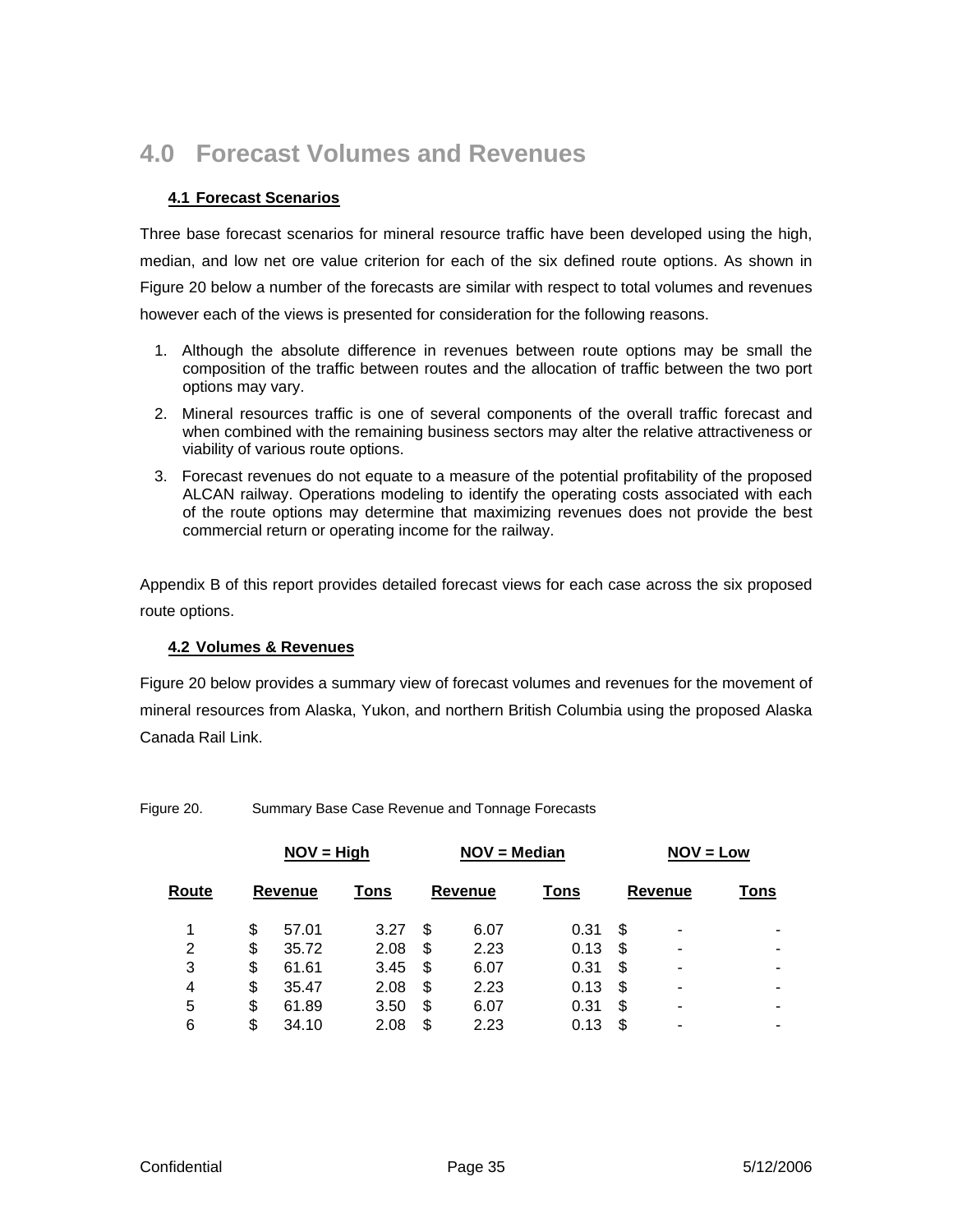#### <span id="page-35-0"></span>**Key Observations**

- Route option #5 (New Hazelton via Carmacks) yields the highest potential revenues and tonnages for the ALCAN railway at 3.5 million tons and \$61.89 million USD per year.
- Reducing the commodity price assumptions in the median net ore value scenario eliminates approximately 90% of potential traffic regardless of route option.
- The Howard's Pass and Faro deposits represent significant swing tonnages across route options on account of the incremental trucking distance associated with some route options.
- Division Mountain is the sole coal deposit deemed viable regardless of route option and port destination. This deposit, representing 1.3 million tons and \$22 million in annual revenue only remains viable in the high net ore value scenario.
- The Wolverine and Kudz Ze Kayah polymetallic deposits are the only deposits that remain viable in the median net ore value scenario. The sustained viability of these deposits reflects their high net ore value relative to estimated transportation costs.
- The low net ore value scenario yields no viable traffic for any of the selected route options to either port

Separate forecasts were developed using both maximum tonnage and revenue as criteria. No material differences in the forecasts were observed regardless of the criterion used. The analysis assumes that both Prince Rupert and Skagway are viable port destinations possessing the rail and terminal infrastructure and capacity necessary to accommodate the projected volumes within any given scenario. No constraints have been placed on the forecast volumes with respect to the capabilities of these ports or the capbilities of the WP&Y railroad. On this basis the forecast scenarios reflect the revenues and tonnages attainable for each selected route based on the optimal allocation of traffic to each port that derives the maximum revenue for the Alaska Canada Rail Link.

As shown in Figure 21 below the optimal allocation of traffic for revenue maximization can change depending on the route selected and the level of net ore value.

|               |                |               |                | $NOV = Low$    |                |  |  |  |
|---------------|----------------|---------------|----------------|----------------|----------------|--|--|--|
| <b>Rupert</b> | <b>Skagway</b> | <b>Rupert</b> | <b>Skagway</b> | <b>Rupert</b>  | <b>Skagway</b> |  |  |  |
| 5%            | 95%            | $0\%$         | 100%           | NA             | NA             |  |  |  |
| $0\%$         | 100%           | $0\%$         | 100%           | NA             | NA             |  |  |  |
| 5%            | 95%            | 0%            | 100%           | ΝA             | NA             |  |  |  |
| $0\%$         | 100%           | 0%            | 100%           | NA             | NA             |  |  |  |
| 5%            | 95%            | 0%            | 100%           | NA             | <b>NA</b>      |  |  |  |
| $0\%$         | 100%           | 0%            | 100%           | ΝA             | ΝA             |  |  |  |
|               |                | $NOV = High$  |                | $NOV = Median$ |                |  |  |  |

Figure 21. Tonnage Allocation by Destination for Maximum Revenue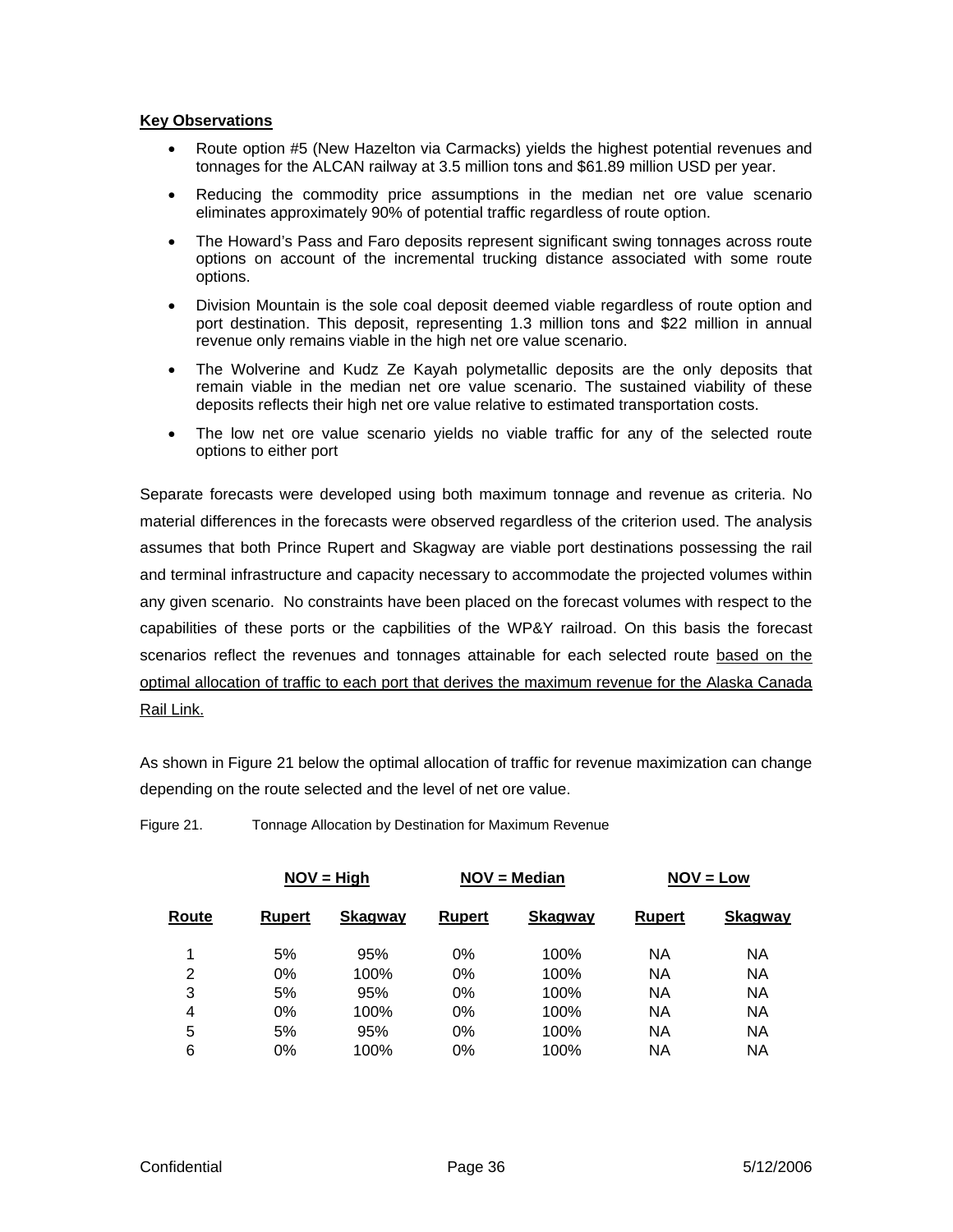#### <span id="page-36-0"></span>**Principal Observations**

Some key observations with respect to the assumed traffic allocation between ports:

- Skagway based on higher revenue earnings for ALCAN as compared to a Prince Rupert Skagway is the preferred port destination for all route options under the high net ore value scenario. The allocation of the majority of traffic to Skagway versus Prince Rupert reflects a combination of those volumes that are only viable to Skagway and volumes allocated to routing.
- to the Faro and Tulsequah Chief deposits for selected routes. • Volumes allocated to Prince Rupert reflect in all instances tonnages that are viable to both destinations but generate higher revenues for ALCAN to Prince Rupert. These are limited
- whereas Wolverine is viable to both ports under all route options but yields higher revenues • Only two deposits, Kudz Ze Kayah and Wolverine, are viable under the median net ore value scenario. Kudz Ze Kayah is only viable to Skagway using route options 1,3,5 on movements to Skagway. As such all volumes in this scenario are allocated to Skagway.

#### **4. 3 Transportation Rate Sensitivity**

Estimated transportation costs have been sensitized to gauge the rate of degradation or has been done using graduated rate increases and decreases of 5,10,15, and 20%. Summary results of these analyses are shown in Figures 22 and 23 below. appreciation in traffic volumes based on changes in this cost element. This sensitivity analysis

| Figure 22. | Volume Sensitivity to Incremental Rate Increases |  |
|------------|--------------------------------------------------|--|
|            |                                                  |  |
|            |                                                  |  |

#### **Prince Rupert Destined Traffic**

|         | (1) High Net Ore Value |       |        |        |        |  |             | (2) Median Net Ore Value |       |       |        |  |  |  |  |  |
|---------|------------------------|-------|--------|--------|--------|--|-------------|--------------------------|-------|-------|--------|--|--|--|--|--|
|         | <b>Base</b>            | $+5%$ | $+10%$ | $+15%$ | $+20%$ |  | <b>Base</b> | $+5%$                    | + 10% | + 15% | $+20%$ |  |  |  |  |  |
| Route 1 | 0.48                   | 0.48  | 0.48   | 0.48   | 0.48   |  | 0.13        | 0.13                     | 0.13  | 0.13  | 0.13   |  |  |  |  |  |
| Route 2 | 0.48                   | 0.48  | 0.48   | 0.48   | 0.48   |  | 0.13        | 0.13                     | 0.13  | 0.13  | 0.13   |  |  |  |  |  |
| Route 3 | 0.48                   | 0.32  | 0.32   | 0.32   | 0.32   |  | 0.13        | 0.13                     | 0.13  | 0.13  | 0.13   |  |  |  |  |  |
| Route 4 | 0.48                   | 0.48  | 0.48   | 0.48   | 0.48   |  | 0.13        | 0.13                     | 0.13  | 0.13  | 0.13   |  |  |  |  |  |
| Route 5 | 1.39                   | 0.93  | 0.70   | 0.48   | 0.48   |  | 0.13        | 0.13                     | 0.13  | 0.13  | 0.13   |  |  |  |  |  |
| Route 6 | 0.70                   | 0.70  | 0.70   | 0.48   | 0.48   |  | 0.13        | 0.13                     | 0.13  | 0.13  | 0.13   |  |  |  |  |  |

#### **Skagway Destined Traffic**

#### **Base + 5% + 10% + 15% + 20% Base + 5% + 10% + 15% + 20%** Route 1 3.11 1.73 1.00 1.00 1.00 0.31 0.31 0.13 0.13 0.13 Route 2 2.08 0.70 0.48 0.48 0.48 0.13 0.13 0.13 0.13 0.13 Route 3 3.33 1.95 1.23 1.23 1.00 0.31 0.31 0.13 0.13 0.13 Route 4 2.08 0.70 0.70 0.70 0.70 0.13 0.13 0.13 0.13 0.13 Route 5 3.33 1.95 1.00 1.00 1.00 0.31 0.31 0.13 0.13 0.13

**(1) High Net Ore Value (2) Median Net Ore Value**

Route 6 2.08 0.70 0.70 0.48 0.48 0.13 0.13 0.13 0.13 0.13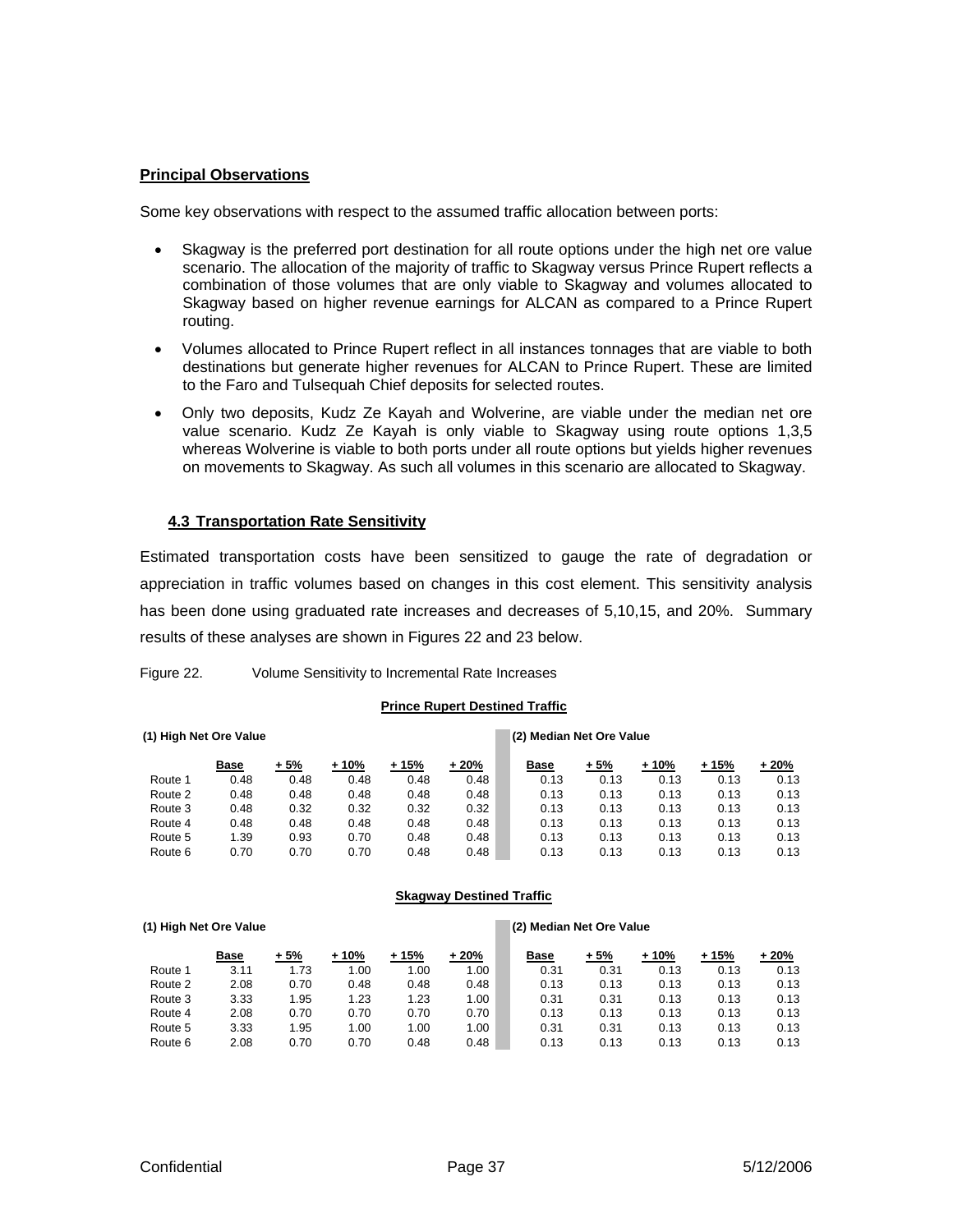<span id="page-37-0"></span>Figure 23. Volume Sensitivity to Incremental Rate Decreases

#### **Prince Rupert Destined Traffic**

|         | (1) High Net Ore Value |      |        |        |       |             | (2) Median Net Ore Value |       |       |       |  |  |  |  |
|---------|------------------------|------|--------|--------|-------|-------------|--------------------------|-------|-------|-------|--|--|--|--|
|         | <b>Base</b>            | - 5% | $-10%$ | $-15%$ | - 20% | <b>Base</b> | + 5%                     | + 10% | + 15% | + 20% |  |  |  |  |
| Route 1 | 0.48                   | 0.71 | .90    | 1.90   | 1.90  | 0.13        | 0.13                     | 0.13  | 0.13  | 0.13  |  |  |  |  |
| Route 2 | 0.48                   | 0.48 | 0.48   | 0.48   | 1.21  | 0.13        | 0.13                     | 0.13  | 0.13  | 0.13  |  |  |  |  |
| Route 3 | 0.48                   | 0.48 | 0.71   | 1.90   | 1.90  | 0.13        | 0.13                     | 0.13  | 0.13  | 0.13  |  |  |  |  |
| Route 4 | 0.48                   | 0.48 | 0.48   | 0.48   | 0.48  | 0.13        | 0.13                     | 0.13  | 0.13  | 0.13  |  |  |  |  |
| Route 5 | 1.39                   | 2.12 | 2.12   | 2.12   | 2.26  | 0.13        | 0.13                     | 0.13  | 0.31  | 0.31  |  |  |  |  |
| Route 6 | 0.70                   | 0.70 | 0.70   | 1.43   | 1.58  | 0.13        | 0.13                     | 0.13  | 0.31  | 0.31  |  |  |  |  |

#### **Skagway Destined Traffic**

|         | (1) High Net Ore Value |      |       |        |       | (2) Median Net Ore Value |      |       |       |       |  |  |  |  |
|---------|------------------------|------|-------|--------|-------|--------------------------|------|-------|-------|-------|--|--|--|--|
|         | Base                   | - 5% | - 10% | $-15%$ | - 20% | <b>Base</b>              | - 5% | - 10% | - 15% | - 20% |  |  |  |  |
| Route 1 | 3.11                   | 3.33 | 3.81  | 3.64   | 3.67  | 0.31                     | 0.31 | 0.31  | 0.31  | 0.31  |  |  |  |  |
| Route 2 | 2.08                   | 2.08 | 2.93  | 3.61   | 3.61  | 0.13                     | 0.13 | 0.13  | 0.31  | 0.31  |  |  |  |  |
| Route 3 | 3.33                   | 3.33 | 3.64  | 3.64   | 3.67  | 0.31                     | 0.31 | 0.31  | 0.31  | 0.31  |  |  |  |  |
| Route 4 | 2.08                   | 2.08 | 2.93  | 3.61   | 3.61  | 0.13                     | 0.13 | 0.13  | 0.31  | 0.31  |  |  |  |  |
| Route 5 | 3.33                   | 3.33 | 3.64  | 3.64   | 3.67  | 0.31                     | 0.31 | 0.31  | 0.31  | 0.31  |  |  |  |  |
| Route 6 | 2.08                   | 2.08 | 2.93  | 3.61   | 3.61  | 0.13                     | 0.13 | 0.13  | 0.31  | 0.31  |  |  |  |  |

As might be expected there is a correlation between the upward an downward movement of transportation costs and the resulting forecast tonnages. Rates of traffic degradation and appreciation vary depending on port option, route option, and net ore value assumptions.

#### **Principal Observations**

Some key observations with respect to the sensitivity of traffic volumes to increased transportation costs.

#### Transportation Cost Increases

• Sensitivity to rate increases in the median NOV scenario is negligible reflecting the high net ore value relative to transportation cost of the viable deposits to either port destination.

For high net ore value scenarios:

- Prince Rupert destined traffic is less sensitive to increases in transportation costs than are those destined to Skagway. This is attributable to the lower base volumes that are viable to Rupert that have some of the highest net ore values of all deposits.
- The significant degradation in volume for Skagway destined traffic reflects the marginal viability of the Division Mountain Coal and Howard's Pass deposits that represent 1.4 and 0.7 million tons respectively.
- Division Mountain coal does not appear able to absorb transportation cost increases of even 5% from base whereas the Howard's Pass deposit remains viable at rates 10% higher than base.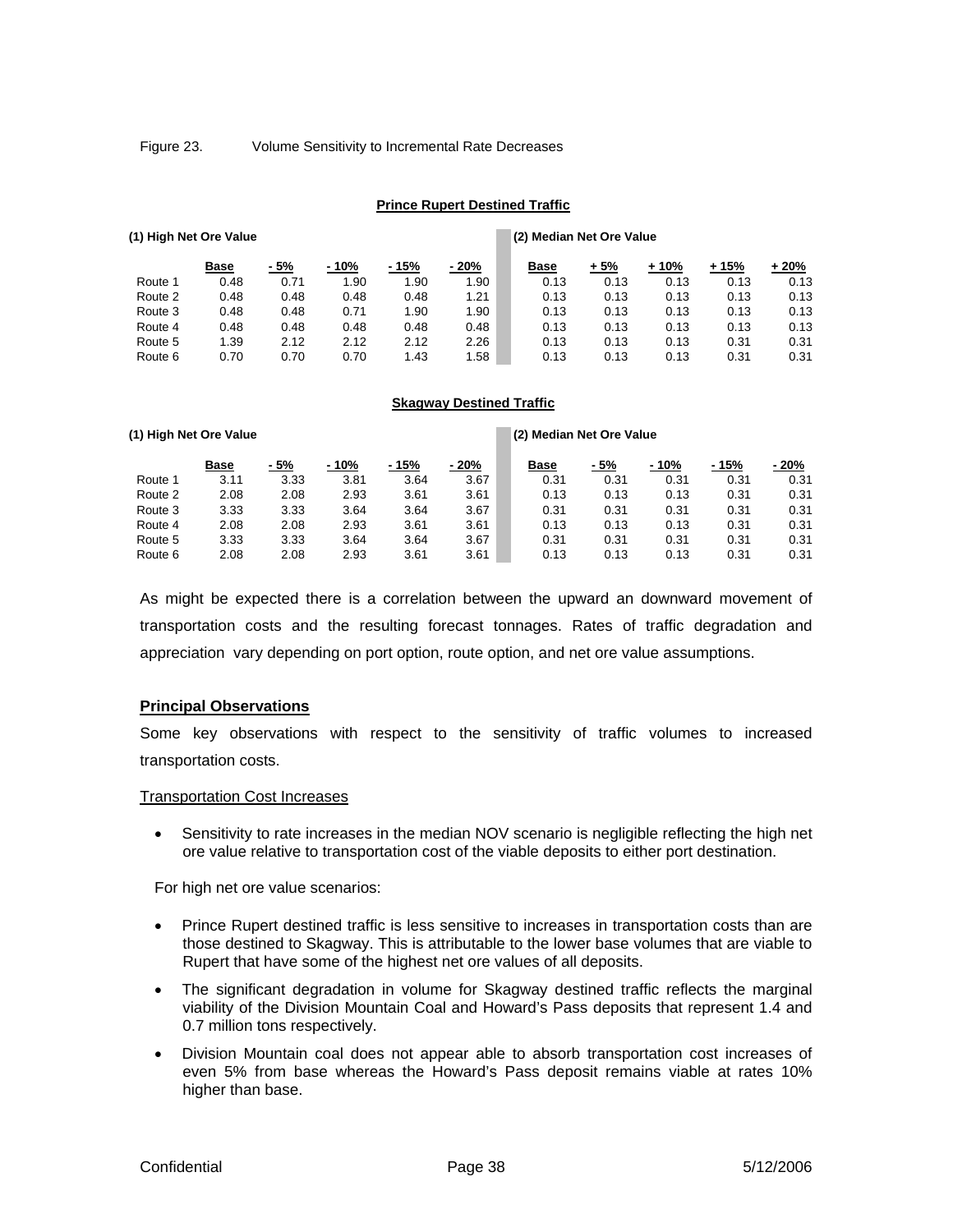#### <span id="page-38-0"></span>Transportation Cost Decreases

- There is little meaningful change in the projected volumes to either port destination under the median net ore value scenario even if transportation costs are reduced by 20%.
- There is significant upside potential to volumes if transportation rates are reduced by a minimum of 10%.
- Rate decreases greater than 10% yield little incremental traffic regardless of the route option examined.

Figure s 24 through 27 provide an illustration of the sensitivity of various route options to each of the potential port destinations. These sensitivity analyses reflect the impact of changes in transportation costs to each port destination individually and are not intended to reflect the impact that rate increases or decreases would have on a net forecast that optimizes revenues for ALCAN between the ports.

As no ted earlier maximum revenues for the ALCAN railway are obtained by routing almost all traffic through the Port of Skagway. It is reasonable to assume that a shift in volumes could occur from Skagway to Prince Rupert if rate levels in the Prince Rupert corridor were lowered while those to Skagway held constant. The likely effect of such a shift would not be to attract net incremental volumes and revenues but rather to reduce the available revenues on the same level of traffic.



Figure 24. Volume Sensitivity to Incremental Rate Increases – Prince Rupert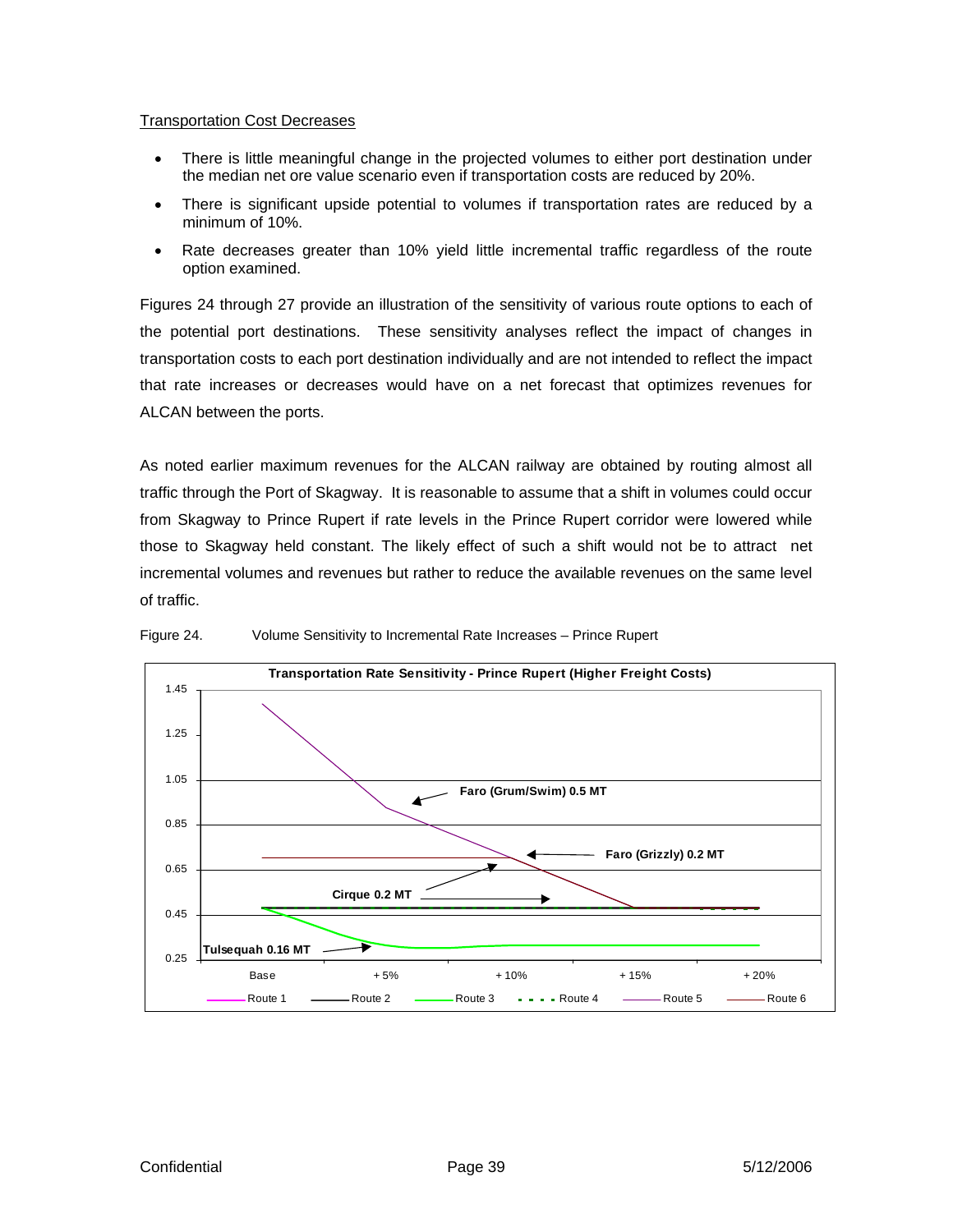<span id="page-39-0"></span>





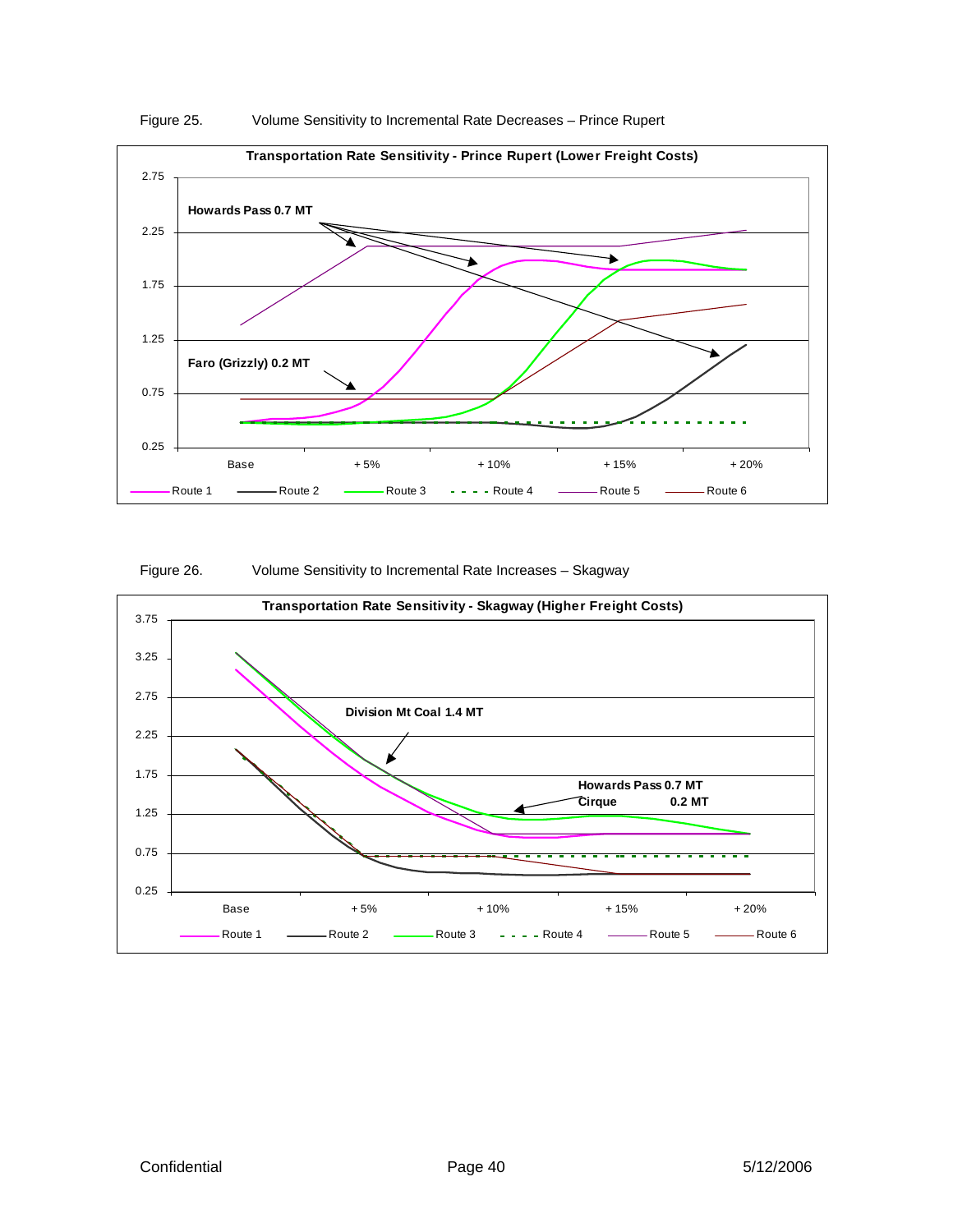<span id="page-40-0"></span>

Figure 27. Volume Sensitivity to Incremental Rate Decreases – Skagway

Detailed views of transportation cost sensitivity for each route option against individual mineral deposits are provided in Appendix C of this report.

Figure 28 below provides a graphical illustration of the differential between estimated cost to port and the assumed net ore value of individual mineral deposits. The case illustrated reflects high net ore value for traffic destined to Skagway using the preferred New Hazelton route (Rte #5).

## **Observations:**

- Only ten (10) deposits show a positive margin between estimated costs to port and high net ore value representing approximately 3.4 millon tons;
- The deposits with high differentials are consistent with those deemed viable for movement and that demonstrate the greatest resilience to rate increases;
- Large coal deposits (Mt. Klappan and Groundhog) have significant negative differentials and remain not viable even with 20% decreases in transportation costs – this is a reflection of the relatively low net ore value and high operating costs associated with these deposits as opposed to significant differences in transportation costs as compared to other deposits.
- Division Mountain coal is marginal consistent with its inability to withstand increases in transportation costs as shown in the preceding sensitivity analysis.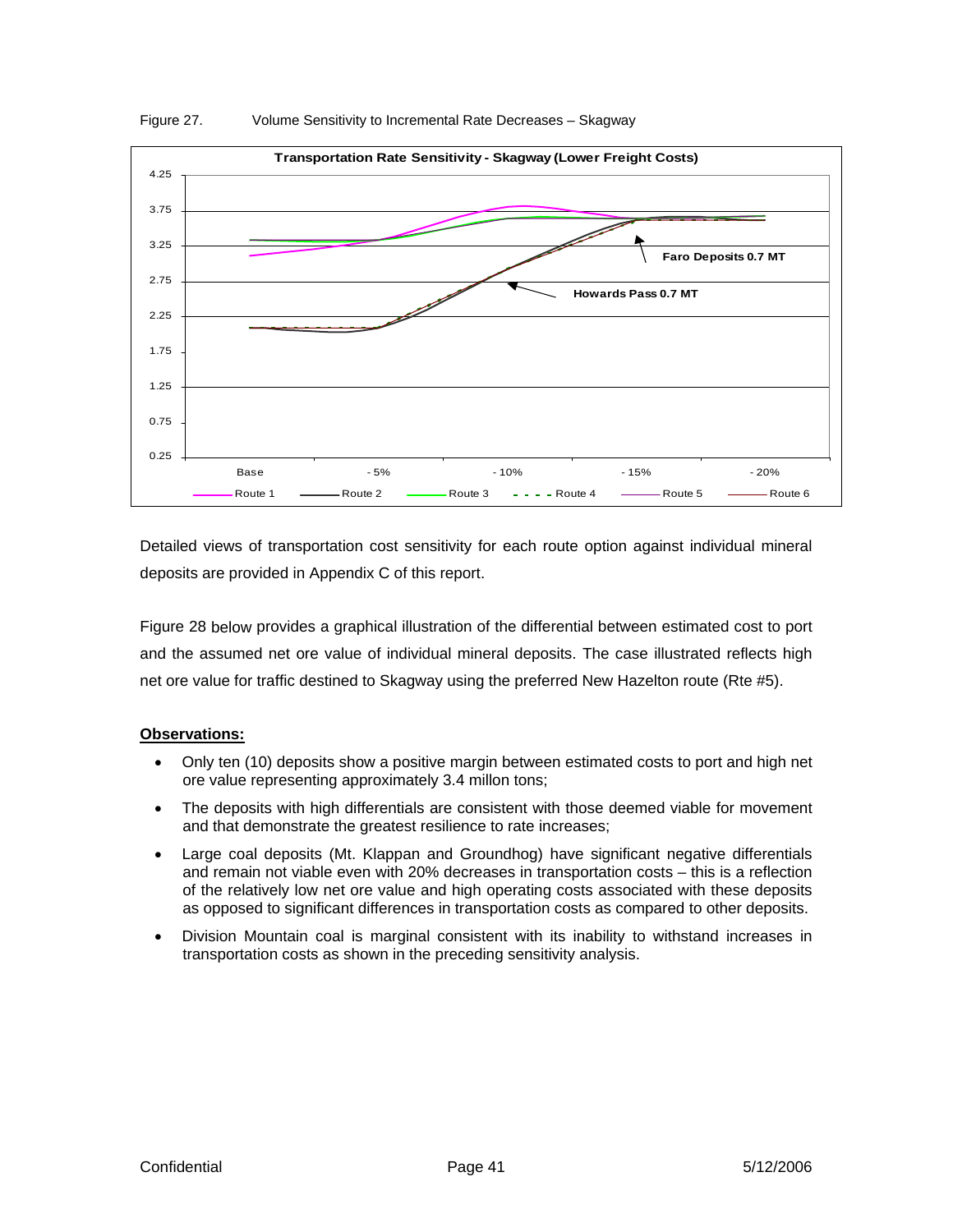<span id="page-41-0"></span>

#### Figure 28. Cost Versus Net Ore Value Differential – Skagway

## **4.4 Net Ore Value Versus Commodity Price**

Determining the viability of mineral resource exports based on the calculated net ore value of mineral deposits yields a conservative view as compared to assessing viability based on current commodity prices. While the forecasts presented in this report assume the conservative view based on net ore value, coal has been examined on the basis of commodity price for comparative purposes.

#### 4.4.1 Coal

Current market prices for coal range from USD \$45 and USD \$100 per short ton FOB vessel<sup>15</sup>, for thermal and metallurgical coal respectively<sup>16</sup>. These commodity prices are, in all instances, higher than the estimated net ore values used in the analysis. Figure 29 below provides a summary view of the difference between estimated NOV and current commodity prices for the deposits under evaluation.

 $\overline{a}$ 

<span id="page-41-2"></span><span id="page-41-1"></span><sup>&</sup>lt;sup>15</sup> FOB vessel reflects terms of sale whereby the producer absorbs transportation costs up to and including the loading of the product to vessel and the purchaser pays for ocean freight and destination terminal costs. <sup>16</sup> These estimated prices for study purposes have been provided by coal industry representatives. Specific transactions reflect negotiated contract terms and the factoring in of specific BTU content.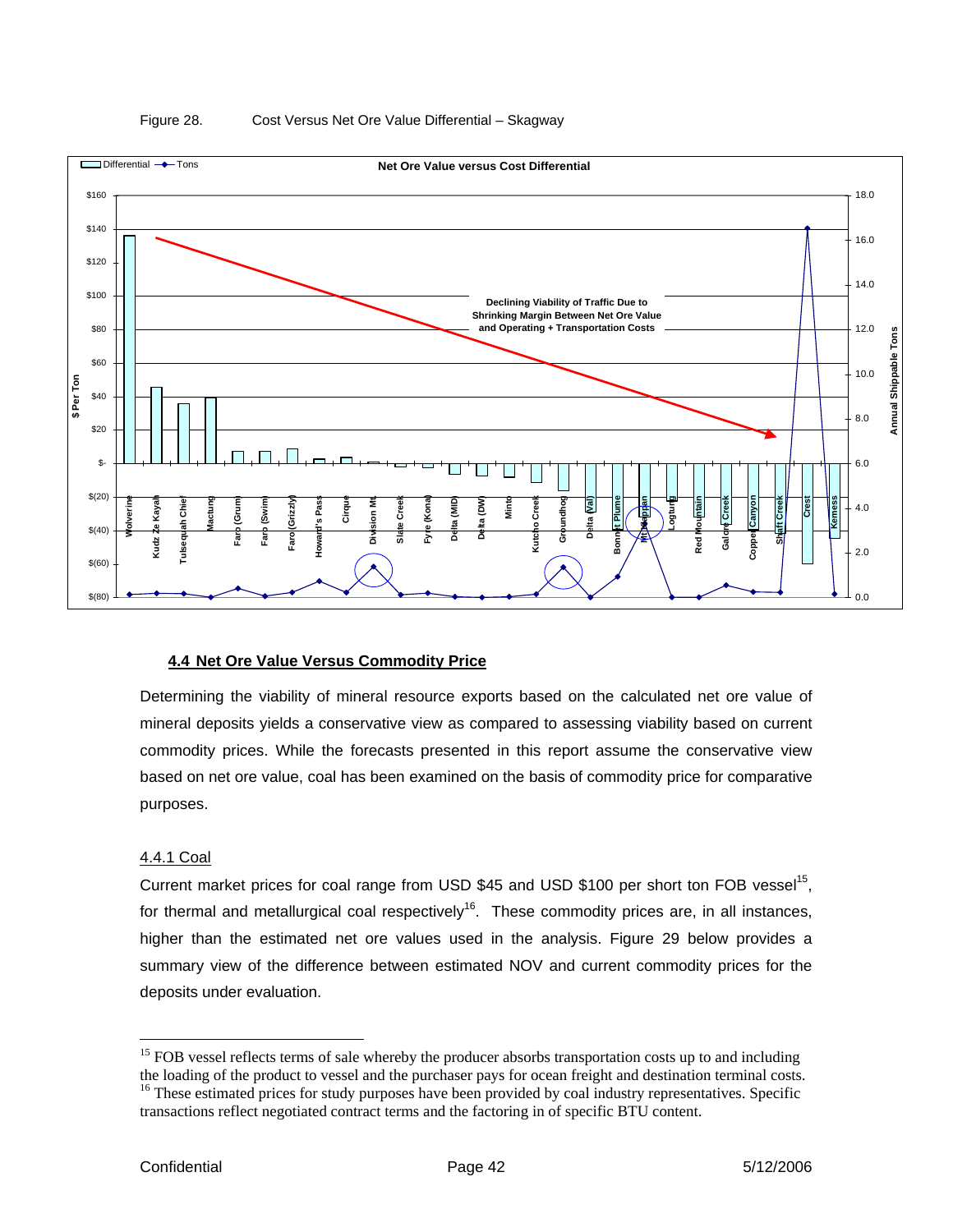#### <span id="page-42-0"></span>Figure 29. Net Ore Value versus Commodity Price Differential

|                     |               | (Million S.T.)             |                                      |       |    |                               |                                     |                |                            | <b>Net Contribution</b> |    |                               |  |
|---------------------|---------------|----------------------------|--------------------------------------|-------|----|-------------------------------|-------------------------------------|----------------|----------------------------|-------------------------|----|-------------------------------|--|
| <b>Deposit</b>      | <b>Type</b>   | Annual<br><b>Shippable</b> | <b>Calculated</b><br><b>High NOV</b> |       |    | <b>Market</b><br><b>Price</b> | <b>Net Cost</b><br><b>To Vessel</b> |                | <b>NOV</b><br><b>Basis</b> |                         |    | <b>Market</b><br><b>Basis</b> |  |
| Mount Klappan       | Metallurgical | 3.31                       | \$                                   | 31.09 | \$ | 100.00                        | \$                                  | 62.90          | \$                         | $(31.81)$ \$            |    | 37.10                         |  |
| Groundhog           | Metallurgical | 1.35                       | \$                                   | 40.66 | \$ | 100.00                        | \$                                  | 56.80          | \$                         | $(16.14)$ \$            |    | 43.20                         |  |
| Division Mountain   | Thermal       | 1.38                       | \$                                   | 33.77 | -S | 45.00                         | \$                                  | 32.98          | \$                         | 0.79                    | S  | 12.02                         |  |
| <b>Bonnet Plume</b> | Thermal       | 0.93                       | \$                                   | 38.90 | \$ | 45.00                         | \$                                  | $78.49$ \ \ \$ |                            | (39.59)                 | \$ | (33.49)                       |  |
|                     | Total         | 6.96                       |                                      |       |    |                               |                                     |                |                            |                         |    |                               |  |

\*\* Market price reflects sale price on FOB vessel basis expressed in USD per short ton.

\*\* Net cost to vessel includes road, rail, and port terminal costs.

favorable view of the viability of the potential coal volumes. Under the NOV scenario only the Division Mountain deposit is marginally viable whereas using the market price criterion all but the Bonnet Plume volumes are viable<sup>[17](#page-42-1)</sup>. We can see that using a criterion of market price as compared to net ore value yields a more

## **4.5 Summary**

Having thoroughly analyzed the potential rail movements of mineral resources from the Alaska, Yukon, and northern British Columbia regions via the route alternatives proposed we conclude the following:

- Commodity value, as represented by net ore value, has a significant impact on the viability of mineral deposits located in these regions.
- Increases in transportation costs result in an expected decline in forecast volumes although the rate and magnitude of traffic decline varies by route option.
- The route option via Hazelton Carmacks provides for the highest volumes and revenues for the Alaska Canada Rail Link.
- Revenue maximization for the Alaska Canada Rail Link is best achieved through selective routing of traffic to both ports although the best-case scenario results from 95- 100% of traffic being routed to Skagway.
- The traffic and revenue forecasts reflect those scenarios that maximize revenues for the ALCAN railway. The assumed rate levels in these scenarios while optimal for railway revenues do not, in a number of instances, provide shippers with the lowest transportation rates.

<span id="page-42-1"></span> $17$  No assumptions are made regarding the net contribution per ton required by producers to provide for the required return on investment.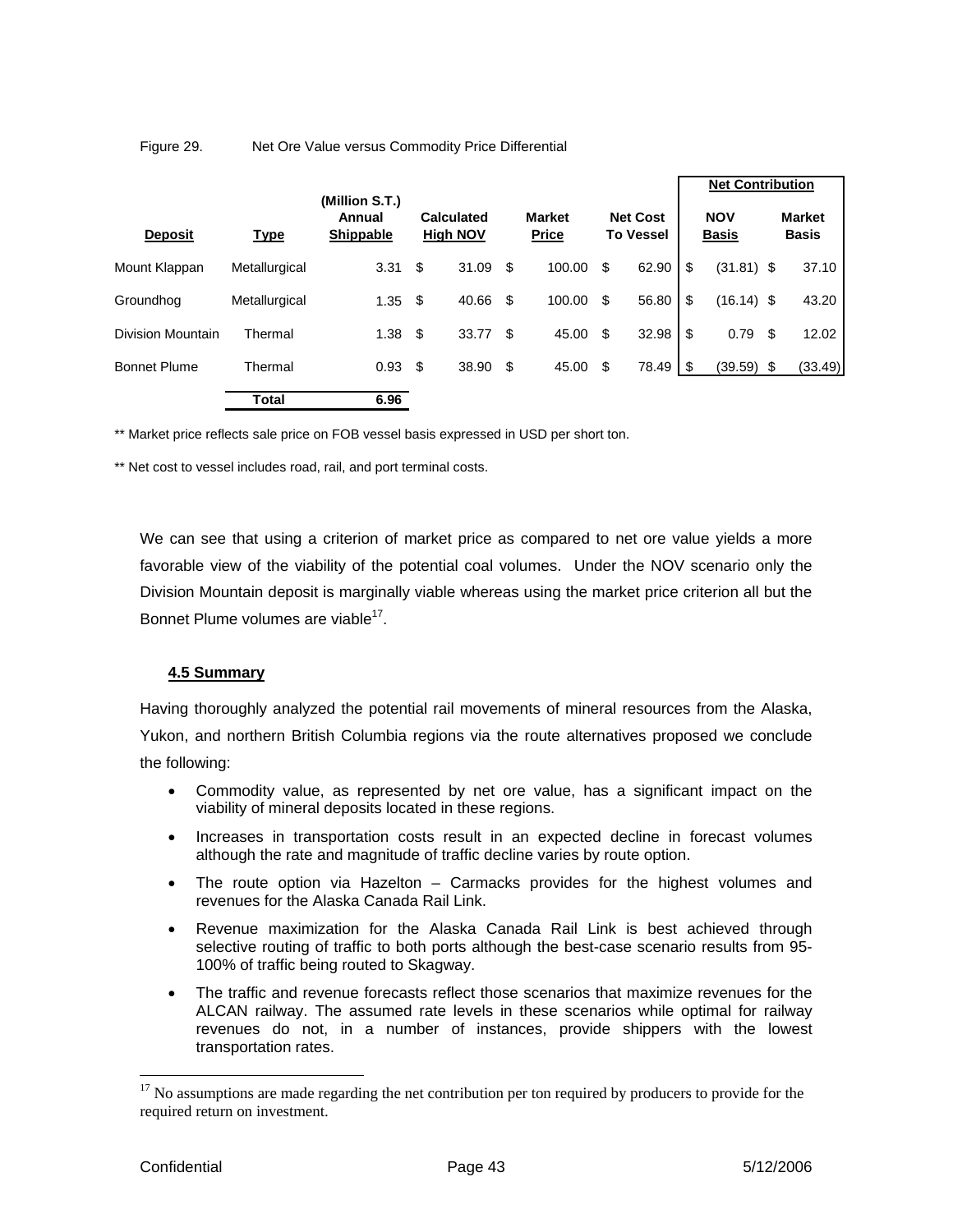#### <span id="page-43-0"></span>**4.6 Key Considerations**

The logistics evaluation of mineral deposits has inherent limitations based on the availability of detailed information regarding actual transportation costs, estimated mine operating costs, capital investment requirements for individual deposits and their impact on development probability, and the timing, actual production rates, and life of individual deposits. As outlined throughout this report the forecast volumes and revenues presented herein are based on a number of assumptions regarding these elements that will not account for some market and behavioral issues that can impact long term traffic viability.

Key considerations in this regard include:

1. Network Density and Operating Costs

Determination of resource deposit viability for rail movement and the resultant traffic and revenue forecasts have been developed without consideration to the overall network density of the ALCAN railway or any specific route segments within the proposed network. Traffic density will influence the railway's cost structure and in turn the criteria and hurdle rates established for development of transportation rates.

Forecasts have been developed without the benefit of detailed costing information and as such it cannot be assumed that because the proposed transportation rates are competitive, maximize revenues for the Alaska Canada Rail Link, and may make mineral resource shipments viable that they are profitable for the railway.

2. Revenue Estimation Methodology

specific elements in this regard could, given the marginal nature of many deposits, result in traffic gains or losses. The railway pricing model used to develop estimated transportation costs relies on publicly available cent per ton-mile data published by CN Rail in combination with a customized rate scale based on these average earnings. This methodology makes no allowance for competitive and commercial issues specific to the commodity and transportation markets that may be considered by the railways in developing transportation rates. The introduction of

3. Return on Investment Criteria

Railway revenue estimates have not been developed in consideration of any return on investment criteria that takes into account the capital costs associated with the construction and long-term maintenance of any of the route options.

4. Market Behaviour of Railways

The market behaviour of CN and the White Pass and Yukon railways can significantly influence the viability of specific movements, the revenue earnings of the ALCAN railway, and the directional flow of traffic to either of the two ports in question. As terminating carriers for all movements these railways may be in a position to exercise some leverage to influence individual movements.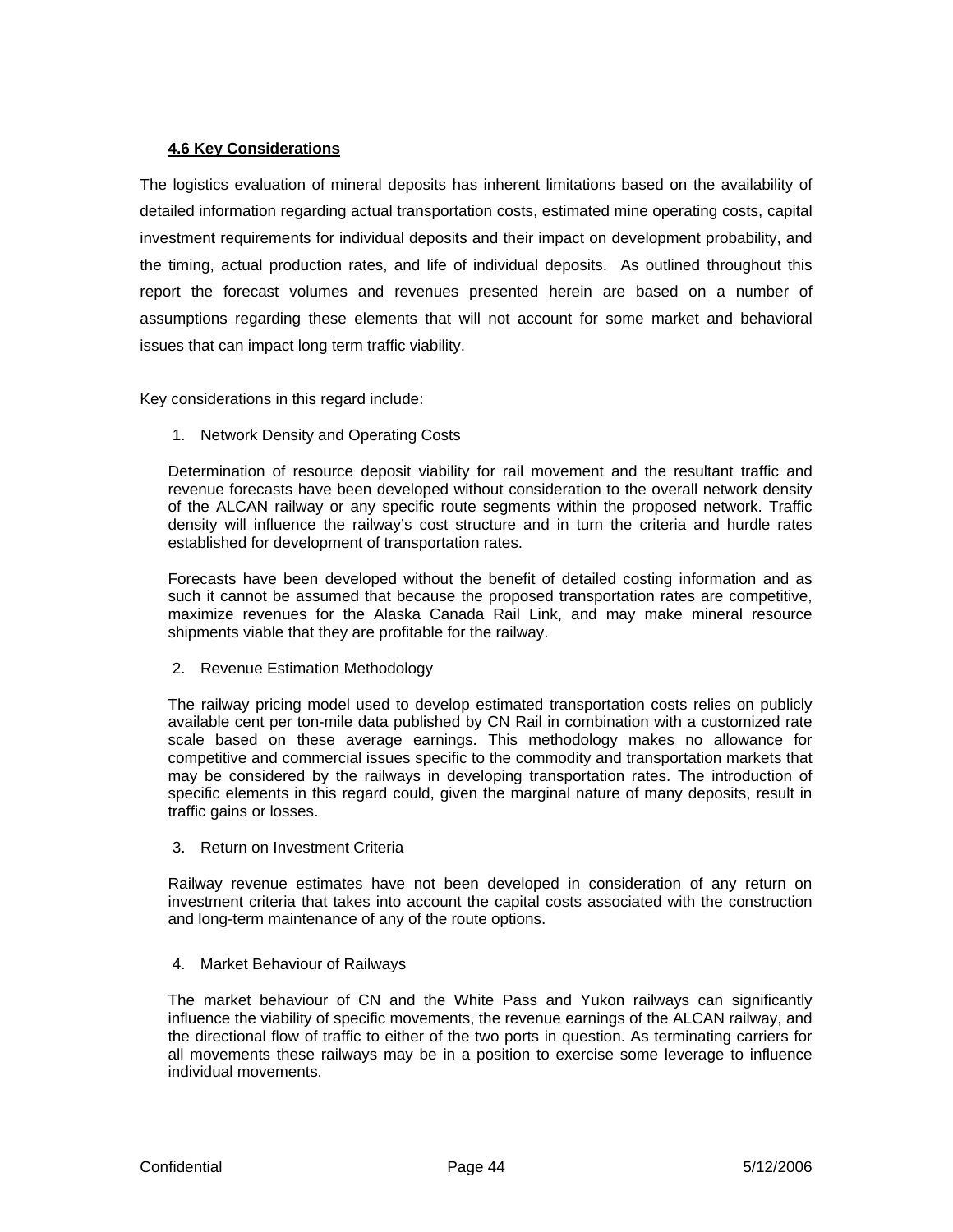Additionally the railways may also be in a position to influence the viability of individual deposits. Deposits that have been assumed as viable based on modeling may not be attractive to the railways and as a result may not be priced competitively. Conversely traffic that has been deemed as not viable may become viable if the railways choose to price it aggressively.

#### 5. Non Transportation Issues

Transportation is only one of the factors that will influence the viability of mineral resource development and rail based shipments in the long term. Constraints on mineral resource development in these northerly regions are heavily influenced by general market conditions (ie. commodity prices) and other cost elements – most notably the cost of and access to power.

All other things being equal the behaviour of resource development companies will be the ultimate determinant of the rate and scope of resource development and production. Many of these companies hold commercial interests in mineral deposits around the world presenting them, in a time of positive market conditions, with options as to where to invest their money. The forecast volumes and revenues do not reflect any assumptions regarding opportunity cost of development for the resource companies.

6. Timing

No temporal analysis has been undertaken to project estimated timing and sequencing of traffic. All forecasts reflect an annualized level of activity assuming an average 30-year mine life for all viable deposits.

or that all deposits will have an equal production life. While the presentation of traffic forecasts on a 30-year annualized basis provides a reasonable estimation of annual volumes over the long term it does not account for peaks and valleys in traffic volumes that would inevitably result from variations in timing for deposit development. It can reasonably be assumed that not all mineral deposits will be developed simultaneously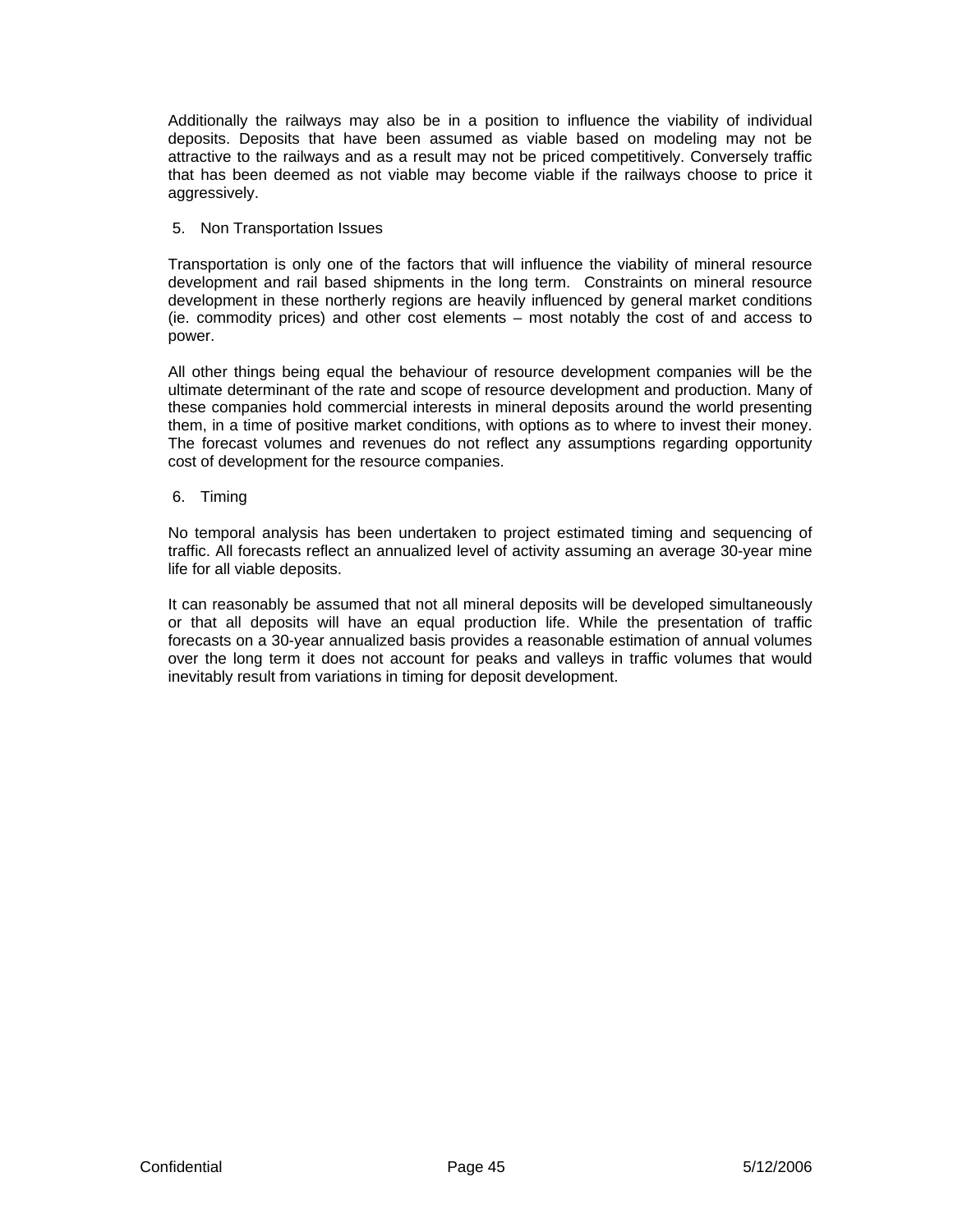# **APPENDIX A – Detailed Priority Mineral Deposit Listings**

|               |                                         |                          |                  |                 | <b>Million Short Tons</b> |           |               |             |
|---------------|-----------------------------------------|--------------------------|------------------|-----------------|---------------------------|-----------|---------------|-------------|
|               |                                         |                          |                  |                 |                           |           | (000s)        |             |
|               | <b>Property Name</b>                    | Commodity                | <b>Total</b>     | <b>Mineable</b> | Likely                    | Annual    | <b>Mining</b> | <b>Mine</b> |
| <b>Region</b> |                                         |                          | <b>In-Ground</b> | <b>If Known</b> | <b>Shippable</b>          | Shippable | Rate (tpd)    | Life        |
| Yukon         | Crest                                   | Iron                     | 3.500.00         | 3,325.00        | 1.344.27                  | 16.53     | 17.09         | 30.0        |
|               | <b>Bonnet Plume - Illtyd Creek</b>      | Coal                     | 214.21           | 13.12           | 11.15                     | 0.93      | 3.11          | 12.0        |
|               | Division Mt.                            | <b>Bituminous B Coal</b> | 56.87            | 50.51           | 30.31                     | 1.38      |               | 22.0        |
|               | <b>Howard's Pass</b>                    | Lead-Zinc                | 541.79           | 127.32          | 15.44                     | 0.73      | 17.12         | 21.2        |
|               | Faro Camp - Grizzly / Dy                | Lead-Zinc                | 19.00            | 16.38           | 2.57                      | 0.22      |               | 11.5        |
|               | Faro Camp - Grum                        | Lead-Zinc                | 20.56            | 21.64           | 2.03                      | 0.41      | 4.53          | 5.0         |
|               | Faro Camp - Swim                        | Lead-Zinc                | 4.74             | 4.74            | 0.54                      | 0.06      | 1.45          | 9.3         |
|               | Finlayson Lake District - Wolverine     | Polymetallic             | 5.50             | 7.05            | 1.54                      | 0.13      | 1.62          | 12.0        |
|               | Finlayson Lake District - Kudz Ze Kayah | Polymetallic             | 12.46            | 10.36           | 1.65                      | 0.18      |               | 9.0         |
|               | Finlayson Lake District - Fyre (Kona)   | Polymetallic             | 9.04             | 9.04            | 0.78                      | 0.20      |               | 4.0         |
|               | Finlayson Lake District - Minto         | Copper                   | 9.19             | 8.27            | 0.36                      | 0.03      |               | 12.0        |
|               | Logtung                                 | Tungsten, Mo             | 178.57           | 178.57          | 0.32                      | 0.01      |               | 30.0        |
|               | <b>Red Mountain</b>                     | Molybdenum               | 206.43           | 50.71           | 0.11                      | 0.01      | 8.58          | 16.9        |
|               | Mactung                                 | Tungsten                 | 15.10            | 14.31           | 0.16                      | 0.01      |               | 30.0        |
| B.C.          | <b>Shaft Creek</b>                      | Copper, Gold, Mo         | 739.22           | 448.94          | 4.53                      | 0.23      | 44.06         | 20.0        |
|               | Kemess North & South                    | Copper, Gold             | 561.85           | 382.40          | 2.25                      | 0.15      |               | 15.0        |
|               | <b>Galore Creek</b>                     | Copper, Gold             | 569.56           | 523.60          | 10.94                     | 0.55      | $\sim$        | 20.0        |
|               | Copper Canyon                           | Copper, Gold             | 161.82           | 145.64          | 1.49                      | 0.25      | 18.94         | 6.0         |
|               | Cirque                                  | Lead-Zinc                | 27.23            | 20.39           | 3.35                      | 0.22      | 3.86          | 15.1        |
|               | <b>Tulsequah Chief</b>                  | Polymetallic             | 7.63             | 7.63            | 1.32                      | 0.17      | 2.76          | 8.0         |
|               | Mount Klappan - Lost Fox                | <b>Anthracite Coal</b>   | 175.27           | 117.18          | 66.14                     | 3.31      | 16.09         | 20.0        |
|               | <b>Groundhog Coalfield</b>              | <b>Anthracite Coal</b>   | 53.12            | 29.21           | 19.87                     | 1.35      | 5.68          | 14.7        |
|               | Kutcho Creek                            | Polymetallic             | 16.73            | 15.65           | 1.46                      | 0.15      | 4.41          | 10.0        |
| Alaska        | <b>Slate Creek</b>                      | Asbestos                 | 61.29            | 58.22           | 3.51                      | 0.12      | 0.09          | 30.0        |
|               | Delta District - Val                    | Polymetalic              | 1.43             | 1.50            | 0.12                      | 0.00      | 0.02          | 10.6        |
|               | Delta District - DW                     | Polymetalic              | 0.44             | 0.46            | 0.05                      | 0.00      | 0.02          | 7.8         |
|               | Delta District - MID                    | Polymetalic              | 7.94             | 8.33            | 0.90                      | 0.03      | 0.02          | 17.7        |

<span id="page-45-0"></span>

| Total | 7,176.99 | 5.596.19 | 1,527.17 | 27.33 |
|-------|----------|----------|----------|-------|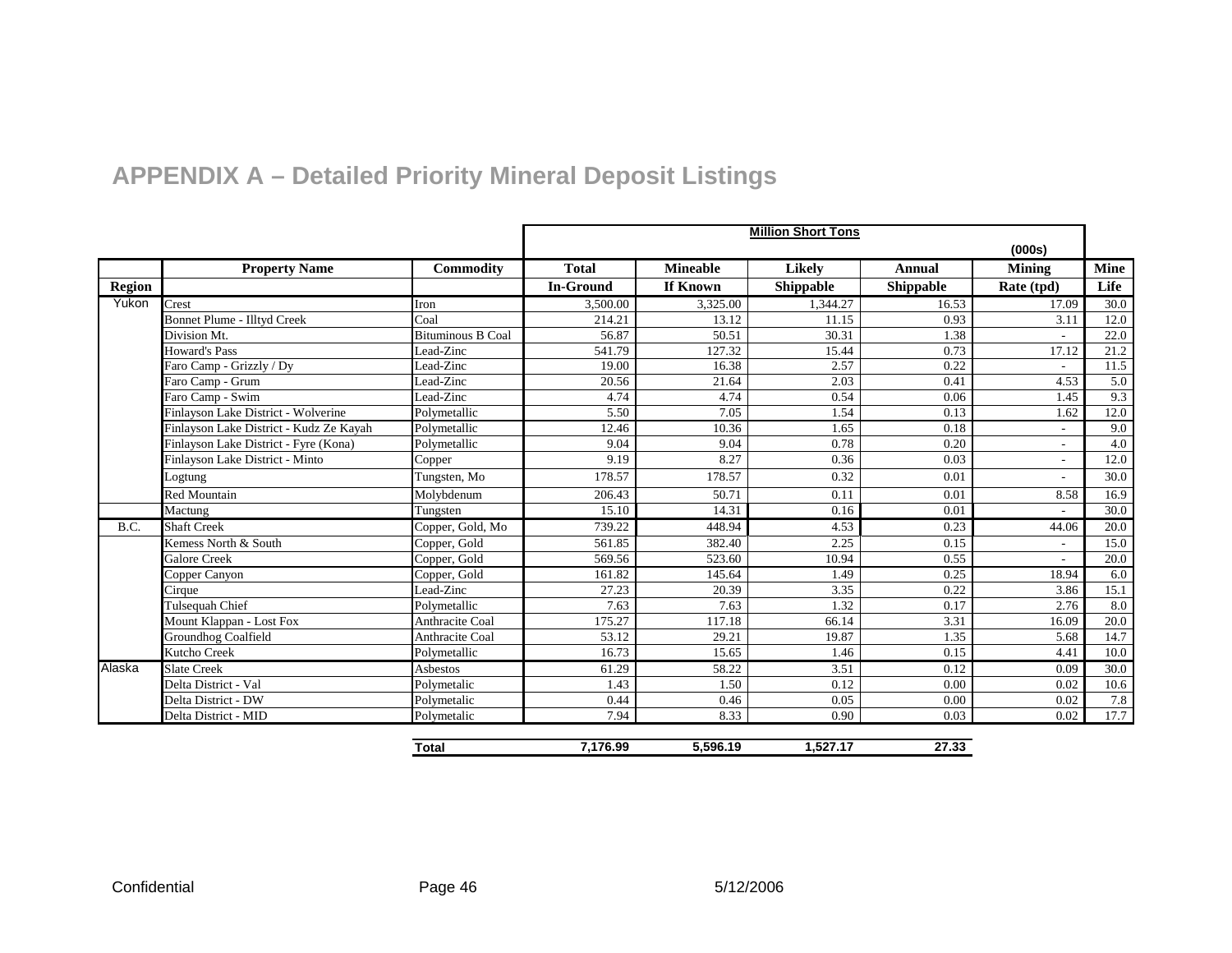# **APPENDIX B – Detailed Traffic Forecasts**

# **Net Ore Value = High**

#### **A: Route 1 - Minaret - Watson Lake - Carmacks - Ladue River**

|             |                                |                         |            |                          |       |            | A: Revenues and Tonnages |            |               |                                |            |             |  |
|-------------|--------------------------------|-------------------------|------------|--------------------------|-------|------------|--------------------------|------------|---------------|--------------------------------|------------|-------------|--|
|             |                                |                         | Pr. Rupert |                          |       | Skagway    |                          |            |               | <b>Net Tonnage and Revenue</b> |            |             |  |
| Group       | Property                       |                         | HighB\$    | Total                    |       | HighB\$    | Total                    |            | HighB\$       | Total                          | \$ Per Ton | <b>Haul</b> |  |
| Coal        | Division Mt.                   |                         |            | $\overline{\phantom{a}}$ |       | 22,218,462 | 1,377,889                | <b>S</b>   | 22,218,462 \$ | 1,377,889                      | 16.13      | 161.3       |  |
| Lead-Zinc   | Cirque                         |                         |            | $\sim$                   |       |            |                          |            |               |                                |            |             |  |
|             | Faro Camp (Grizzly / Dy)       |                         |            | $\sim$                   |       | 4,072,444  | 223,423                  |            | 4.072.444 \$  | 223,423                        | 18.23      | 316.5       |  |
|             | Faro Camp (Grum)               |                         |            | $\sim$                   |       | 7,383,949  | 405,099                  |            | 7,383,949 \$  | 405,099 \$                     | 18.23      | 316.5       |  |
|             | Faro Camp (Swim)               |                         |            | $\sim$                   |       | 1,056,732  | 57,975 \$                |            | 1,056,732 \$  | 57,975 \$                      | 18.23      | 316.5       |  |
|             | Howard's Pass                  |                         |            | $\overline{a}$           |       | 14.166.076 | 726,931                  | - \$       | 14.166.076 \$ | 726,931 \$                     | 19.49      | 352.5       |  |
| Polymetalic | Finlayson L.D. (Kudz Ze Kayah) |                         | 1,791,620  | 182,818                  | . እ   | 3,562,672  | 182,818 \$               |            | 3,562,672 \$  | 182,818 \$                     | 19.49      | 352.5       |  |
|             | Finlayson L.D. (Wolverine)     |                         | 1,260,309  | 128,603                  | - \$  | 2,506,151  | 128,603                  |            | 2,506,151 \$  | 128,603 \$                     | 19.49      | 352.5       |  |
|             | Tulsequah Chief                |                         | 1,944,477  | 165,347                  | - \$  |            |                          |            | 1,944,477 \$  | 165,347 \$                     | 11.76      | 196.0       |  |
| Tungsten    | Mactung                        | 65.759<br>5,180<br>- \$ |            | 100,952                  | 5,180 | - \$       | 100,952 \$               | $5,180$ \$ | 19.49         | 352.5                          |            |             |  |
|             |                                |                         | 5,062,165  | 481,948                  | - 5   | 55,067,439 | $3,107,919$ \$           |            | 57,011,916    | 3,273,266                      | 17.42      | 256.5       |  |
|             |                                |                         |            |                          |       |            |                          |            |               |                                |            |             |  |

#### **B: Route 2 - Minaret - Watson Lake - Whitehorse - Beaver Crk**

|             |                                |     |                          |                          |      |                          | A: Revenues and Tonnages |      |                          |                                |                          |             |
|-------------|--------------------------------|-----|--------------------------|--------------------------|------|--------------------------|--------------------------|------|--------------------------|--------------------------------|--------------------------|-------------|
|             |                                |     | Pr. Rupert               |                          |      | Skagway                  |                          |      |                          | <b>Net Tonnage and Revenue</b> |                          |             |
| Group       | Property                       |     | HighB\$                  | Total                    |      | HighB\$                  | <u>Total</u>             |      | HighB\$                  | Total                          | \$ Per Ton               | <b>Haul</b> |
| Coal        | Division Mt.                   | S   | $\overline{\phantom{0}}$ | $\overline{\phantom{0}}$ | ъ.   | 22,218,462               | 1,377,889 \$             |      | 22,218,462 \$            | 1,377,889                      | 16.13                    | 161.3       |
| Lead-Zinc   | Cirque                         | ъ   |                          | $\sim$                   |      | 5,460,109                | 221,913 \$               |      | 5,460,109 \$             | 221,913                        | 24.60                    | 812.0       |
|             | Faro Camp (Grizzly / Dy)       | \$. |                          | $\sim$                   |      |                          |                          |      | $\overline{\phantom{0}}$ | $\sim$                         | $\overline{a}$           |             |
|             | Faro Camp (Grum)               |     |                          | $\sim$                   |      | $\overline{\phantom{a}}$ | $\sim$                   |      | $\overline{\phantom{0}}$ |                                | $\overline{\phantom{a}}$ |             |
|             | Faro Camp (Swim)               |     |                          | $\sim$                   |      | $\overline{a}$           | $\sim$                   |      | $\sim$                   | $\overline{a}$                 | $\overline{a}$           | $\sim$      |
|             | Howard's Pass                  |     |                          |                          |      |                          |                          |      |                          |                                |                          |             |
| Polymetalic | Finlayson L.D. (Kudz Ze Kayah) | -S  | 1,791,620                | 182,818                  | -S   | 3,170,236                | 182,818                  | - \$ | 3,170,236 \$             | 182,818                        | 17.34                    | 420.0       |
|             | Finlayson L.D. (Wolverine)     | \$  | 1,260,309                | 128,603                  | - \$ | 2,230,093                | 128,603 \$               |      | 2,230,093 \$             | 128,603 \$                     | 17.34                    | 420.0       |
|             | Tulsequah Chief                |     | 2,079,668                | 165,347                  | - \$ | 2,535,817                | 165,347                  | - 5  | 2,535,817 \$             | 165,347 \$                     | 15.34                    | 163.0       |
| Tungsten    | Mactung                        |     | 80,768                   | $5,180$ \$               |      | 100,428                  | $5,180$ \$               |      | 100,428 \$               | $5,180$ \$                     | 19.39                    | 212.5       |
|             |                                |     | 5,212,365                | 481,948                  | . ა  | 35,715,145               | 2,081,750 \$             |      | 35,715,145               | 2,081,750                      | 17.16                    | 269.6       |
|             |                                |     |                          |                          |      |                          |                          |      |                          |                                |                          |             |

<span id="page-46-0"></span>Confidential Page 47 5/12/2006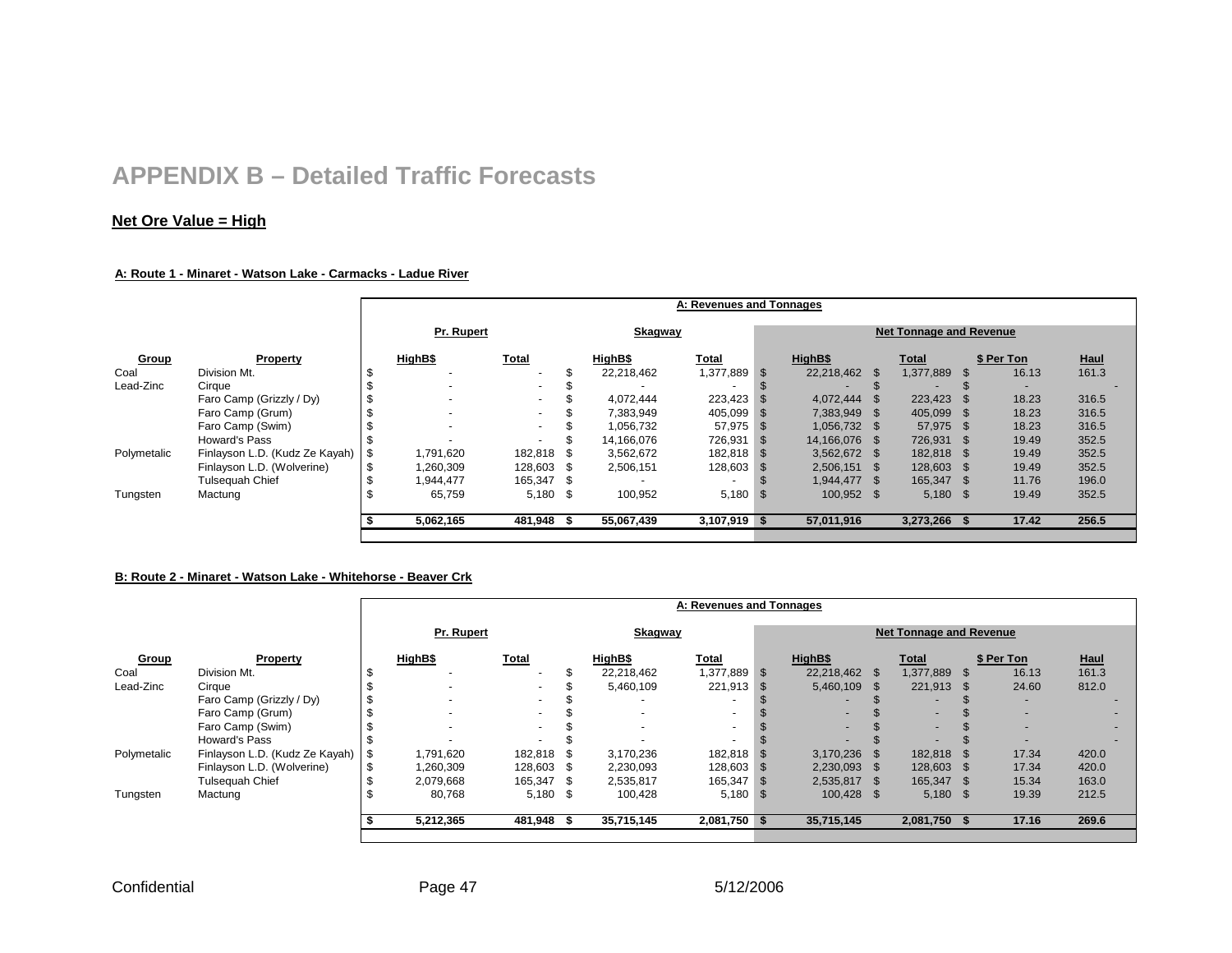#### **C: Route 3 - Fort Nelson - Watson Lake - Carmacks - Ladue River**

|             |                                |                                    |            |                          |            |                | A: Revenues and Tonnages |            |                |                                |       |            |             |
|-------------|--------------------------------|------------------------------------|------------|--------------------------|------------|----------------|--------------------------|------------|----------------|--------------------------------|-------|------------|-------------|
|             |                                |                                    | Pr. Rupert |                          |            | Skagway        |                          |            |                | <b>Net Tonnage and Revenue</b> |       |            |             |
| Group       | Property                       |                                    | HighB\$    | Total                    |            | HighB\$        | Total                    |            | HighB\$        | Total                          |       | \$ Per Ton | <b>Haul</b> |
| Coal        | Division Mt.                   |                                    |            | $\overline{\phantom{a}}$ |            | 22.218.462     | 1,377,889                | <b>S</b>   | 22.218.462 \$  | 1.377.889 \$                   |       | 16.13      | 161.3       |
| Lead-Zinc   | Cirque                         |                                    |            | $\sim$                   |            | 6,060,052      | 221,913                  | ∣\$        | $6.060.052$ \$ | 221,913 \$                     |       | 27.31      | 951.5       |
|             | Faro Camp (Grizzly / Dy)       |                                    |            | $\sim$                   |            | 4.072.444      | 223,423                  | ∣\$        | 4.072.444 \$   | 223,423 \$                     |       | 18.23      | 316.5       |
|             | Faro Camp (Grum)               |                                    |            | $\overline{\phantom{a}}$ |            | 7.383.949      | 405,099                  |            | 7.383.949 \$   | 405.099 \$                     |       | 18.23      | 316.5       |
|             | Faro Camp (Swim)               |                                    | 1,535,674  | 182.818                  |            | 1.056.732      | 57,975                   |            | 1.535.674 \$   | 182,818 \$                     |       | 8.40       | 336.0       |
|             | Howard's Pass                  |                                    | 1.080.265  | 128.603                  |            | 14,166,076     | 726,931                  |            | 14.166.076 \$  | 726,931 \$                     |       | 19.49      | 352.5       |
| Polymetalic | Finlayson L.D. (Kudz Ze Kayah) |                                    | 1,704,751  | 165,347                  |            | 3,562,672      | 182,818                  |            | 3,562,672 \$   | 182,818 \$                     |       | 19.49      | 352.5       |
|             | Finlayson L.D. (Wolverine)     |                                    | 60,137     | 5,180                    | - \$       | 2,506,151      | 128,603                  |            | 2,506,151 \$   | 128,603 \$                     |       | 19.49      | 352.5       |
|             | Tulsequah Chief                |                                    |            | $\overline{\phantom{a}}$ |            |                |                          |            |                | $\overline{\phantom{0}}$       |       |            |             |
| Tungsten    | Mactung                        | $\sim$<br>$\overline{\phantom{0}}$ |            |                          | 100,952    | 5,180          | <b>S</b>                 | 100,952 \$ | 5,180          | - \$                           | 19.49 | 352.5      |             |
|             |                                | 4,380,827<br>481,948 \$            |            |                          | 61,127,491 | $3,329,832$ \$ |                          | 61,606,433 | 3,454,676      | - 35                           | 17.83 | 307.3      |             |
|             |                                |                                    |            |                          |            |                |                          |            |                |                                |       |            |             |

#### **D: Route 4 - Fort Nelson - Watson Lake - Whitehorse - Beaver Crk**

|             |                                |                             |            |                          |            |              | A: Revenues and Tonnages |            |                          |                                |       |            |                          |
|-------------|--------------------------------|-----------------------------|------------|--------------------------|------------|--------------|--------------------------|------------|--------------------------|--------------------------------|-------|------------|--------------------------|
|             |                                |                             | Pr. Rupert |                          |            | Skagway      |                          |            |                          | <b>Net Tonnage and Revenue</b> |       |            |                          |
| Group       | Property                       |                             | HighB\$    | <u>Total</u>             |            | HighB\$      | <u>Total</u>             |            | HighB\$                  | <u>Total</u>                   |       | \$ Per Ton | <b>Haul</b>              |
| Coal        | Division Mt.                   |                             |            |                          | 55         | 22,218,462   | 1,377,889                | <b>S</b>   | 22,218,462 \$            | 1,377,889 \$                   |       | 16.13      | 161.3                    |
| Lead-Zinc   | Cirque                         |                             |            | $\overline{\phantom{a}}$ |            | 5,219,271    | 221,913 \$               |            | 5,219,271 \$             | 221,913 \$                     |       | 23.52      | 756.0                    |
|             | Faro Camp (Grizzly / Dy)       |                             |            | $\sim$                   |            |              |                          |            |                          | -                              |       |            |                          |
|             | Faro Camp (Grum)               |                             |            | $\sim$                   |            |              | $\overline{a}$           |            | -                        | ۰.                             |       |            | $\sim$                   |
|             | Faro Camp (Swim)               |                             |            | $\sim$                   |            |              | $\overline{\phantom{a}}$ |            | $\overline{\phantom{a}}$ | ۰.                             |       |            | $\overline{\phantom{0}}$ |
|             | Howard's Pass                  |                             |            | $\overline{\phantom{0}}$ |            |              |                          |            |                          | $\overline{\phantom{0}}$       |       |            | $\overline{\phantom{0}}$ |
| Polymetalic | Finlayson L.D. (Kudz Ze Kayah) |                             | 1,535,674  | 182,818                  | - 35       | 3,170,236    | 182,818 \$               |            | 3,170,236 \$             | 182,818                        |       | 17.34      | 420.0                    |
|             | Finlayson L.D. (Wolverine)     | ্য                          | 1,080,265  | 128,603                  | - \$       | 2,230,093    | 128,603                  | S          | 2,230,093 \$             | 128,603 \$                     |       | 17.34      | 420.0                    |
|             | <b>Tulsequah Chief</b>         |                             | 1,900,220  | 165,347                  | - \$       | 2,535,817    | 165,347                  | <b>S</b>   | 2,535,817 \$             | 165,347 \$                     |       | 15.34      | 163.0                    |
| Tungsten    | Mactung                        | 75.146<br>$5,180$ \$        |            | 100.428                  | $5,180$ \$ |              | 100.428 \$               | $5,180$ \$ |                          | 19.39                          | 212.5 |            |                          |
|             |                                | 4,591,305<br>481,948<br>- S |            |                          | 35,474,308 | 2,081,750 \$ |                          | 35,474,308 | 2,081,750                | - 35                           | 17.04 | 263.6      |                          |
|             |                                |                             |            |                          |            |              |                          |            |                          |                                |       |            |                          |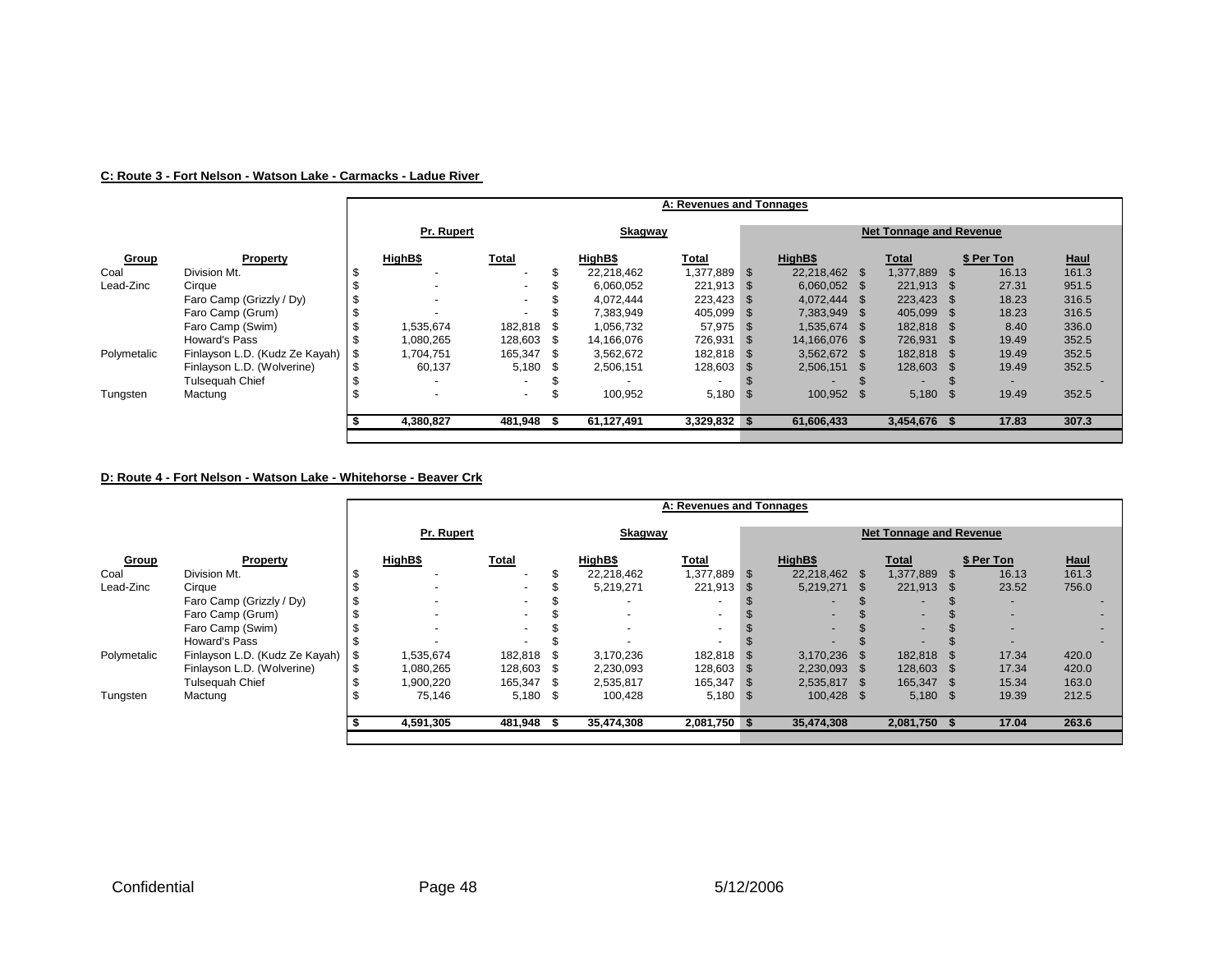|  |  |  | E: Route 5 - Hazelton - Watson Lake - Carmacks - Ladue River |
|--|--|--|--------------------------------------------------------------|
|  |  |  |                                                              |

|             |                                |                         |                                 |         |         |                | A: Revenues and Tonnages |            |               |                                |       |            |             |
|-------------|--------------------------------|-------------------------|---------------------------------|---------|---------|----------------|--------------------------|------------|---------------|--------------------------------|-------|------------|-------------|
|             |                                |                         | Pr. Rupert                      |         |         | <u>Skagway</u> |                          |            |               | <b>Net Tonnage and Revenue</b> |       |            |             |
| Group       | Property                       |                         | HighB\$                         | Total   |         | HighB\$        | Total                    |            | HighB\$       | Total                          |       | \$ Per Ton | <b>Haul</b> |
| Coal        | Division Mt.                   |                         |                                 |         |         | 22,218,462     | 1,377,889                | - S        | 22.218.462 \$ | 1.377.889                      | -SS   | 16.13      | 161.3       |
| Lead-Zinc   | Cirque                         |                         | 2,124,530                       | 221,913 | - SS    | 4,615,027      | 221,913 \$               |            | 4,615,027 \$  | 221,913 \$                     |       | 20.80      | 615.5       |
|             | Faro Camp (Grizzly / Dy)       |                         | 3,433,642                       | 223.423 | - \$    | 4.072.444      | 223,423                  | S          | 4.072.444 \$  | 223.423 \$                     |       | 18.23      | 316.5       |
|             | Faro Camp (Grum)               |                         | 6.225.705                       | 405.099 | - \$    | 7,383,949      | 405,099                  | <b>S</b>   | 7,383,949 \$  | 405.099 \$                     |       | 18.23      | 316.5       |
|             | Faro Camp (Swim)               |                         | 890,973                         | 57,975  | - \$    | 1,056,732      | 57,975                   | <b>S</b>   | 1.056.732 \$  | 57.975 \$                      |       | 18.23      | 316.5       |
|             | Howard's Pass                  |                         |                                 |         |         | 14.166.076     | 726,931                  | - S        | 14.166.076 \$ | 726.931 \$                     |       | 19.49      | 352.5       |
| Polymetalic | Finlayson L.D. (Kudz Ze Kayah) |                         | 1,750,252                       | 182,818 |         | 3,562,672      | 182,818 \$               |            | 3,562,672 \$  | 182,818 \$                     |       | 19.49      | 352.5       |
|             | Finlayson L.D. (Wolverine)     | ა                       | 1,231,209                       | 128.603 | - \$    | 2,506,151      | 128,603                  | <b>S</b>   | 2,506,151 \$  | 128,603 \$                     |       | 19.49      | 352.5       |
|             | Tulsequah Chief                |                         | 2.211.049                       | 165,347 | - \$    |                | -                        |            | 2.211.049 \$  | 165.347 \$                     |       | 13.37      | 690.0       |
| Tungsten    | Mactung                        | 75,999<br>5,180<br>- \$ |                                 |         | 100,952 | 5,180          | - \$                     | 100,952 \$ | $5,180$ \$    |                                | 19.49 | 352.5      |             |
|             |                                |                         | 17,943,359<br>1,390,358<br>- 35 |         |         | 59,682,466     | $3,329,832$ \$           |            | 61,893,515    | 3,495,179                      | - 35  | 17.71      | 302.7       |
|             |                                |                         |                                 |         |         |                |                          |            |               |                                |       |            |             |

#### **F: Route 6 - Hazelton - Watson Lake - Whitehorse - Beaver Creek**

|              |                                |                      |            |                          |       |            | A: Revenues and Tonnages |            |               |                                |            |             |
|--------------|--------------------------------|----------------------|------------|--------------------------|-------|------------|--------------------------|------------|---------------|--------------------------------|------------|-------------|
|              |                                |                      | Pr. Rupert |                          |       | Skagway    |                          |            |               | <b>Net Tonnage and Revenue</b> |            |             |
| <b>Group</b> | Property                       |                      | HighB\$    | <b>Total</b>             |       | HighB\$    | <u>Total</u>             |            | HighB\$       | <b>Total</b>                   | \$ Per Ton | <b>Haul</b> |
| Coal         | Division Mt.                   |                      |            |                          | \$    | 22,218,462 | 1,377,889 \$             |            | 22,218,462 \$ | 1,377,889 \$                   | 16.13      | 161.3       |
| Lead-Zinc    | Cirque                         |                      | 2,124,530  | 221,913                  | S     | 3,848,168  | 221,913 \$               |            | 3,848,168 \$  | 221,913 \$                     | 17.34      | 420.0       |
|              | Faro Camp (Grizzly / Dy)       |                      |            | $\overline{\phantom{a}}$ |       |            |                          |            |               | $\overline{\phantom{0}}$       |            | $\sim$      |
|              | Faro Camp (Grum)               |                      |            | $\sim$                   |       |            | $\overline{\phantom{0}}$ |            |               | $\overline{\phantom{0}}$       |            | $\sim$      |
|              | Faro Camp (Swim)               |                      |            | $\sim$                   |       |            | $\overline{\phantom{0}}$ |            | $\sim$        | $\overline{\phantom{a}}$       |            | $\sim$      |
|              | Howard's Pass                  |                      |            | $\overline{\phantom{a}}$ |       |            |                          |            |               |                                |            | $\sim$      |
| Polymetalic  | Finlayson L.D. (Kudz Ze Kayah) |                      | 1,750,252  | 182,818                  | - \$  | 3,170,236  | 182,818                  | - \$       | 3.170.236 \$  | 182,818                        | 17.34      | 420.0       |
|              | Finlayson L.D. (Wolverine)     |                      | 1,231,209  | 128,603                  | -S    | 2,230,093  | 128,603 \$               |            | 2,230,093 \$  | 128,603 \$                     | 17.34      | 420.0       |
|              | <b>Tulsequah Chief</b>         |                      | 2.211.049  | 165,347                  | -S    | 2,535,817  | 165,347                  | <b>S</b>   | 2,535,817 \$  | 165,347 \$                     | 15.34      | 0.0         |
| Tungsten     | Mactung                        | $5,180$ \$<br>91,008 |            | 100.428                  | 5,180 | <b>S</b>   | 100.428 \$               | $5,180$ \$ | 19.39         | 212.5                          |            |             |
|              |                                |                      |            |                          |       |            |                          |            |               |                                |            |             |
|              |                                |                      | 7,408,048  | 703,861                  |       | 34,103,204 | 2,081,750 \$             |            | 34,103,204    | 2,081,750                      | 16.38      | 214.9       |
|              |                                |                      |            |                          |       |            |                          |            |               |                                |            |             |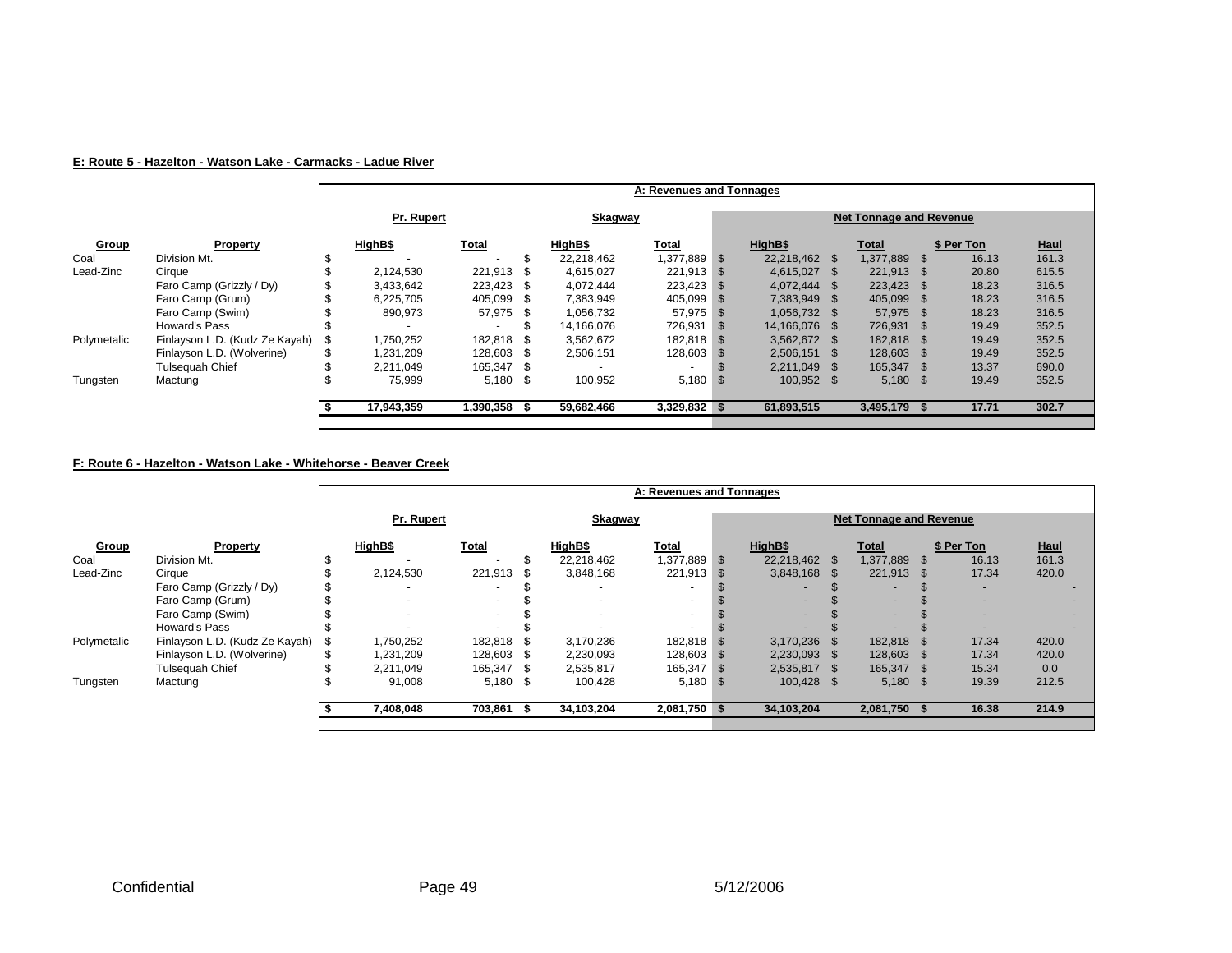#### **Net Ore Value = Median**

#### **A: Route 1 - Minaret - Watson Lake - Carmacks - Ladue River**

|                      |                                                                                      |    |                      |                                                     |          |                                   | A: Revenues and Tonnages                 |                                   |                                    |                              |                               |
|----------------------|--------------------------------------------------------------------------------------|----|----------------------|-----------------------------------------------------|----------|-----------------------------------|------------------------------------------|-----------------------------------|------------------------------------|------------------------------|-------------------------------|
|                      |                                                                                      |    | Pr. Rupert           |                                                     |          | Skagway                           |                                          |                                   | <b>Net Tonnage and Revenue</b>     |                              |                               |
| Group<br>Polymetalic | <b>Property</b><br>Finlayson L.D. (Kudz Ze Kayah)   \$<br>Finlayson L.D. (Wolverine) | -S | HighB\$<br>1,260,309 | <u>Total</u><br>$\overline{\phantom{0}}$<br>128,603 | Œ<br>\$. | HighB\$<br>3,562,672<br>2,506,151 | <u>Total</u><br>182,818 \$<br>128,603 \$ | HighB\$<br>3,562,672<br>2,506,151 | <u>Total</u><br>182,818<br>128,603 | \$ Per Ton<br>19.49<br>19.49 | <b>Haul</b><br>352.5<br>352.5 |
|                      |                                                                                      |    | 1,260,309            | 128,603                                             |          | 6,068,823                         | $311,421$ \$                             | 6,068,823                         | 311,421                            | 19.49                        | 352.5                         |

#### **B: Rout e 2 - Minaret - Watson Lake - Whitehorse - Beaver Crk**

|             |                                                                   |      |            |                                     |  |                                | A: Revenues and Tonnages |                |           |              |            |             |
|-------------|-------------------------------------------------------------------|------|------------|-------------------------------------|--|--------------------------------|--------------------------|----------------|-----------|--------------|------------|-------------|
|             |                                                                   |      | Pr. Rupert | <b>Skagway</b>                      |  | <b>Net Tonnage and Revenue</b> |                          |                |           |              |            |             |
| Group       | <b>Property</b>                                                   |      | HighB\$    | <u>Total</u>                        |  | HighB\$                        | <u>Total</u>             |                | HighB\$   | <u>Total</u> | \$ Per Ton | <b>Haul</b> |
| Polymetalic | Finlayson L.D. (Kudz Ze Kayah)   \$<br>Finlayson L.D. (Wolverine) | . \$ | ,260,309   | $\overline{\phantom{0}}$<br>128,603 |  | 2,230,093                      | 128,603                  | D.<br><b>S</b> | 2,230,093 | 128,603      | 17.34      | 420.0       |
|             |                                                                   |      | 1,260,309  | 128,603                             |  | 2.230.093                      | $128,603$ \$             |                | 2,230,093 | 128,603      | 17.34      | 420.0       |

#### **C: Rout e 3 - Fort Nelson - Watson Lake - Carmacks - Ladue River**

|             |                                     |                                     |              |     |           | A: Revenues and Tonnages |  |           |                                |            |             |
|-------------|-------------------------------------|-------------------------------------|--------------|-----|-----------|--------------------------|--|-----------|--------------------------------|------------|-------------|
|             |                                     | <u>Skaqway</u><br><b>Pr. Rupert</b> |              |     |           |                          |  |           | <b>Net Tonnage and Revenue</b> |            |             |
| Group       | <b>Property</b>                     | HighB\$                             | <u>Total</u> |     | HighB\$   | <b>Total</b>             |  | HighB\$   | <b>Total</b>                   | \$ Per Ton | <b>Haul</b> |
| Polymetalic | Finlayson L.D. (Kudz Ze Kayah)   \$ |                                     |              |     | 3,562,672 | 182,818 \$               |  | 3,562,672 | 182,818                        |            | 353         |
|             | Finlayson L.D. (Wolverine)          | \$<br>1,080,265                     | 128,603      | \$. | 2,506,151 | 128,603 \$               |  | 2,506,151 | 128,603                        | 19.49      | 352.5       |
|             |                                     | 1.080.265                           | 128,603      |     | 6,068,823 | $311,421$ \$             |  | 6,068,823 | 311,421                        | 19.49      | 352.5       |
|             |                                     |                                     |              |     |           |                          |  |           |                                |            |             |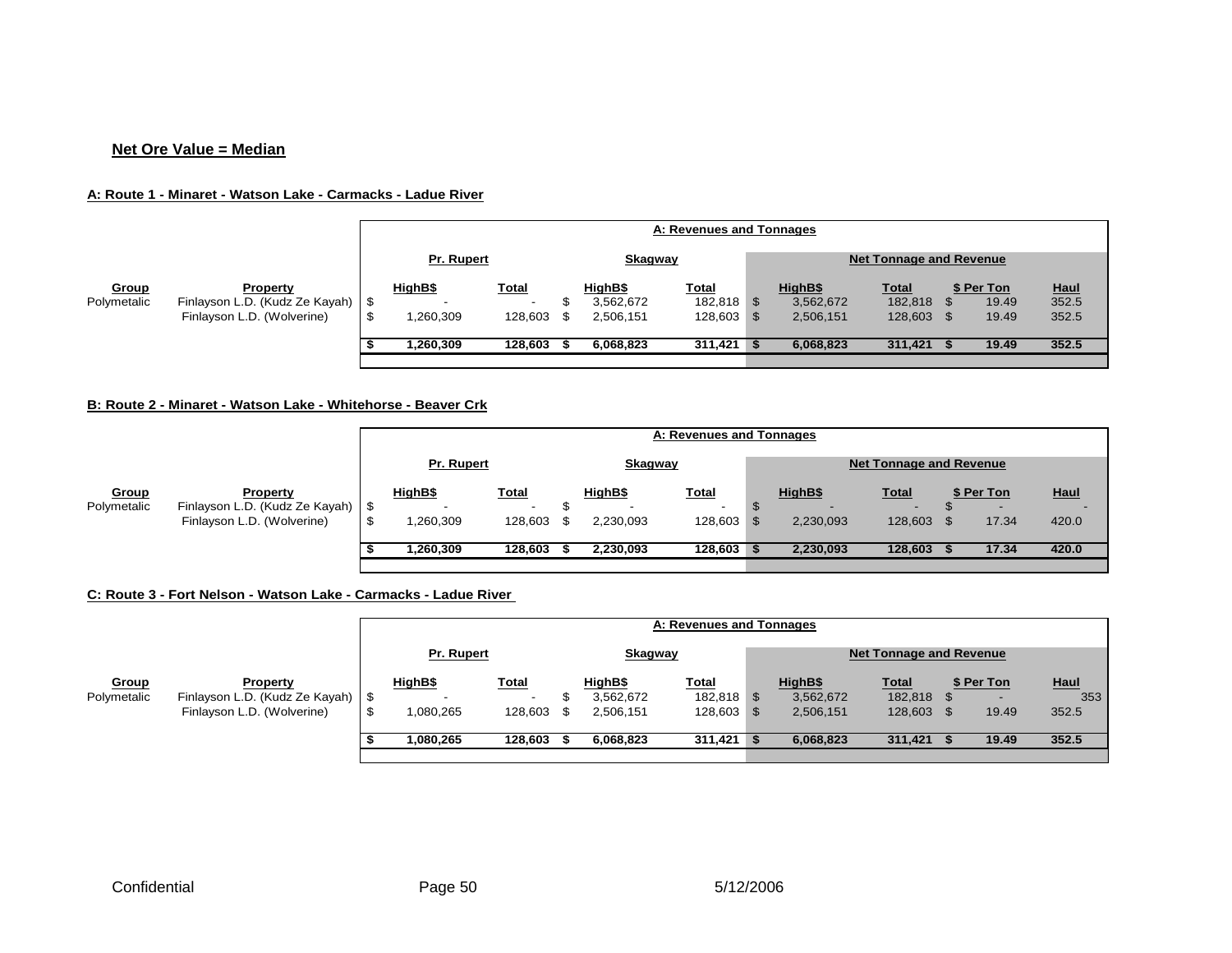#### **D: Route 4 - Fort Nelson - Watson Lake - Whitehorse - Beaver Crk**

|                      |                                                        |            |                                          |    |           | A: Revenues and Tonnages                 |                                     |                                          |            |             |
|----------------------|--------------------------------------------------------|------------|------------------------------------------|----|-----------|------------------------------------------|-------------------------------------|------------------------------------------|------------|-------------|
|                      |                                                        | Pr. Rupert |                                          |    | Skagway   |                                          |                                     | <b>Net Tonnage and Revenue</b>           |            |             |
| Group<br>Polymetalic | <b>Property</b><br>Finlayson L.D. (Kudz Ze Kayah)   \$ | HighB\$    | <u>Total</u><br>$\overline{\phantom{0}}$ |    | HighB\$   | <u>Total</u><br>$\overline{\phantom{a}}$ | HighB\$<br>$\overline{\phantom{0}}$ | <u>Total</u><br>$\overline{\phantom{0}}$ | \$ Per Ton | <b>Haul</b> |
|                      | Finlayson L.D. (Wolverine)                             | ,080,265   | 128,603                                  | £. | 2,230,093 | 128,603                                  | 2,230,093                           | 128,603                                  | 17.34      | 420.0       |
|                      |                                                        | 1.080.265  | 128,603                                  |    | 2,230,093 | 128,603                                  | 2,230,093                           | 128,603                                  | 17.34      | 420.0       |

#### **E: Route 5 - Hazelton - Watson Lake - Carmacks - Ladue River**

|             |                                     |                   |                          |                | A: Revenues and Tonnages |           |                                |            |             |
|-------------|-------------------------------------|-------------------|--------------------------|----------------|--------------------------|-----------|--------------------------------|------------|-------------|
|             |                                     | <b>Pr. Rupert</b> |                          | <b>Skagway</b> |                          |           | <b>Net Tonnage and Revenue</b> |            |             |
| Group       | <b>Property</b>                     | HighB\$           | <b>Total</b>             | HighB\$        | <u>Total</u>             | HighB\$   | <u>Total</u>                   | \$ Per Ton | <b>Haul</b> |
| Polymetalic | Finlayson L.D. (Kudz Ze Kayah)   \$ |                   | $\overline{\phantom{a}}$ | 3,562,672      | 182,818 \$               | 3,562,672 | 182,818                        |            | 353         |
|             | Finlayson L.D. (Wolverine)          | 1,231,209         | 128,603                  | 2,506,151      | 128,603 \$               | 2,506,151 | 128,603                        | 19.49      | 352.5       |
|             |                                     | 1.231.209         | 128.603                  | 6,068,823      | $311,421$ \$             | 6,068,823 | 311,421                        | 19.49      | 352.5       |

#### **F: Route 6 - Hazelton - Watson Lake - Whitehorse - Beaver Creek**

|             |                                     |            |                          |    |           | A: Revenues and Tonnages |           |                                |            |             |
|-------------|-------------------------------------|------------|--------------------------|----|-----------|--------------------------|-----------|--------------------------------|------------|-------------|
|             |                                     | Pr. Rupert |                          |    | Skagway   |                          |           | <b>Net Tonnage and Revenue</b> |            |             |
| Group       | <b>Property</b>                     | HighB\$    | <b>Total</b>             |    | HighB\$   | <u>Total</u>             | HighB\$   | <u>Total</u>                   | \$ Per Ton | <b>Haul</b> |
| Polymetalic | Finlayson L.D. (Kudz Ze Kayah)   \$ |            | $\overline{\phantom{a}}$ |    |           |                          |           |                                |            |             |
|             | Finlayson L.D. (Wolverine)          | 231,209. ا | 128,603                  | £. | 2,230,093 | 128,603                  | 2,230,093 | 128,603                        | 17.34      | 310.0       |
|             |                                     | 1,231,209  | 128,603                  |    | 2,230,093 | 128,603                  | 2,230,093 | 128,603                        | 17.34      | 310.0       |
|             |                                     |            |                          |    |           |                          |           |                                |            |             |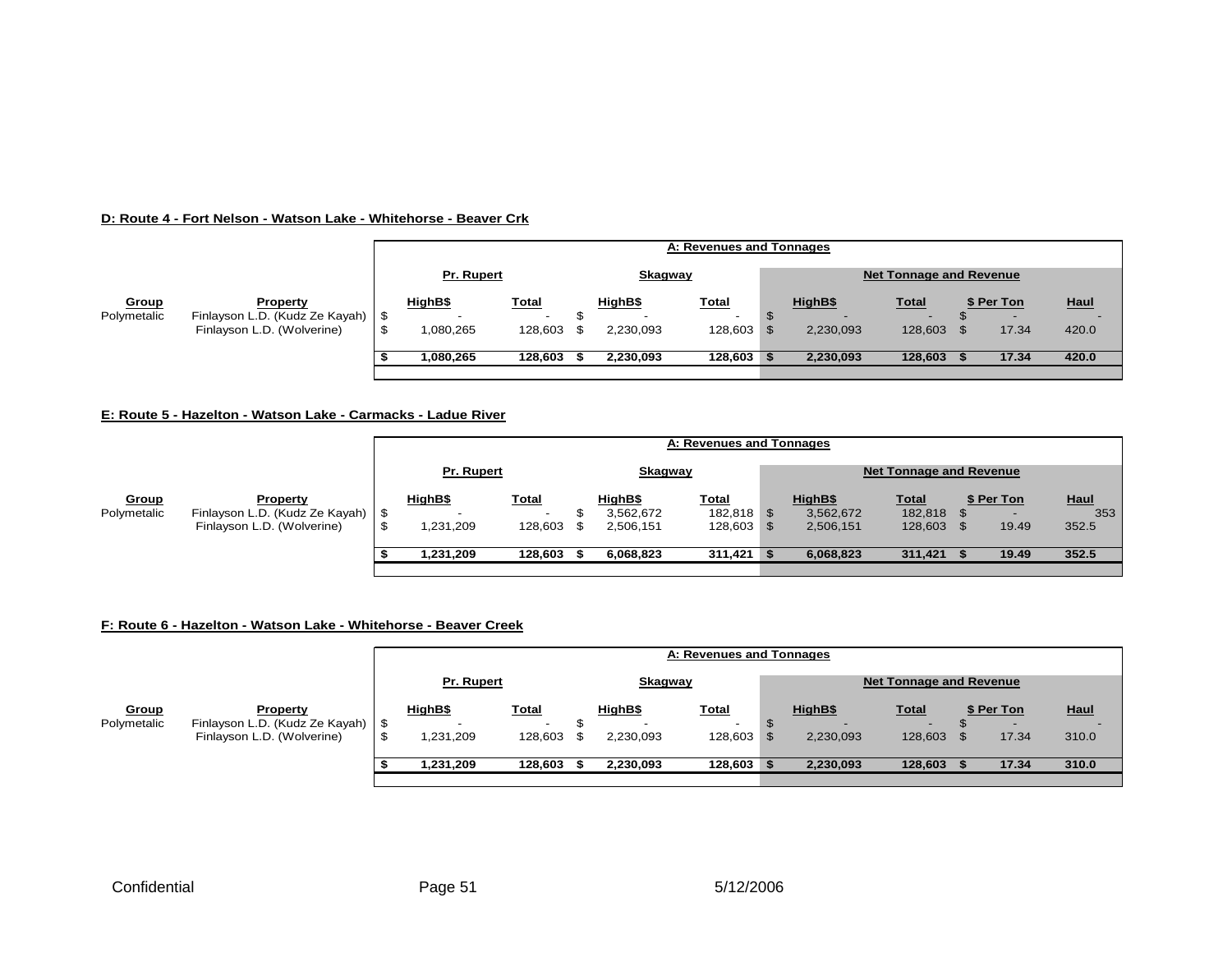# **APPENDIX C – Transportation Cost Sensitivity Analysis**

# **Destination – Prince Rupert – Sensitivity to Increasing Transportation Costs – High Net Ore Value**

<span id="page-51-0"></span>

| $+5%$<br>$+10%$<br>$+15%$<br>$+20%$<br>$+5%$<br>Property<br><b>Base</b><br>Group<br>Base                                   | $+10%$<br>$+15%$   |             |
|----------------------------------------------------------------------------------------------------------------------------|--------------------|-------------|
|                                                                                                                            |                    | $+20%$      |
| Lead-Zinc<br>Cirque                                                                                                        |                    |             |
| Faro Camp (Grizzly / Dy)                                                                                                   |                    |             |
| Faro Camp (Grum)                                                                                                           |                    |             |
| Faro Camp (Swim)                                                                                                           |                    |             |
| Finlayson L.D. (Kudz Ze Kayah)<br>182,818<br>182,818<br>182,818<br>182,818<br>182,818<br>182,818<br>182,818<br>Polymetalic | 182,818<br>182,818 | 182,818     |
| Finlayson L.D. (Wolverine)<br>128,603<br>128,603<br>128,603<br>128,603<br>128,603<br>128,603<br>128,603                    | 128,603<br>128,603 | 128,603     |
| <b>Tulsequah Chief</b><br>165,347<br>165,347<br>165,347<br>165,347<br>165,347<br>165,347<br>165,347                        | 165,347<br>165,347 | 165,347     |
| 5,180<br>5,180<br>Mactung<br>5,180<br>5,180<br>5,180<br>5,180<br>5,180<br>Tungsten                                         | 5,180<br>5,180     | 5,180       |
| 481,948<br>481.948<br>481,948<br>481,948<br>481,948<br>481,948<br>481,948                                                  | 481,948<br>481,948 | 481,948     |
| 0%<br>0%<br>0%<br>0%<br>0%<br>0%<br>Percentage Decline in Volume                                                           | 0%<br>0%           | 0%<br>$0\%$ |
| Route 3 - Ft Nelson-Watson Lake-Carmacks-Ladue River<br>Route 4 - Ft Nelson-Watson Lake-Whitehorse-Beaver Crk              |                    |             |
|                                                                                                                            |                    |             |
| <b>Property</b><br>$+5%$<br>$+10%$<br>$+15%$<br>$+20%$<br>$+5%$<br>Group<br><b>Base</b><br>Base                            | $+10%$<br>$+15%$   | $+20%$      |
| Lead-Zinc<br>Cirque                                                                                                        |                    |             |
| Faro Camp (Grizzly / Dy)                                                                                                   |                    |             |
| Faro Camp (Grum)                                                                                                           |                    |             |
| Faro Camp (Swim)                                                                                                           |                    |             |
| Finlayson L.D. (Kudz Ze Kayah)<br>182,818<br>Polymetalic<br>182,818<br>182,818<br>182,818<br>182,818<br>182,818<br>182,818 | 182,818<br>182,818 | 182,818     |
| Finlayson L.D. (Wolverine)<br>128,603<br>128,603<br>128,603<br>128,603<br>128,603<br>128,603<br>128,603                    | 128,603<br>128,603 | 128,603     |
| <b>Tulsequah Chief</b><br>165,347<br>165,347<br>165,347<br>$\sim$                                                          | 165,347<br>165,347 | 165,347     |
| 5.180<br>5,180<br>5,180<br>5,180<br>5,180<br>Tungsten<br>Mactung<br>5,180<br>5.180                                         | 5.180<br>5,180     |             |
| 481,948<br>316,602<br>316,602<br>316,602<br>316,602<br>481,948<br>481,948                                                  | 481,948<br>481,948 | 476,768     |
| 34%<br>0%<br>0%<br>$0\%$<br>34%<br>$0\%$<br>Percentage Decline in Volume                                                   | 0%<br>0%           | 1%<br>1%    |
|                                                                                                                            |                    |             |
| Route 6 - Hazelton-Watson Lake-Whitehorse-Beaver Crk<br>Route 5 - Hazelton-Watson Lake-Carmacks-Ladue River                |                    |             |
| $+5%$<br>$+10%$<br>$+15%$<br>$+20%$<br>$+5%$<br>Property<br>Group<br>Base<br>Base                                          | $+10%$<br>$+15%$   | $+20%$      |
| 221,913<br>221,913<br>221,913<br>221,913<br>221,913<br>Lead-Zinc<br>Cirque                                                 | 221,913            |             |
| Faro Camp (Grizzly / Dy)<br>223,423<br>223,423                                                                             |                    |             |
| Faro Camp (Grum)<br>405,099                                                                                                |                    |             |
| Faro Camp (Swim)<br>57,975                                                                                                 |                    |             |
| Finlayson L.D. (Kudz Ze Kayah)<br>182,818<br>Polymetalic<br>182,818<br>182,818<br>182,818<br>182,818<br>182,818<br>182,818 | 182,818<br>182,818 | 182,818     |
| Finlayson L.D. (Wolverine)<br>128,603<br>128,603<br>128,603<br>128,603<br>128,603<br>128,603<br>128,603                    | 128,603<br>128,603 | 128,603     |
| <b>Tulsequah Chief</b><br>165,347<br>165,347<br>165,347<br>165,347<br>165,347<br>165,347<br>165,347                        | 165,347<br>165,347 | 165,347     |
| 5,180<br>5,180<br>5,180<br>5,180<br>5,180<br>Tungsten<br>Mactung<br>5,180<br>5,180                                         | 5,180<br>5,180     | 5,180       |
| 1,390,358<br>927,284<br>703,861<br>481,948<br>481,948<br>703,861<br>703,861                                                | 703,861<br>481,948 | 481,948     |
| 32%<br><b>Percentage Decline in Volume</b><br>33%<br>24%<br>$\overline{0\%}$<br>65%<br>$0\%$                               | 0%<br>32%          | 0%<br>32%   |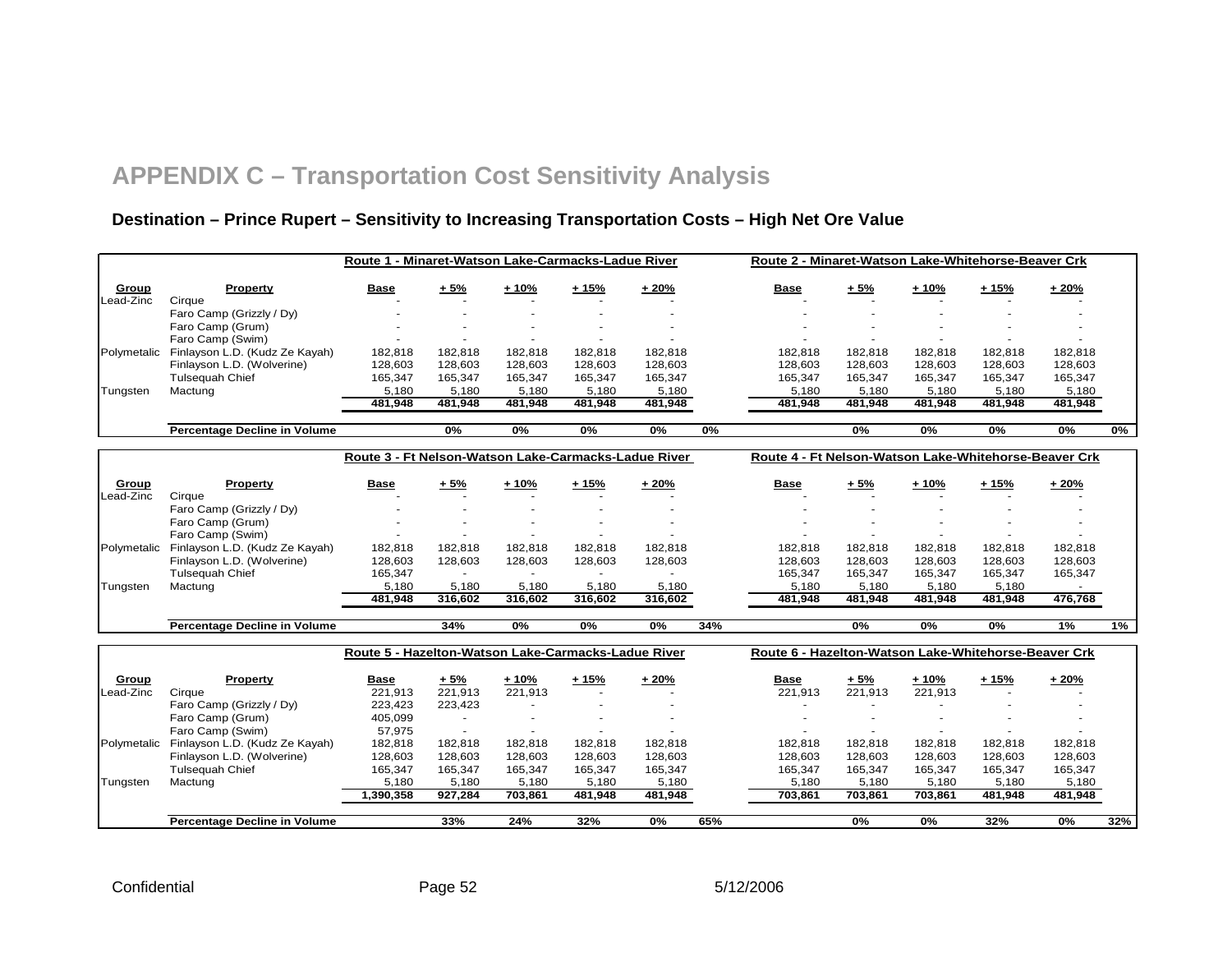#### **Destination – Prince Rupert – Sensitivity to Decreasing Transportation Costs – High Net Ore Value**

|             |                                | Route 1 - Minaret-Watson Lake-Carmacks-Ladue River |                          |           |           |           |      | Route 2 - Minaret-Watson Lake-Whitehorse-Beaver Crk |         |         |         |           |
|-------------|--------------------------------|----------------------------------------------------|--------------------------|-----------|-----------|-----------|------|-----------------------------------------------------|---------|---------|---------|-----------|
| Group       | Property                       | Base                                               | $-5%$                    | $-10%$    | $-15%$    | $-20%$    |      | <b>Base</b>                                         | - 5%    | $-10%$  | $-15%$  | $-20%$    |
| Lead-Zinc   | Cirque                         |                                                    |                          |           |           |           |      |                                                     |         |         |         |           |
|             | Faro Camp (Grizzly / Dy)       |                                                    | 223.423                  | 223.423   | 223.423   | 223,423   |      |                                                     |         |         |         |           |
|             | Faro Camp (Grum)               |                                                    |                          | 405.099   | 405.099   | 405.099   |      |                                                     |         |         |         |           |
|             | Faro Camp (Swim)               | -                                                  | $\overline{\phantom{a}}$ | 57.975    | 57.975    | 57,975    |      |                                                     |         | $\sim$  |         |           |
|             | Howard's Pass                  |                                                    |                          | 726.931   | 726.931   | 726.931   |      |                                                     |         |         |         | 726,931   |
| Polymetalic | Finlayson L.D. (Kudz Ze Kayah) | 182.818                                            | 182.818                  | 182.818   | 182.818   | 182.818   |      | 182.818                                             | 182.818 | 182.818 | 182.818 | 182,818   |
|             | Finlayson L.D. (Wolverine)     | 128,603                                            | 128,603                  | 128,603   | 128,603   | 128,603   |      | 128.603                                             | 128,603 | 128,603 | 128,603 | 128,603   |
|             | Kutcho Creek                   |                                                    |                          |           |           |           |      |                                                     |         |         |         |           |
|             | <b>Tulsequah Chief</b>         | 165,347                                            | 165.347                  | 165.347   | 165,347   | 165,347   |      | 165.347                                             | 165.347 | 165.347 | 165,347 | 165,347   |
| Tungsten    | Mactung                        | 5.180                                              | 5.180                    | 5.180     | 5.180     | 5.180     |      | 5.180                                               | 5.180   | 5.180   | 5.180   | 5.180     |
|             |                                | 481.948                                            | 705.371                  | 1.895.377 | 1.895.377 | 1,895,377 |      | 481.948                                             | 481.948 | 481.948 | 481.948 | 1.208.880 |
|             | Percentage Decline in Volume   |                                                    | 46%                      | 169%      | 0%        | 0%        | 293% |                                                     | 0%      | 0%      | 0%      | 151%      |

|             |                                | Route 3 - Ft Nelson-Watson Lake-Carmacks-Ladue River |         |         |           |           |      | Route 4 - Ft Nelson-Watson Lake-Whitehorse-Beaver Crk |         |         |                          |         |
|-------------|--------------------------------|------------------------------------------------------|---------|---------|-----------|-----------|------|-------------------------------------------------------|---------|---------|--------------------------|---------|
| Group       | Property                       | <b>Base</b>                                          | $-5%$   | $-10%$  | $-15%$    | $-20%$    |      | <b>Base</b>                                           | $-5%$   | $-10%$  | $-15%$                   | $-20%$  |
| Lead-Zinc   | Cirque                         |                                                      |         |         |           |           |      |                                                       |         |         |                          |         |
|             | Faro Camp (Grizzly / Dy)       |                                                      |         | 223.423 | 223.423   | 223.423   |      | $\sim$                                                |         | -       | $\overline{\phantom{a}}$ |         |
|             | Faro Camp (Grum)               |                                                      |         |         | 405.099   | 405.099   |      | $\sim$                                                |         |         |                          |         |
|             | Faro Camp (Swim)               | -                                                    |         |         | 57.975    | 57,975    |      | $\sim$                                                |         | $\sim$  |                          |         |
|             | Howard's Pass                  |                                                      |         |         | 726,931   | 726,931   |      |                                                       |         |         |                          |         |
| Polymetalic | Finlayson L.D. (Kudz Ze Kayah) | 182.818                                              | 182.818 | 182.818 | 182,818   | 182,818   |      | 182.818                                               | 182.818 | 182.818 | 182.818                  | 182,818 |
|             | Finlayson L.D. (Wolverine)     | 128,603                                              | 128,603 | 128,603 | 128,603   | 128,603   |      | 128,603                                               | 128,603 | 128,603 | 128,603                  | 128,603 |
|             | Kutcho Creek                   |                                                      |         |         |           |           |      | $\sim$                                                |         |         |                          |         |
|             | Tulseguah Chief                | 165.347                                              | 165.347 | 165.347 | 165.347   | 165.347   |      | 165.347                                               | 165.347 | 165.347 | 165.347                  | 165.347 |
| Tungsten    | Mactung                        | 5.180                                                | 5.180   | 5.180   | 5.180     | 5.180     |      | 5.180                                                 | 5.180   | 5.180   | 5.180                    | 5,180   |
|             |                                | 481,948                                              | 481,948 | 705,371 | 1,895,377 | 1,895,377 |      | 481,948                                               | 481,948 | 481,948 | 481,948                  | 481,948 |
|             | Percentage Decline in Volume   |                                                      | 0%      | 46%     | 169%      | 0%        | 293% |                                                       | 0%      | 0%      | 0%                       | 0%      |

|             |                                     | Route 5 - Hazelton-Watson Lake-Carmacks-Ladue River |           |           |           |           |     | Route 6 - Hazelton-Watson Lake-Whitehorse-Beaver Crk |         |         |                          |           |
|-------------|-------------------------------------|-----------------------------------------------------|-----------|-----------|-----------|-----------|-----|------------------------------------------------------|---------|---------|--------------------------|-----------|
| Group       | Property                            | <b>Base</b>                                         | $-5%$     | $-10%$    | - 15%     | $-20%$    |     | <u>Base</u>                                          | $-5%$   | - 10%   | $-15%$                   | $-20%$    |
| Lead-Zinc   | Ciraue                              | 221,913                                             | 221.913   | 221.913   | 221.913   | 221.913   |     | 221.913                                              | 221.913 | 221.913 | 221.913                  | 221.913   |
|             | Faro Camp (Grizzly / Dy)            | 223.423                                             | 223.423   | 223.423   | 223.423   | 223.423   |     |                                                      | -       |         |                          |           |
|             | Faro Camp (Grum)                    | 405,099                                             | 405,099   | 405,099   | 405,099   | 405,099   |     |                                                      |         |         |                          |           |
|             | Faro Camp (Swim)                    | 57,975                                              | 57.975    | 57,975    | 57,975    | 57,975    |     |                                                      |         |         |                          |           |
|             | <b>Howard's Pass</b>                |                                                     | 726.931   | 726.931   | 726,931   | 726.931   |     |                                                      |         |         | 726.931                  | 726.931   |
| Polymetalic | Finlayson L.D. (Kudz Ze Kayah)      | 182.818                                             | 182.818   | 182.818   | 182,818   | 182.818   |     | 182.818                                              | 182.818 | 182.818 | 182,818                  | 182.818   |
|             | Finlayson L.D. (Wolverine)          | 128,603                                             | 128.603   | 128,603   | 128.603   | 128.603   |     | 128.603                                              | 128.603 | 128,603 | 128,603                  | 128,603   |
|             | <b>Kutcho Creek</b>                 |                                                     |           |           |           | 145.505   |     |                                                      |         |         | $\overline{\phantom{a}}$ | 145.505   |
|             | <b>Tulsequah Chief</b>              | 165.347                                             | 165,347   | 165.347   | 165,347   | 165,347   |     | 165,347                                              | 165.347 | 165,347 | 165,347                  | 165,347   |
| Tungsten    | Mactung                             | 5,180                                               | 5,180     | 5,180     | 5,180     | 5,180     |     | 5,180                                                | 5,180   | 5.180   | 5,180                    | 5,180     |
|             |                                     | 1.390.358                                           | 2.117.290 | 2.117.290 | 2.117.290 | 2,262,795 |     | 703.861                                              | 703.861 | 703.861 | 1.430.792                | 1.576.298 |
|             | <b>Percentage Decline in Volume</b> |                                                     | 52%       | 0%        | 0%        | 7%        | 63% |                                                      | 0%      | 0%      | 103%                     | 10%       |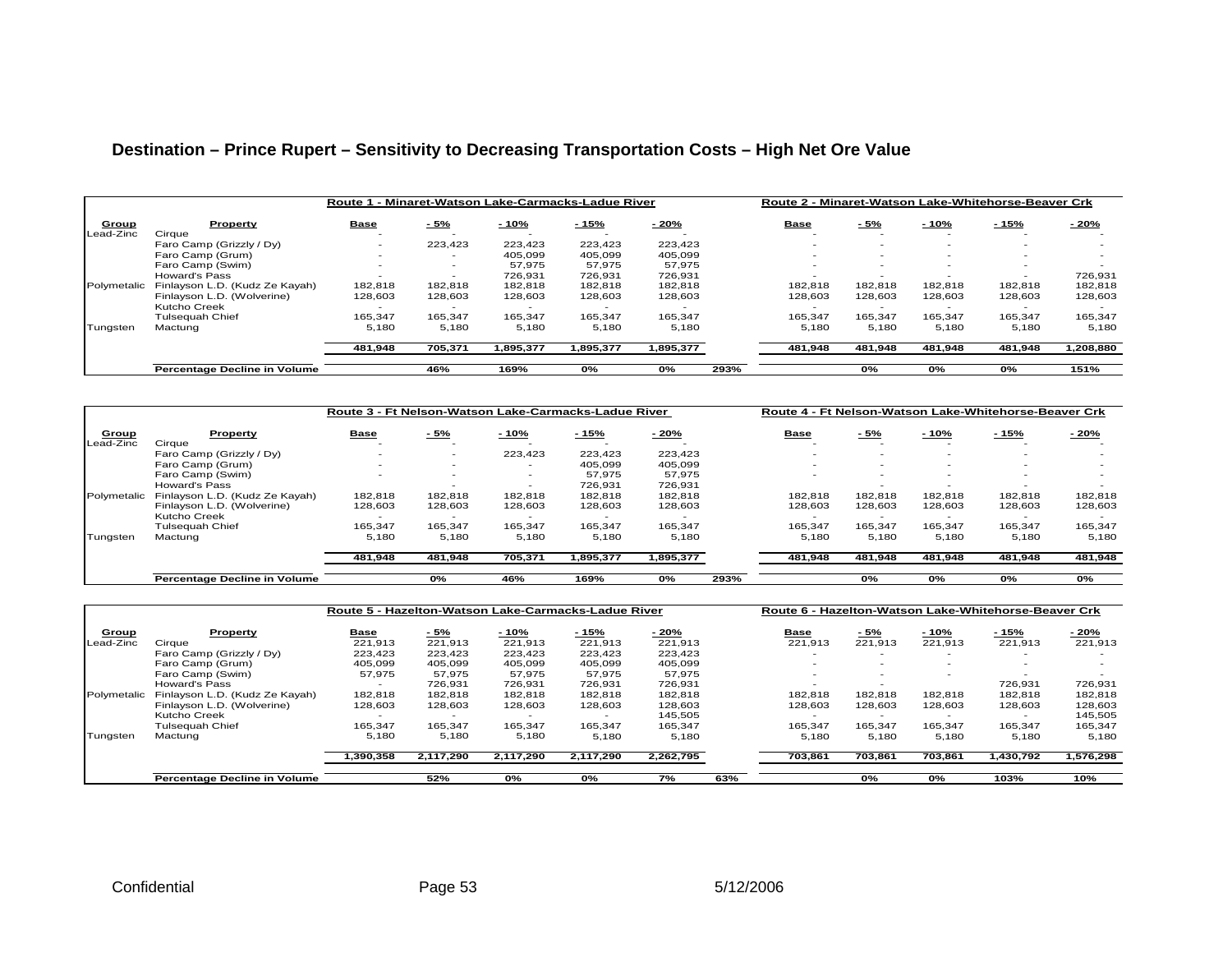|             |                                | Route 1 - Minaret-Watson Lake-Carmacks-Ladue River |           |           |           |           |     | Route 2 - Minaret-Watson Lake-Whitehorse-Beaver Crk |         |         |                          |         |
|-------------|--------------------------------|----------------------------------------------------|-----------|-----------|-----------|-----------|-----|-----------------------------------------------------|---------|---------|--------------------------|---------|
| Group       | Property                       | <b>Base</b>                                        | $+5%$     | $+10%$    | $+15%$    | $+20%$    |     | <b>Base</b>                                         | $+5%$   | $+10%$  | $+15%$                   | $+20%$  |
| Coal        | Division Mt.                   | 1,377,889                                          |           |           |           |           |     | 1,377,889                                           |         |         |                          |         |
| Lead-Zinc   | Cirque                         |                                                    |           |           |           |           |     | 221,913                                             | 221,913 |         | $\overline{\phantom{a}}$ |         |
|             | Faro Camp (Grizzly / Dy)       | 223,423                                            | 223,423   | 223,423   | 223,423   | 223,423   |     |                                                     |         |         | $\overline{\phantom{a}}$ |         |
|             | Faro Camp (Grum)               | 405,099                                            | 405,099   | 405,099   | 405,099   | 405,099   |     |                                                     |         | ۰       | $\overline{\phantom{a}}$ |         |
|             | Faro Camp (Swim)               | 57,975                                             | 57,975    | 57,975    | 57,975    | 57,975    |     |                                                     | ۰       | ۰       | $\overline{\phantom{a}}$ |         |
|             | Howard's Pass                  | 726,931                                            | 726,931   |           |           |           |     |                                                     |         |         |                          |         |
| Polymetalic | Finlayson L.D. (Kudz Ze Kayah) | 182,818                                            | 182,818   | 182,818   | 182,818   | 182,818   |     | 182,818                                             | 182,818 | 182,818 | 182,818                  | 182,818 |
|             | Finlayson L.D. (Wolverine)     | 128,603                                            | 128,603   | 128,603   | 128,603   | 128,603   |     | 128,603                                             | 128,603 | 128,603 | 128,603                  | 128,603 |
|             | Tulsequah Chief                |                                                    |           |           |           |           |     | 165,347                                             | 165,347 | 165,347 | 165,347                  | 165,347 |
| Tungsten    | Mactung                        | 5,180                                              | 5,180     | 5,180     | 5,180     | 5,180     |     | 5,180                                               | 5,180   | 5,180   | 5,180                    | 5,180   |
|             |                                | 3,107,919                                          | 1,730,030 | 1,003,099 | 1,003,099 | 1,003,099 |     | 2,081,750                                           | 703,861 | 481,948 | 481,948                  | 481,948 |
|             | Percentage Decline in Volume   |                                                    | 44%       | 42%       | 0%        | 0%        | 68% |                                                     | 66%     | 32%     | 0%                       | 0%      |

#### **Destination – Skagway – Sensitivity to Increasing Transportation Costs – High Net Ore Value**

|             |                                | Route 3 - Ft Nelson-Watson Lake-Carmacks-Ladue River |           |           |           |                          | Route 4 - Ft Nelson-Watson Lake-Whitehorse-Beaver Crk |         |         |         |         |
|-------------|--------------------------------|------------------------------------------------------|-----------|-----------|-----------|--------------------------|-------------------------------------------------------|---------|---------|---------|---------|
| Group       | Property                       | Base                                                 | $+5%$     | $+10%$    | $+15%$    | $+20%$                   | Base                                                  | $+5%$   | $+10%$  | $+15%$  | $+20%$  |
| Coal        | Division Mt.                   | ,377,889                                             | $\sim$    |           |           |                          | 377,889                                               |         |         |         |         |
| Lead-Zinc   | Cirque                         | 221.913                                              | 221.913   | 221.913   | 221.913   | $\overline{\phantom{a}}$ | 221.913                                               | 221,913 | 221.913 | 221.913 | 221,913 |
|             | Faro Camp (Grizzly / Dy)       | 223,423                                              | 223.423   | 223.423   | 223.423   | 223.423                  |                                                       |         |         |         |         |
|             | Faro Camp (Grum)               | 405,099                                              | 405.099   | 405,099   | 405.099   | 405.099                  |                                                       |         |         |         |         |
|             | Faro Camp (Swim)               | 57,975                                               | 57.975    | 57,975    | 57.975    | 57,975                   |                                                       |         |         |         |         |
|             | Howard's Pass                  | 726.931                                              | 726.931   |           |           | $\overline{\phantom{a}}$ |                                                       |         |         |         |         |
| Polymetalic | Finlayson L.D. (Kudz Ze Kayah) | 182.818                                              | 182.818   | 182.818   | 182.818   | 182.818                  | 182.818                                               | 182.818 | 182.818 | 182.818 | 182,818 |
|             | Finlayson L.D. (Wolverine)     | 128.603                                              | 128.603   | 128.603   | 128.603   | 128.603                  | 128.603                                               | 128.603 | 128.603 | 128.603 | 128,603 |
|             | Tulsequah Chief                |                                                      |           |           |           |                          | 165.347                                               | 165.347 | 165.347 | 165.347 | 165,347 |
| Tungsten    | Mactung                        | 5.180                                                | 5,180     | 5.180     | 5,180     | 5,180                    | 5.180                                                 | 5,180   | 5.180   | 5,180   | 5,180   |
|             |                                | 3,329,832                                            | 1,951,943 | 1,225,011 | 1.225.011 | 1,003,099                | 2,081,750                                             | 703,861 | 703.861 | 703.861 | 703,861 |
|             |                                |                                                      |           |           |           |                          |                                                       |         |         |         |         |

**Percentage Decline in Volume 41% 37% 0% 18% 70% 66% 0% 0% 0%**

|             |                                | Route 5 - Hazelton-Watson Lake-Carmacks-Ladue River |           |           |           |                          |     | Route 6 - Hazelton-Watson Lake-Whitehorse-Beaver Crk |         |                          |         |         |
|-------------|--------------------------------|-----------------------------------------------------|-----------|-----------|-----------|--------------------------|-----|------------------------------------------------------|---------|--------------------------|---------|---------|
| Group       | Property                       | <u>Base</u>                                         | $+5%$     | $+10%$    | $+15%$    | $+20%$                   |     | <b>Base</b>                                          | $+5%$   | $+10%$                   | $+15%$  | $+20%$  |
| Coal        | Division Mt.                   | .377.889                                            |           |           |           | $\overline{\phantom{a}}$ |     | 1,377,889                                            |         |                          |         |         |
| Lead-Zinc   | Ciraue                         | 221.913                                             | 221.913   |           |           | $\overline{\phantom{a}}$ |     | 221.913                                              | 221.913 | 221,913                  |         |         |
|             | Faro Camp (Grizzly / Dy)       | 223,423                                             | 223.423   | 223.423   | 223.423   | 223,423                  |     |                                                      |         |                          |         |         |
|             | Faro Camp (Grum)               | 405,099                                             | 405,099   | 405.099   | 405.099   | 405,099                  |     |                                                      |         | -                        |         |         |
|             | Faro Camp (Swim)               | 57.975                                              | 57.975    | 57,975    | 57.975    | 57,975                   |     |                                                      |         | $\overline{\phantom{a}}$ |         |         |
|             | Howard's Pass                  | 726,931                                             | 726,931   |           |           |                          |     |                                                      |         |                          |         |         |
| Polymetalic | Finlayson L.D. (Kudz Ze Kayah) | 182,818                                             | 182.818   | 182.818   | 182.818   | 182,818                  |     | 182.818                                              | 182,818 | 182,818                  | 182,818 | 182,818 |
|             | Finlayson L.D. (Wolverine)     | 128.603                                             | 128,603   | 128,603   | 128.603   | 128,603                  |     | 128,603                                              | 128.603 | 128.603                  | 128,603 | 128,603 |
|             | <b>Tulsequah Chief</b>         |                                                     |           |           |           |                          |     | 165,347                                              | 165,347 | 165,347                  | 165,347 | 165,347 |
| Tungsten    | Mactung                        | 5,180                                               | 5,180     | 5,180     | 5,180     | 5,180                    |     | 5,180                                                | 5,180   | 5,180                    | 5,180   | 5,180   |
|             |                                | 3,329,832                                           | 1,951,943 | 1,003,099 | 1.003.099 | 1,003,099                |     | 2,081,750                                            | 703.861 | 703,861                  | 481,948 | 481,948 |
|             | Percentage Decline in Volume   |                                                     | 41%       | 49%       | 0%        | 0%                       | 70% |                                                      | 66%     | 0%                       | 32%     | 0%      |

Confidential **Confidential** Page 54 5/12/2006